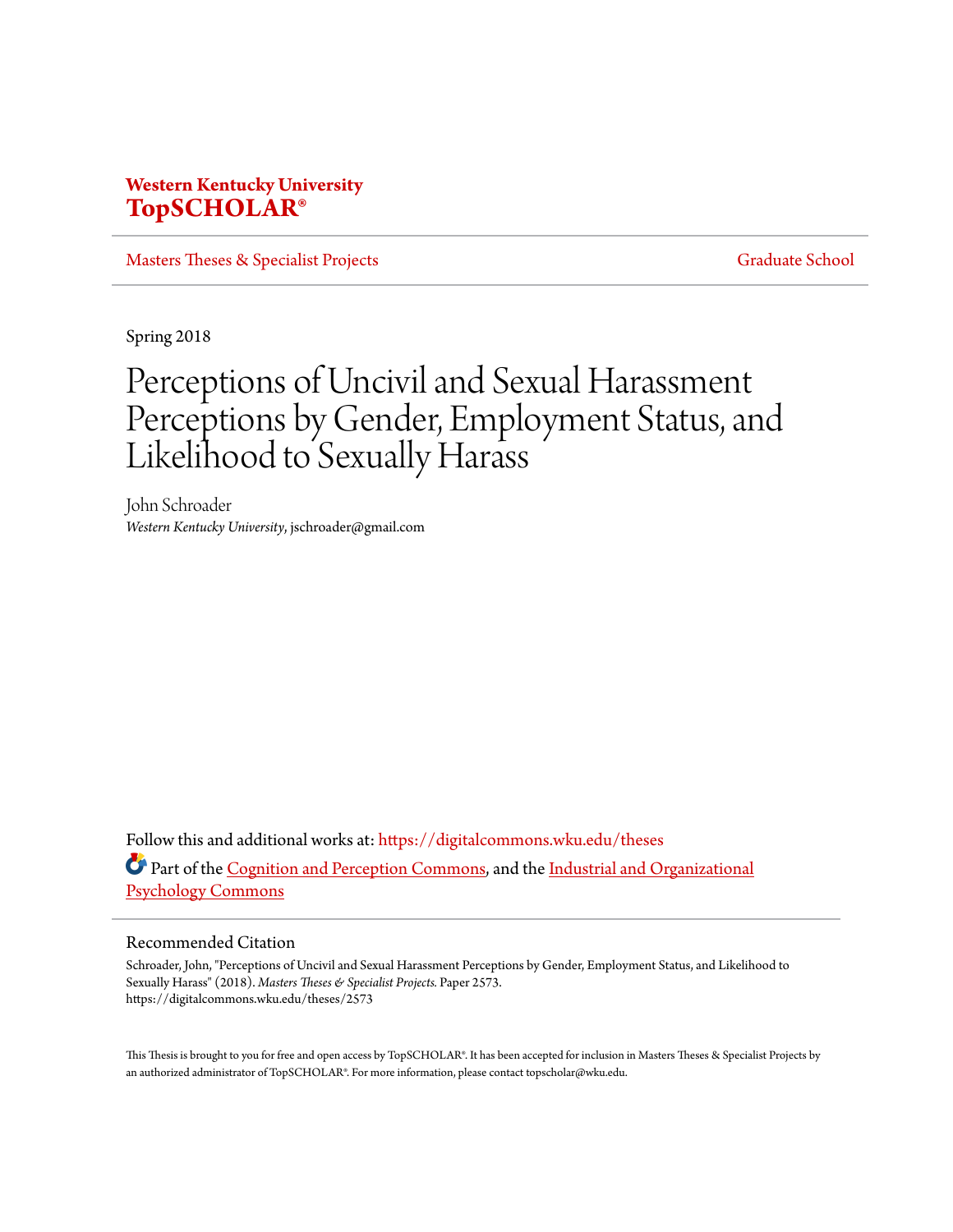# PERCEPTIONS OF UNCIVIL AND SEXUAL HARASSMENT WORKPLACE BEHAVIORS BY GENDER, EMPLOYMENT STATUS, AND LIKELIHOOD TO SEXUALLY HARASS

A Thesis Presented to The Faculty of the Department of Psychological Sciences Western Kentucky University Bowling Green, Kentucky

> In Partial Fulfillment Of the Requirements for the Degree Master of Science

> > By John Craig Schroader

> > > May 2018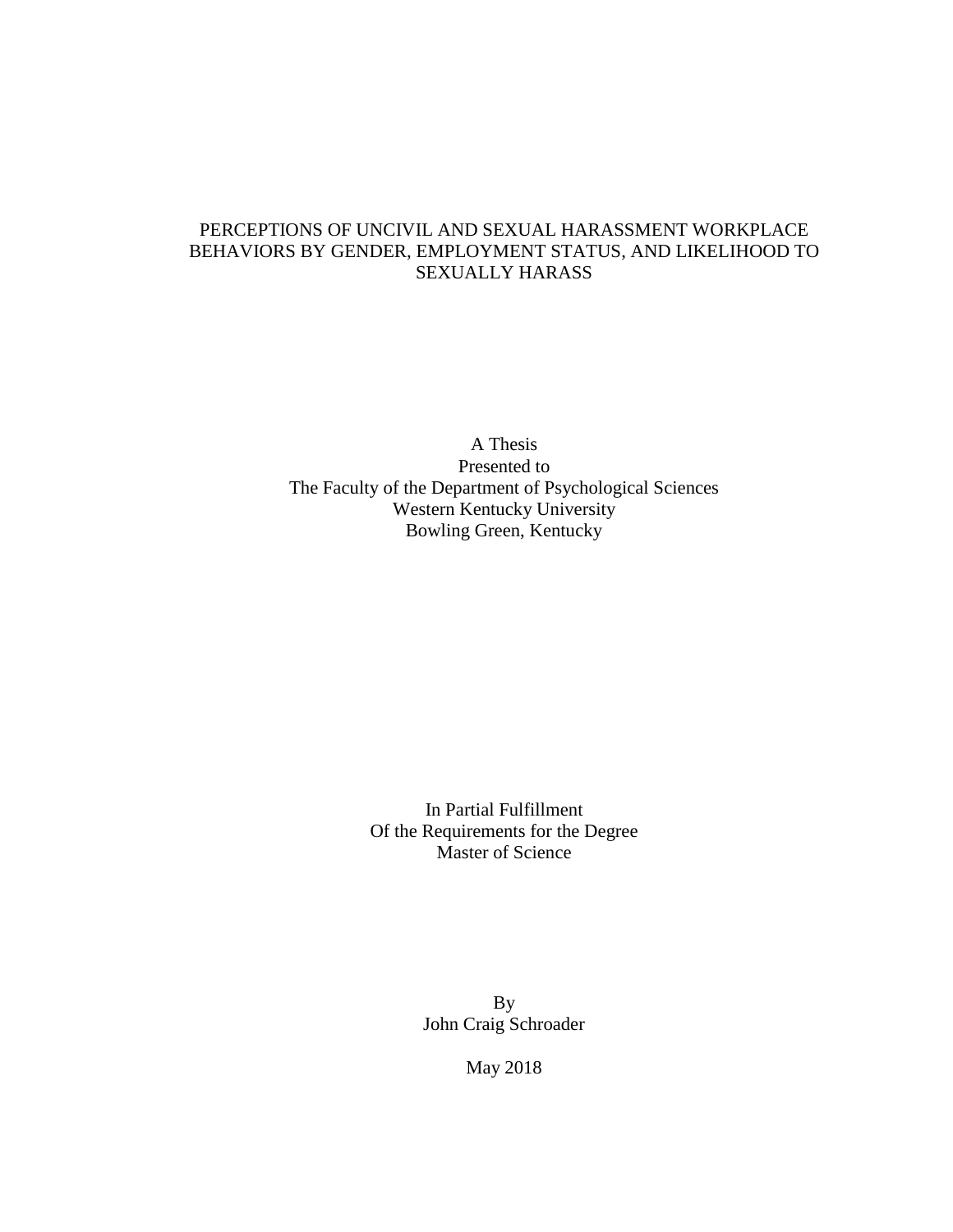# PERCEPTIONS OF UNCIVIL AND SEXUAL HARASSMENT WORKPLACE BEHAVIORS BY GENDER, EMPLOYMENT STATUS, AND LIKELIHOOD TO SEXUALLY HARASS

Date Recommended

Dr. Elizabeth Shoenfelt, Thesis Advisor

Dr. Reagan Brown ്ത∆

Dr. Aaron Wichman

Dean, Graduale School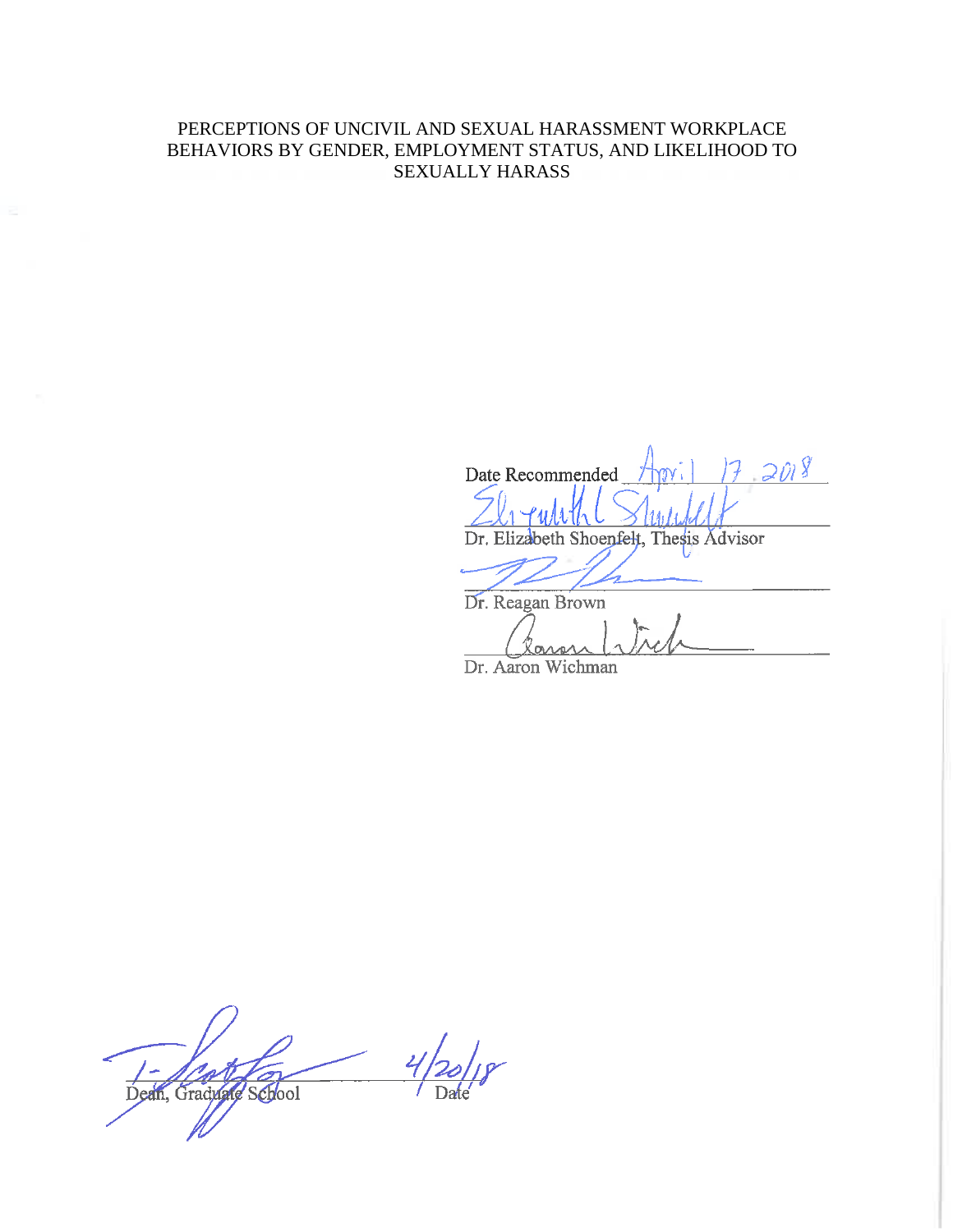# AKNOWLEDGEMENTS

I would like to thank, foremost, Betsy, for her continued dedication in the progress of my thesis and graduate work, whom without this thesis would not exist; Reagan, the best teacher of statistical analysis around, whom I would be clueless without; Austin and Quinn, for volunteering their time despite being similarly stressed; Dr. Wichman for his various insights; John Pryor for allowing use of his Likelihood to Sexually Harass scale; The WKU Graduate School, for granting me funding to conduct this research; and not least, my wife, Ashley, who for the most part had no idea what I was doing but was the most supportive of anyone and was always willing to help.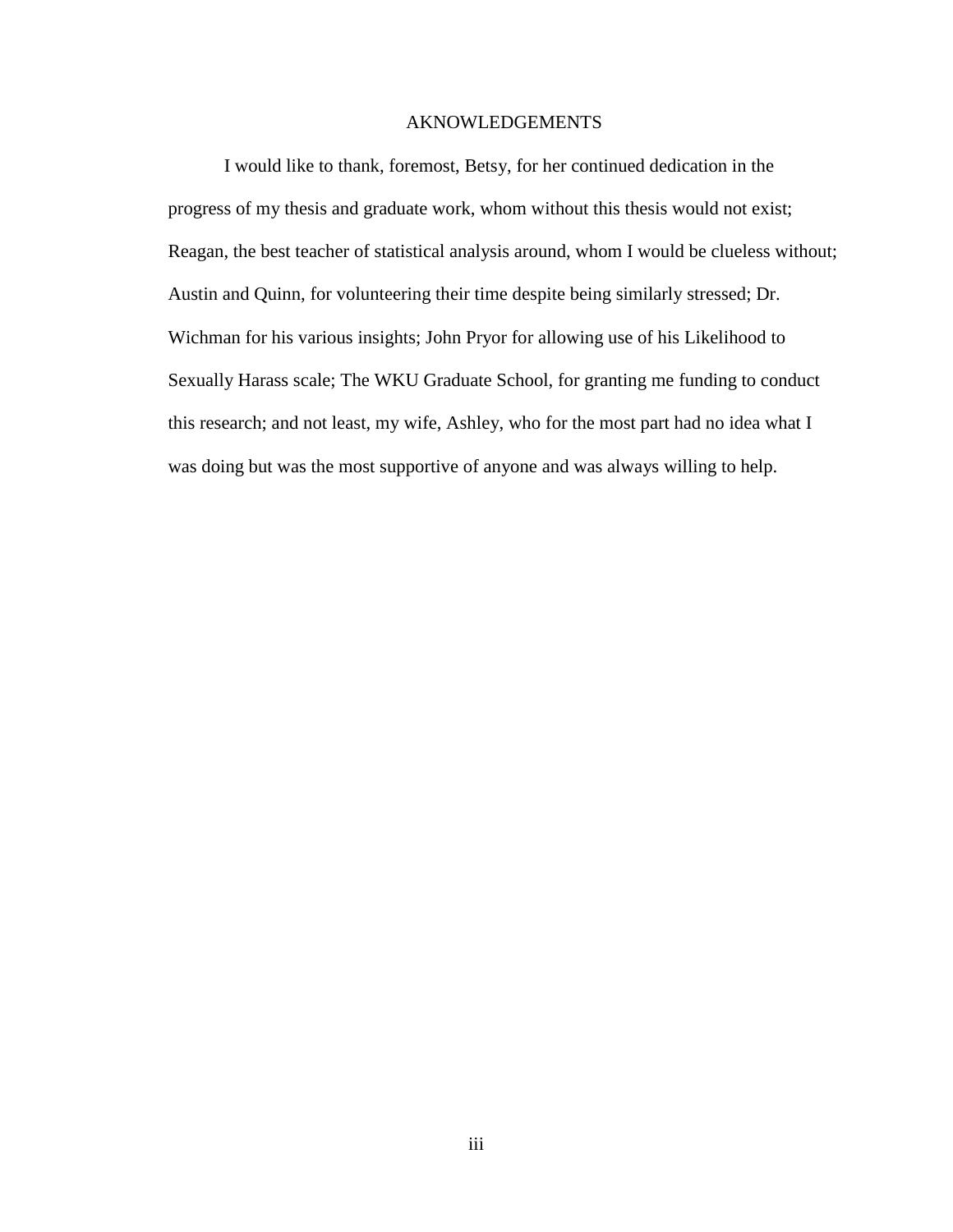# TABLE OF CONTENTS

| 74 |
|----|
|    |
|    |
|    |
| 78 |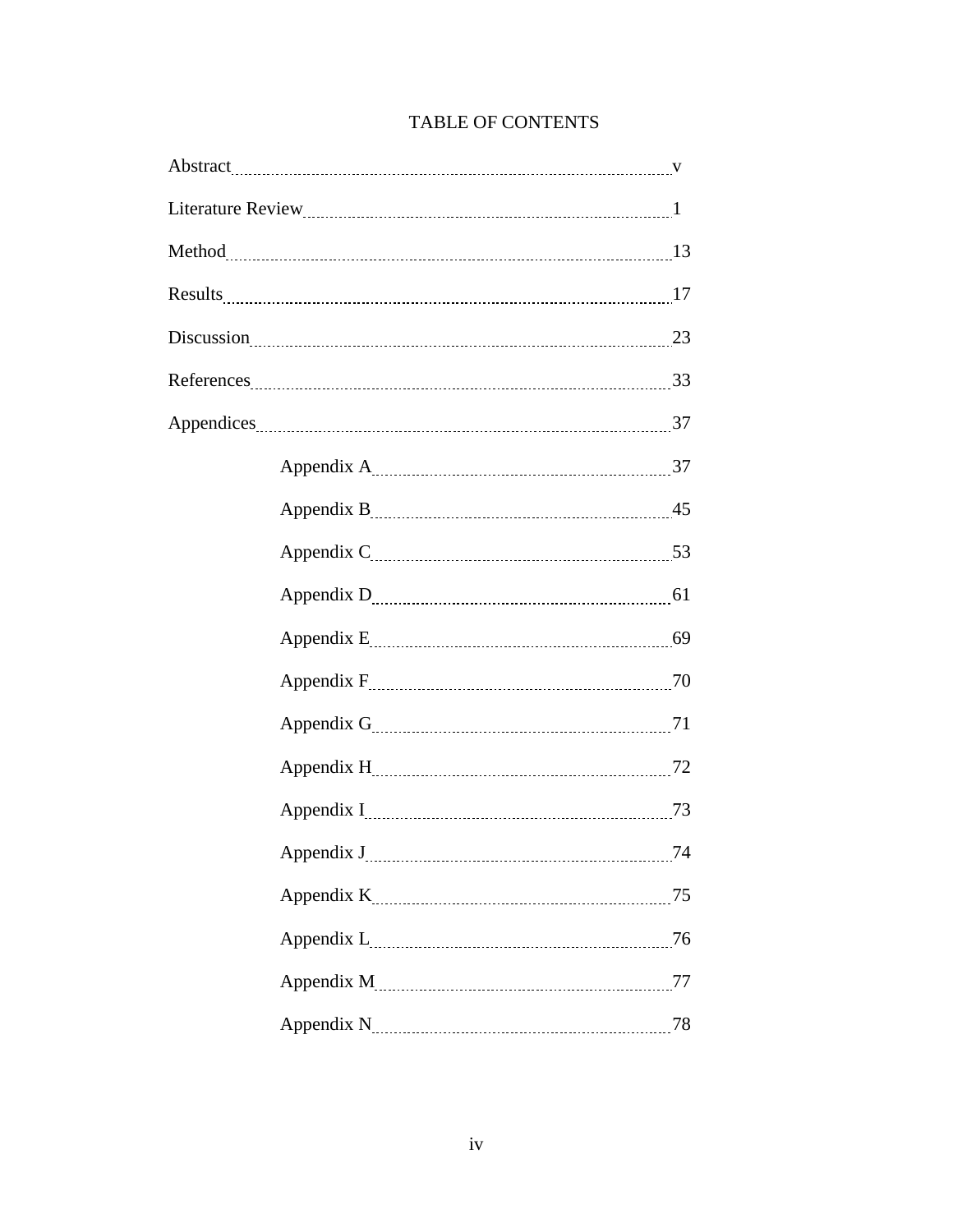# PERCEPTIONS OF UNCIVIL AND SEXUAL HARASSMENT WORKPLACE BEHAVIORS BY GENDER, EMPLOYMENT STATUS, AND LIKELIHOOD TO SEXUALLY HARASS

| John Schroader | May 2018                                                      | 78 pages |
|----------------|---------------------------------------------------------------|----------|
|                | Directed by: Betsy Shoenfelt, Reagan Brown, and Aaron Wichman |          |

Department of Psychological Sciences Western Kentucky University

This research examined gender and employment status (full-time worker or student) differences in perceptions of workplace sexual harassment and incivility. Previous and recent meta-analyses suggested small effects by gender. The current research introduced a method of measuring perceptions by forcing a choice of identifying a behavior as sexual harassment, incivility, or neither. The instrument was designed in this way to determine if small effects existed because males tended to have overlapping definitions of sexual harassment and incivility. Propensity to sexually harass was also measured. Results suggest no gender or employment status effects on the method, but propensity to sexually harass effects were found.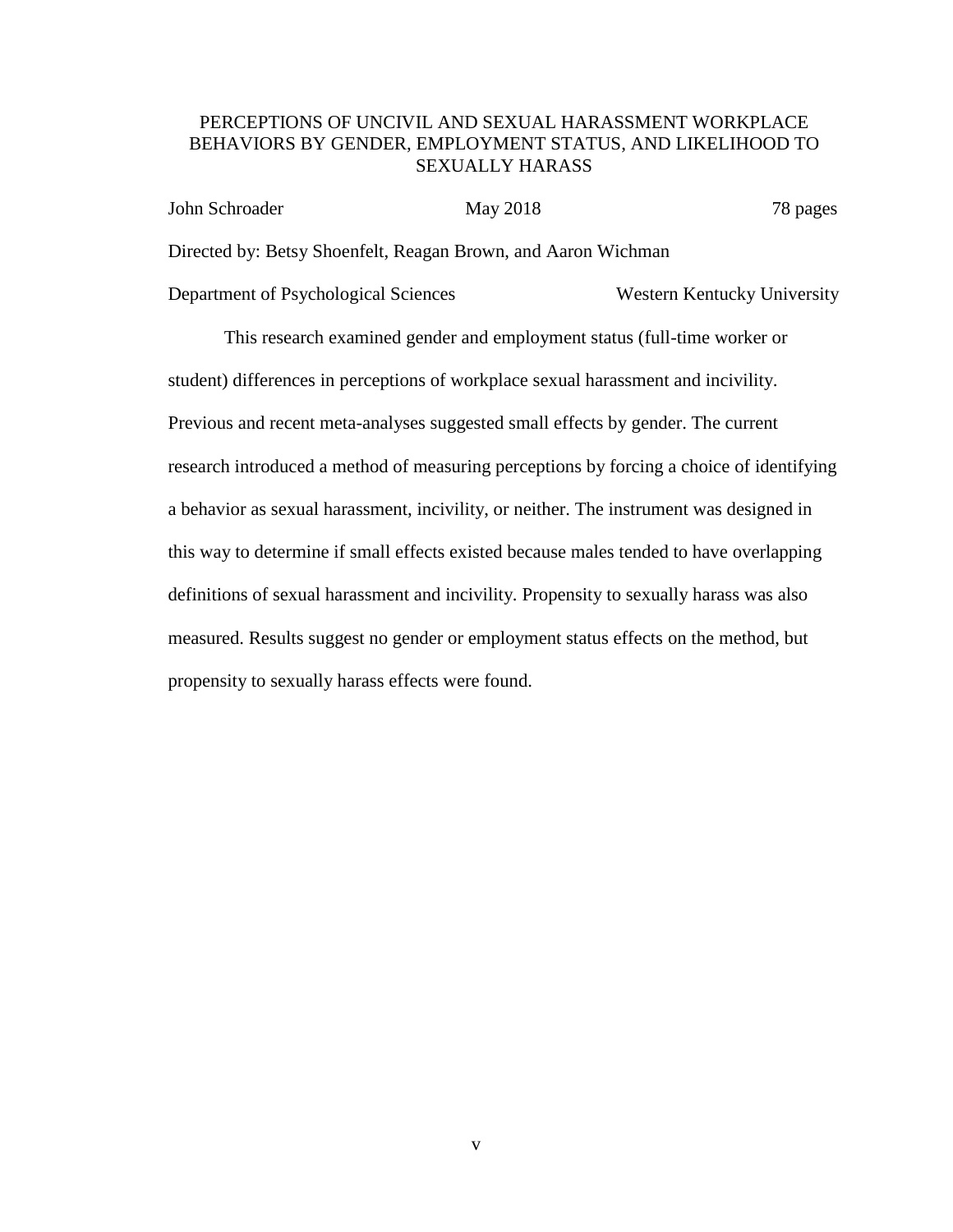#### Introduction

The present study is concerned with potential overlap in perceptions of the constructs of sexual harassment and incivility. This research addresses four questions. Do perceptions of workplace sexual harassment vary by gender? Do perceptions of workplace incivility vary by gender? Do perceptions of workplace sexual harassment vary by employment status? And, do perceptions of workplace incivility vary by employment status?

The U.S. Equal Employment Opportunity Commission (EEOC, 2011) defines sexual harassment in the workplace as a behavior with three key features. First, the behavior must be unwelcome. The employee experiencing sexual harassment must not have solicited the behavior and must regard the behavior as "undesirable and offensive." Second, the behavior must be sexual in nature. Finally, the conduct must be a term or condition of employment, such as a job requirement. An example of a term or condition of employment would be the victim having to work on a project with the harasser. The EEOC guidelines designate two forms of sexual harassment: hostile work environment and *quid pro quo.* Hostile environment is sexual harassment that interferes with an employee's job performance or work tasks. Hostile environment harassment tends to be patterned behavior, or occurs repeatedly, unless the behavior is "severe or pervasive" (EEOC, 2011) and is often considered less severe than *quid pro quo* harassment. *Quid pro quo*, or "this for that," is sexual harassment that results in a tangible employment action in exchange for submission to or rejection of sexual favors. Tangible employment actions include employment and selection decisions, such as raises, promotions, hiring, and termination. One way of describing *quid pro quo* is as an exchange initiated by a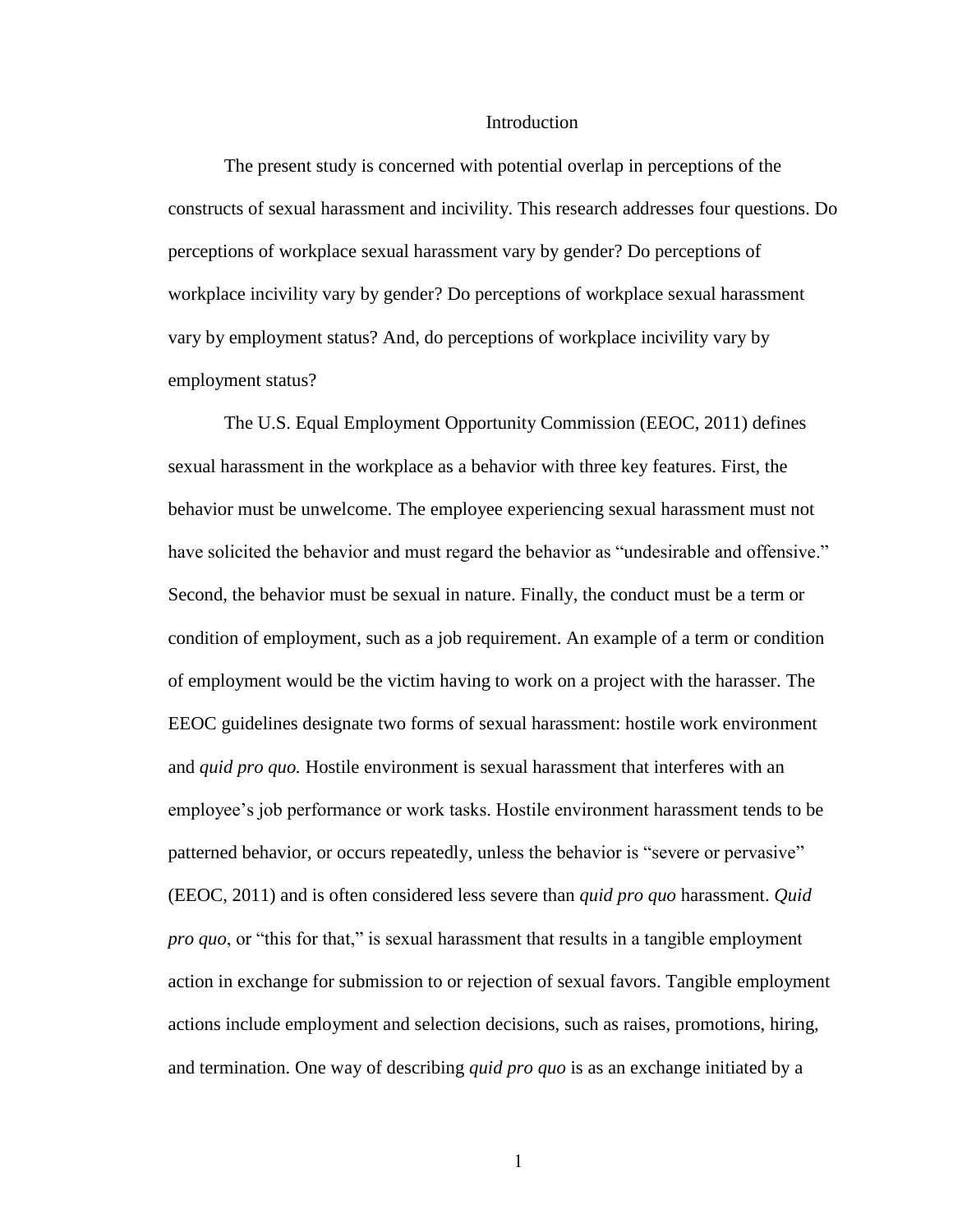supervisor who provides a subordinate favorable employment treatment in return for sexual favors, or adverse actions for refusal to provide sexual favors. Despite the policies in place, approximately one-third of all EEOC charges in 2015 were for sexual harassment (2016).

Women are more often the victims of sexual harassment and report it more than do men (Quick and McFadyen, 2017). Men are also more often the perpetrators of sexual harassment. These findings have serious implications. Men and women differ in their engagement in sexual harassment. Women are rarely the perpetrator. But men and women may differ in their perceptions of what constitutes sexual harassment. Males tend to engage more often, but this could be due to a difference in tolerance for sexual harassment. Males may be more tolerant of sexual harassment than females and, in turn, may be less likely to report violations of workplace sexual harassment policies. Research has investigated this issue, hypothesizing that females tend to be less tolerant towards sexual harassment behaviors (Blumenthal, 1998; O'Connor, 1998; Rotundo, Nguyen, & Sackett, 2001).

Research examining gender differences in workplace sexual harassment perceptions was conducted frequently in the late twentieth century to the point that multiple meta-analyses could be conducted on the matter. O'Connor (1998) conducted a meta-analysis examining if females had a broader definition of sexual harassment. She found a small effect,  $r = .16$ , supporting her claim. At the same time, Blumenthal (1998) conducted a very similar meta-analysis examining gender differences in sexual harassment perceptions. His result was similar to O'Connor's,  $r = .17$ ,  $p = .06$ . One metaanalysis conducted later found slightly different results. Rotundo, Nguyen, and Sackett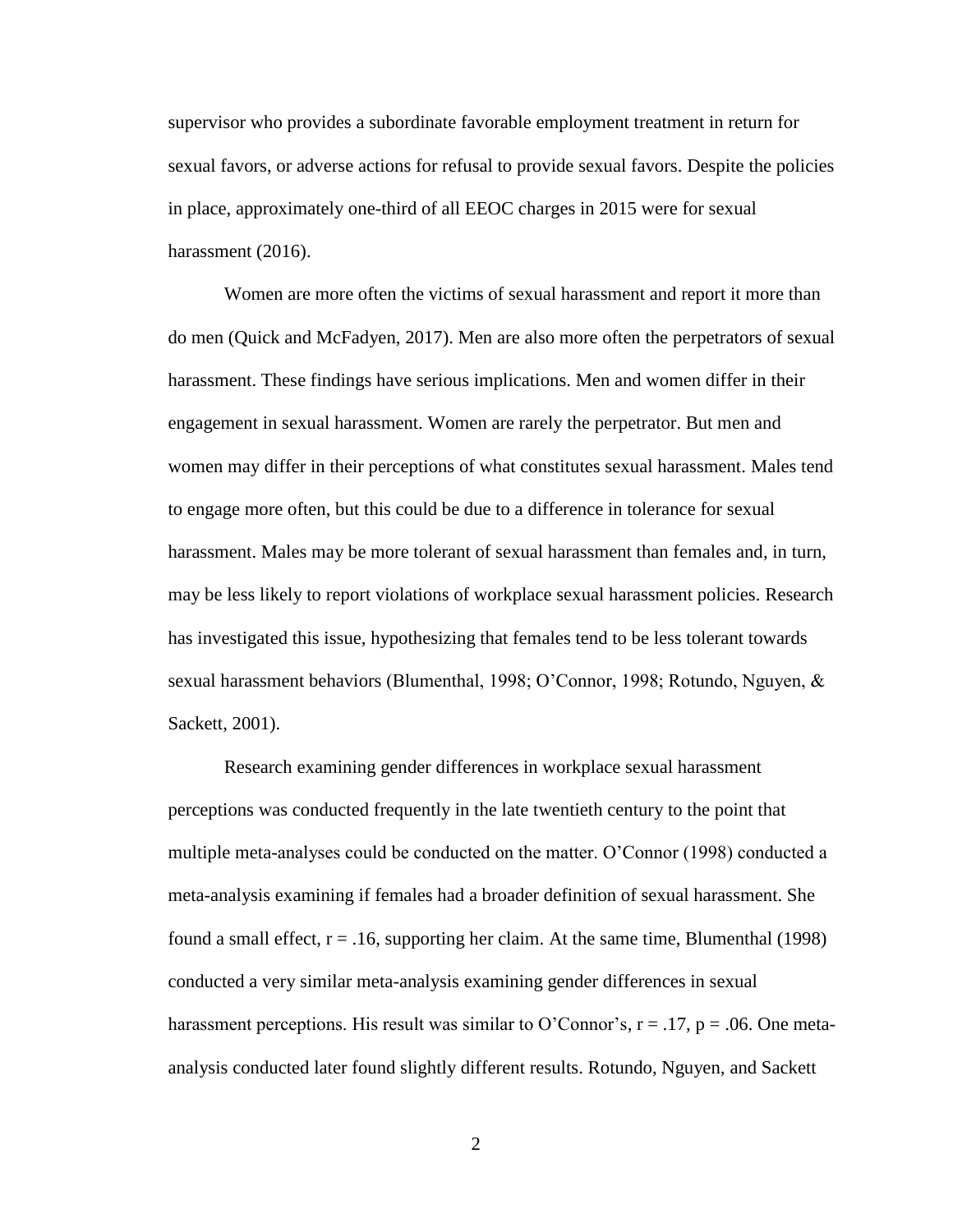(2001) conducted their meta-analysis focusing on a broad range of behaviors that constituted sexual harassment, and found that females were less tolerant of those behaviors. The effect size, however, was not large,  $d = .30, 90\%$  credibility interval [0.04, 0.57]. The credibility interval, though it did not include zero, had a spread with the upper bound indicating a moderate effect and a lower bound close to zero. It should be noted that zero may have been included in the credibility interval had a 95% credible region been used. These meta-analyses support that females do tend to be less tolerant of workplace sexual harassment behaviors overall, but the differences between females and males is not considerably large and could be due to chance (Cohen, 1992).

The lack of large differences in the findings did not change the stance of some courts on the "reasonable woman" standard. This standard has replaced the EEOC's "reasonable person" standard in some courts addressing workplace sexual harassment (Shoenfelt, Maue, & Nelson, 2002). The EEOC's "reasonable person" standard is used in court cases to determine if sexual harassment has occurred (1990). The guidance states that the behavior being questioned as sexual harassment should be evaluated from the standpoint of a "reasonable person," rather than just the opinion of the complainant. The underlying question for the court is: would a reasonable person in a similar situation find this behavior to be sexual harassment? This standard, originating from the EEOC, has been widely accepted, but some have complained that the standard may not be most appropriate. The "reasonable woman" standard arose as the alternative (Shoenfelt et al., 2002). This standard recognized that men and women differ on their perceptions of what constitutes as sexual harassment. The only difference this standard has with the "reasonable person" standard is that the standpoint is that of a female. This standard has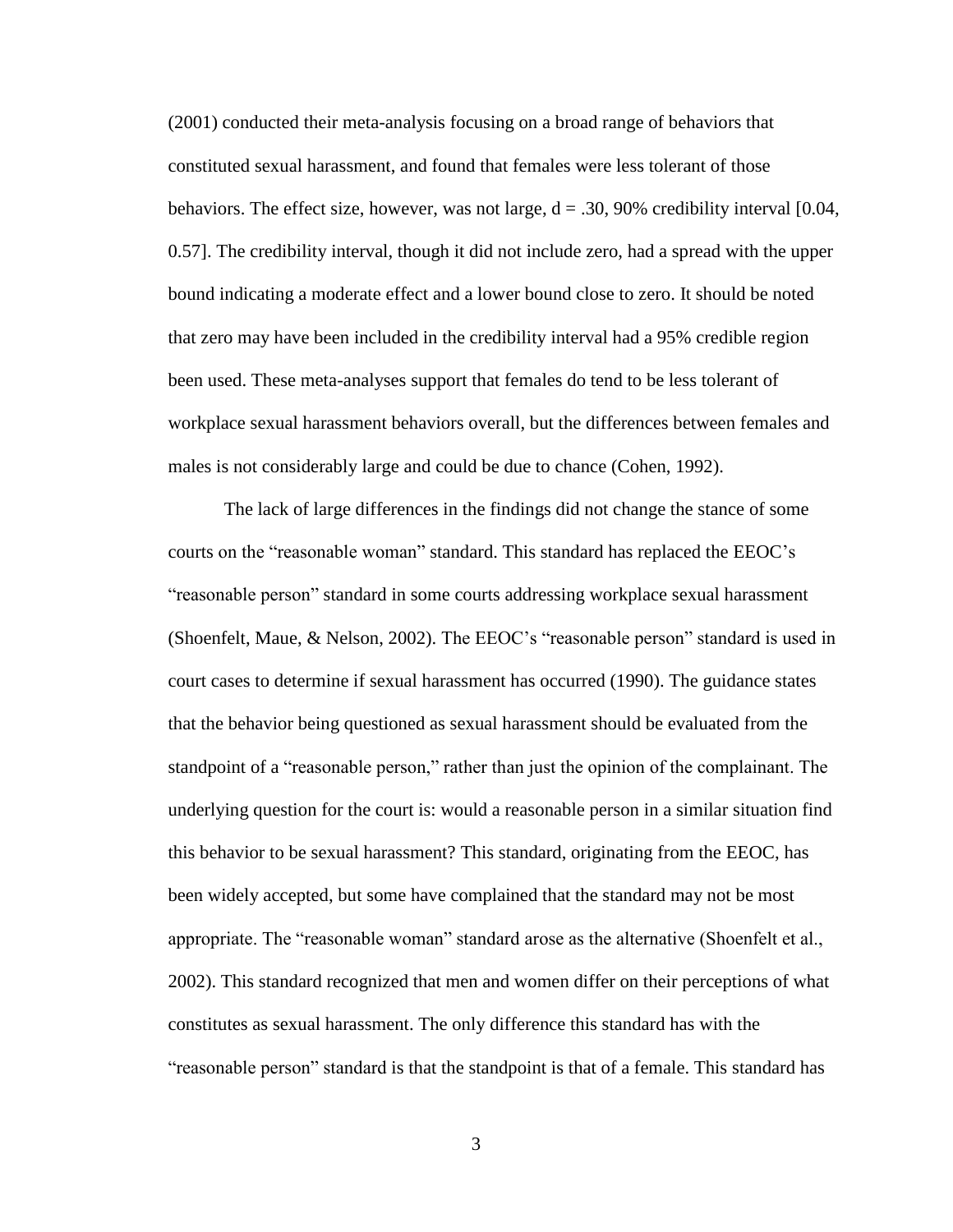been used in some courts before and after (Shoenfelt et al., 2002) the aforementioned meta-analyses, despite small effects and some insignificant relationships. Many still think that there are differences between men's and women's understanding of what constitutes as sexual harassment.

This inconsistency, that many accept that men and women differ on sexual harassment perceptions despite a lack of strong evidence supporting major differences, is the basis for this research. This research seeks to understand if there is another way to explain how men and women differ on perceptions of sexual harassment despite weak meta-analytical evidence. This research proposes that perceptions of sexual harassment may overlap with perceptions of another workplace counterproductive behavior, incivility. Workplace incivility, or uncivil behavior, has been regarded as "low intensity deviant behavior with ambiguous intent to harm the target, in violation of workplace norms for mutual respect" and is typically representative of behaviors that are "rude and discourteous, displaying a lack of regard for others" (Andersson & Pearson, 1999) separate from physical aggression. An example of incivility would be calling a co-worker a rude name. Incivility has been defined as excluding low base rate behaviors such as physical aggression or assault, as well as sexual harassment (Pearson, Andersson, & Porath, 2005). Exclusion of sexual harassment from the definition of incivility may be in the literature, but this does not mean that the general population shares this definition. The average person may consider sexual harassment to be both *rude* and *discourteous*, with a *lack of regard for others*. An average person may consider sexual harassment to be an example of an uncivil behavior. With this in mind, gender perceptions of incivility need to be investigated.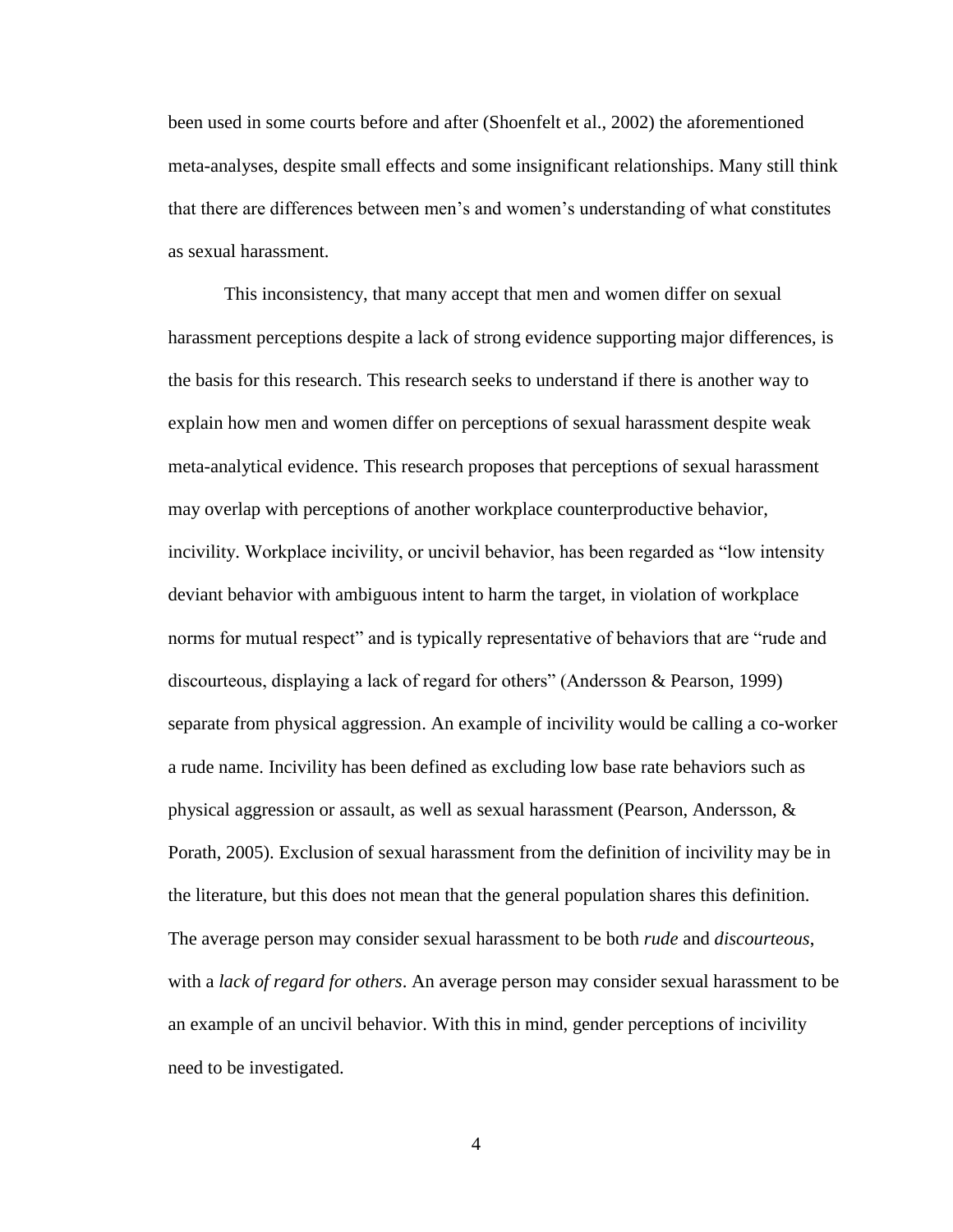A recent meta-analysis was published that investigated gender differences on mistreatment perceptions (McCord, Joseph, Dhanani & Beus, 2017). The authors defined mistreatment as "specific, antisocial variety of organizational deviance, involving a situation in which at least one individual takes counter-normative negative actions, or terminates normative positive actions, against another member" (McCord et al.). This definition of "mistreatment" is similar to incivility, however, given the definition of mistreatment, it can be definitive of a wider range of behaviors than can incivility. Incivility, thus, can be considered a type of mistreatment as can sexual harassment. The authors, in their meta-analysis, considered both incivility and sexual harassment as types of mistreatment. The authors provided effect sizes for overall mistreatment as well as for each type of mistreatment in regard to gender perceptions. The authors found that women perceived more overall mistreatment than did men,  $d = .13, 95\%$  CI [.10, .17]. The effect size for gender differences on incivility perceptions was  $d = .06, 95\%$  CI [.00, .13]. The effect size for gender differences on sexual harassment perceptions was  $d = .34, 95\%$  CI [.28, .46]. The effect size for sexual harassment perceptions was small, but it is comparable to the earlier meta-analysis results from Rotundo et al. (2001). The results of McCord et al.'s incivility perceptions analysis were inconclusive. McCord et al.'s results suggest that even years after Rotundo et al.'s findings, gender differences in sexual harassment have not changed much. The results also suggest there is no difference between men and women in perceptions of incivility.

McCord et al., however, did not consider that incivility and sexual harassment may overlap, in the perception of an average person. The other research discussed (Blumenthal, 1998; Rotundo, Nguyen, & Sackett, 2001; O'Connor, 1998) focused on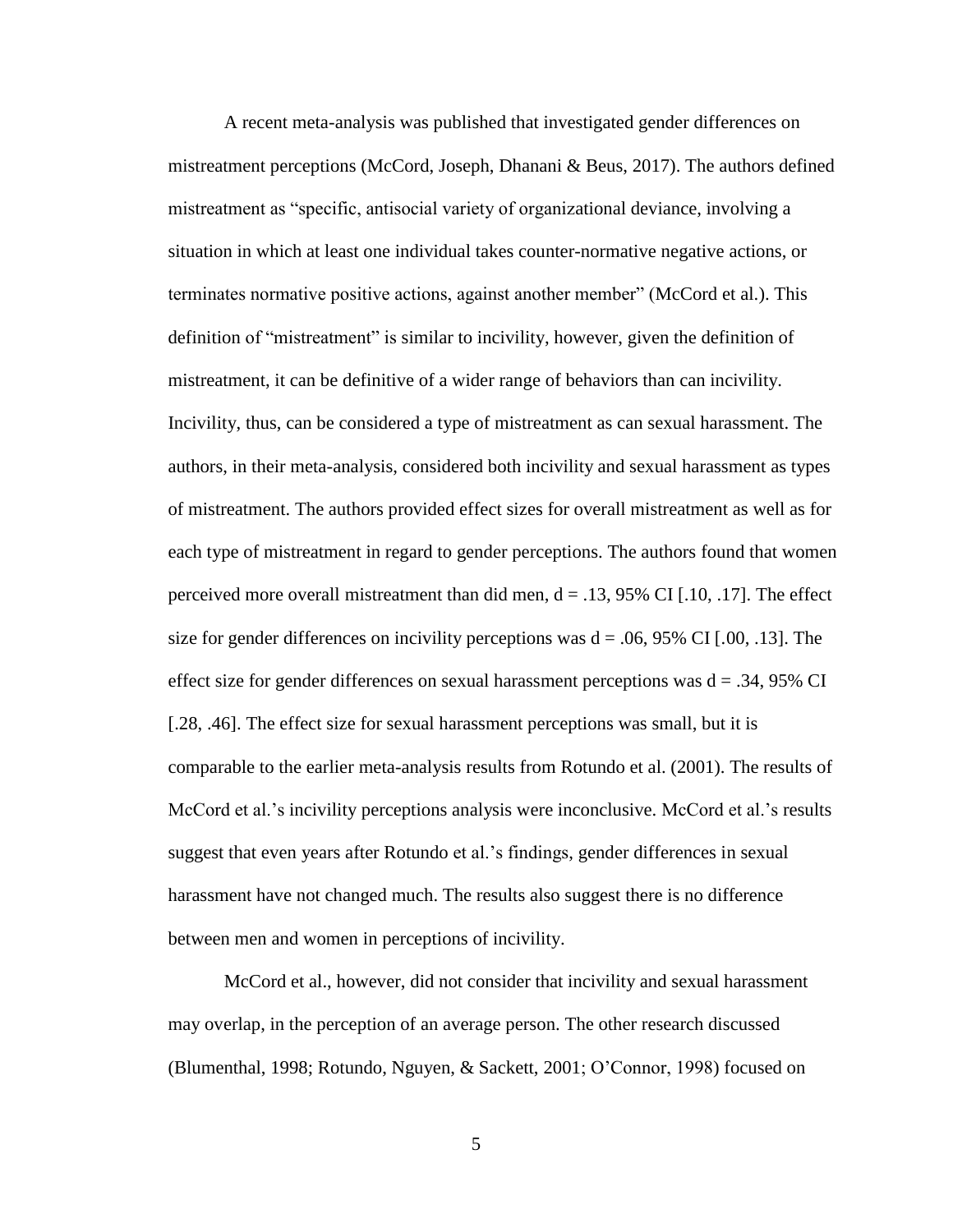perceptions of a specific mistreatment type. McCord et al.'s research focuses on multiple types of mistreatment, but many types are related, such as "incivility" and "bullying," or "sex," "age," "race," and "other discrimination." No studies were found to directly measure perceptual differences between incivility and sexual harassment. The present research seeks to do so.

The current research seeks to investigate perceptual differences by gender in sexual harassment and incivility. This research seeks to do this by slightly changing how sexual harassment and incivility perceptions are measured. This research will provide participants with a workplace behavior that they must decide is either incivility or sexual harassment. By forcing a choice of mistreatment type, the researcher can observe how each gender differs in their definition of sexual harassment and incivility. Forcing a choice between sexual harassment and incivility allows for a situation in which one gender may have a higher tolerance for sexual harassment behaviors and, due to their tolerance and their own perceptions, will identify the sexual harassment behavior as incivility instead. This classification tendency would provide an explanation of how and why the genders differ on sexual harassment perceptions. Participants also will have a third option in which they can identify the workplace behavior as neither sexual harassment nor incivility. Those who have a high tolerance for both sexual harassment and incivility would be expected to identify the behavior as being neither. McCord et al. (2017) suggested that males are more likely to have high tolerance for sexual harassment. The research (McCord et al., 2017; Rotundo et al., 2001) suggests that females are more likely to have a lower tolerance of sexual harassment. Based on these findings the present research thus hypothesizes: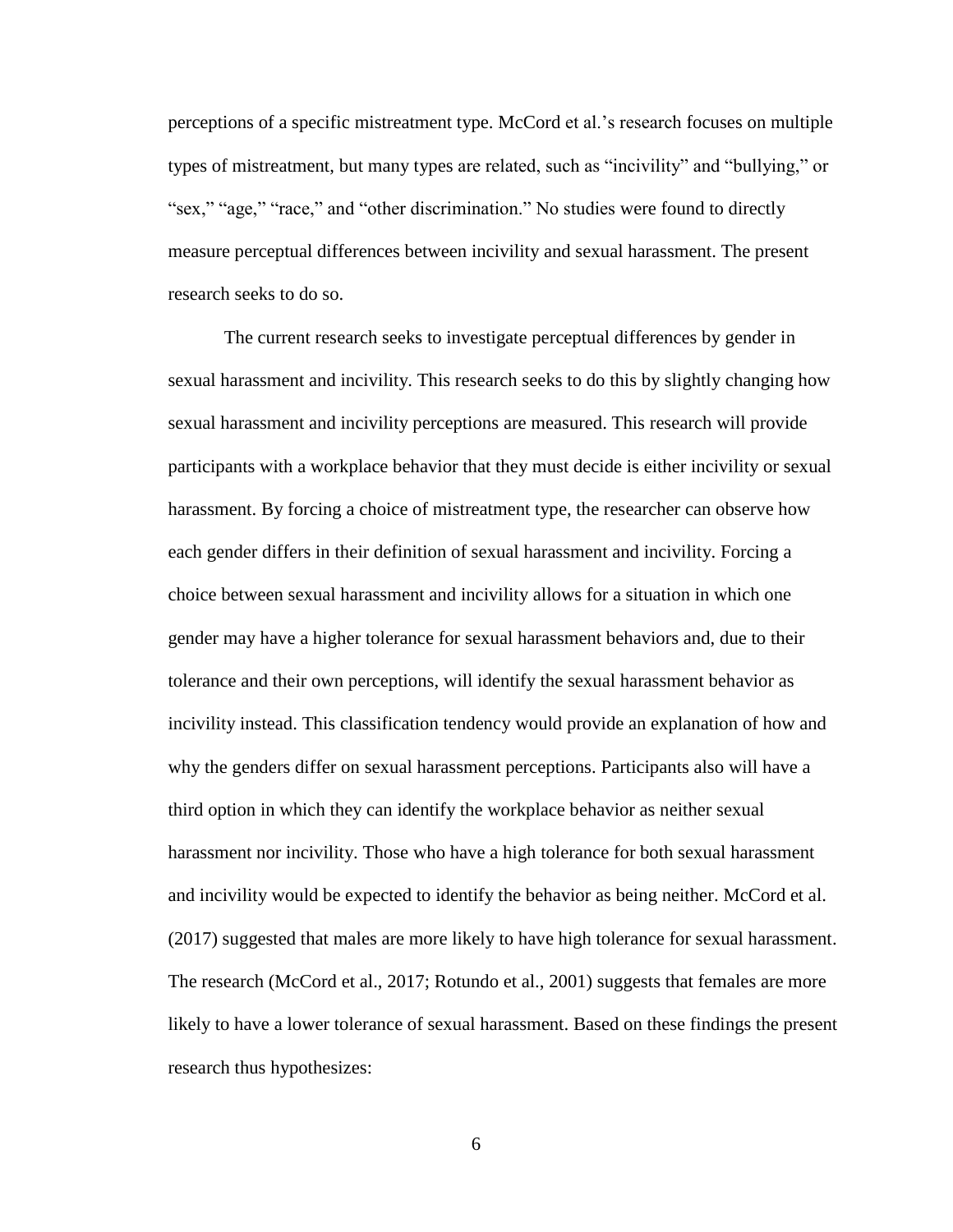**H1a:** Females will correctly identify more behaviors as sexual harassment than will males.

**H1b:** Females will correctly identify more behaviors as uncivil than will males.

This research also will investigate differences between students and full-time workers in perceptions of the same behavioral mistreatment types. Industrial-Organizational (IO) Psychologists typically work more with employees of organizations than with students. This research addressing workplace sexual harassment and incivility will likely be of interest to many practicing IO Psychologists. A considerable amount of psychological research, however, is conducted with student participants. Student only participants potentially limit generalizability of many findings to only undergraduate students. The current research, by analyzing differences between students and full-time workers (currently working 35+ hours per week), will be able to draw conclusions about whether convenience student samples differ significantly from the typical IO Psychologist client in perceptions of sexual harassment and incivility.

Research (Hendrix, Rueb & Steel, 1998; Terpstra & Baker, 1987; Ohse & Stockdale, 2008) exists on comparisons between students and full-time workers on sexual harassment, though much of it is quite dated. Hendrix, Rueb, and Steel (1998) found that full-time employees were more likely to perceive sexual harassment behaviors than were students. Terpstra and Baker (1987) found similarly that full-time female workers were less tolerant of sexual harassment than were female students. Ohse and Stockdale (2008) suggested that the differences between students and full-time workers in sexual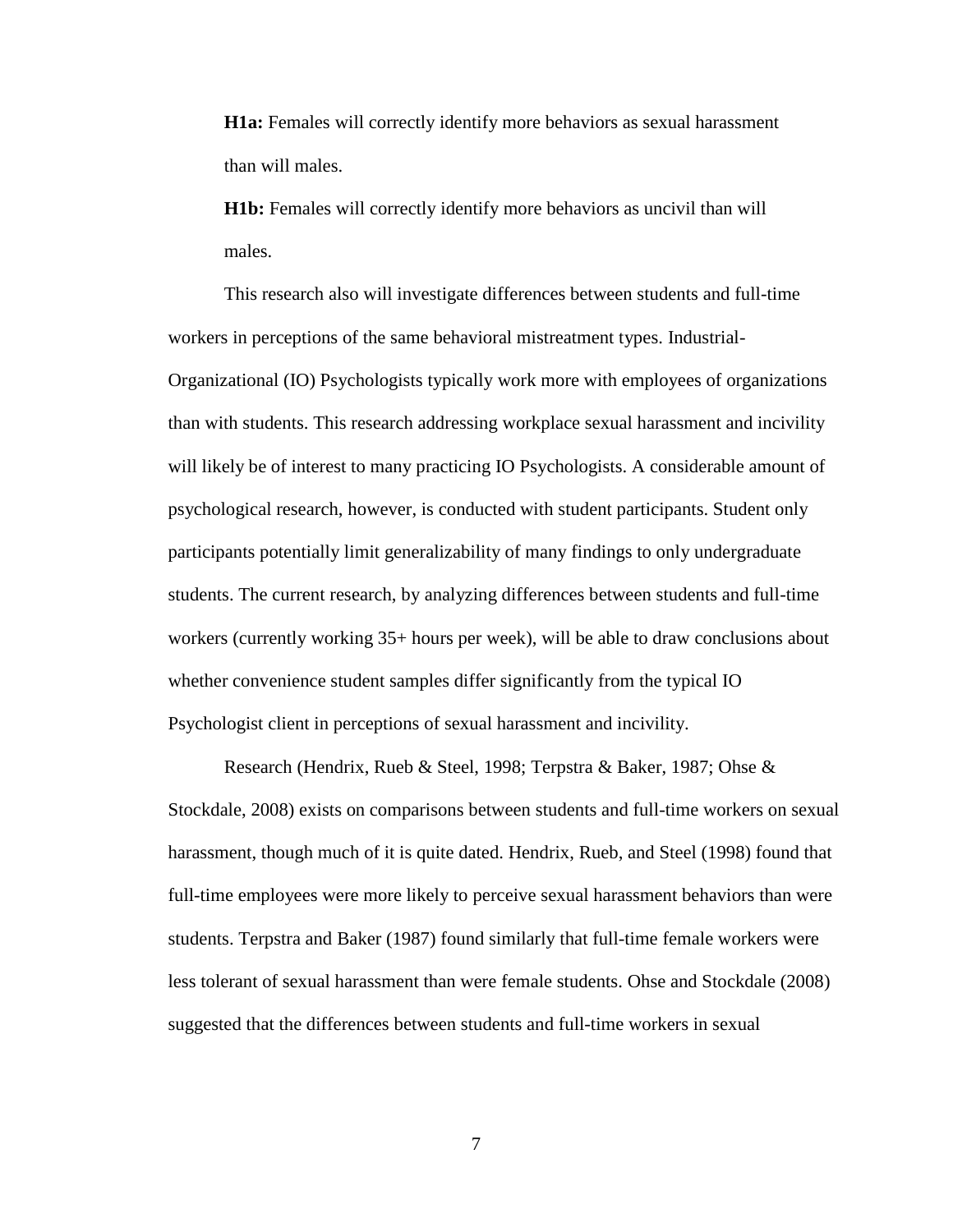harassment perceptions are not due to age differences, further establishing employment status as a factor. The findings of these three studies are the basis for the next hypothesis.

**H2a:** Full-time workers will correctly identify more behaviors as sexual harassment behaviors than will students.

Research could not be found on comparisons between students and full-time workers on incivility. A difference may, however, exist. This research hypothesizes a direction.

**H2b:** Students will correctly identify more behaviors as uncivil behaviors than will full-time workers.

This directional hypothesis is based on an assumption that undergraduate students tend to have less workplace experience than full-time workers and, as such, have not been "numbed," so to speak, to the discourteous behaviors of others.

This research will examine different occupation gender distributions of full-time workers. Maeder, Wiener, and Winter (2007) analyzed gender differences in sexual harassment between traditionally male occupations, traditionally female occupations, and gender-neutral occupations. The workers in traditionally female occupations were found to be less tolerant of sexual harassment than were the other two. The present study will test for the same differences in a different manner. The present study will consider the current gender composition of a full-time worker's occupation, rather than relying on what has been "traditionally" labeled as male or female occupations. Instead of evaluating participants from pre-identified occupations, participants from multiple occupations will participate and will self-report gender distribution of their occupation as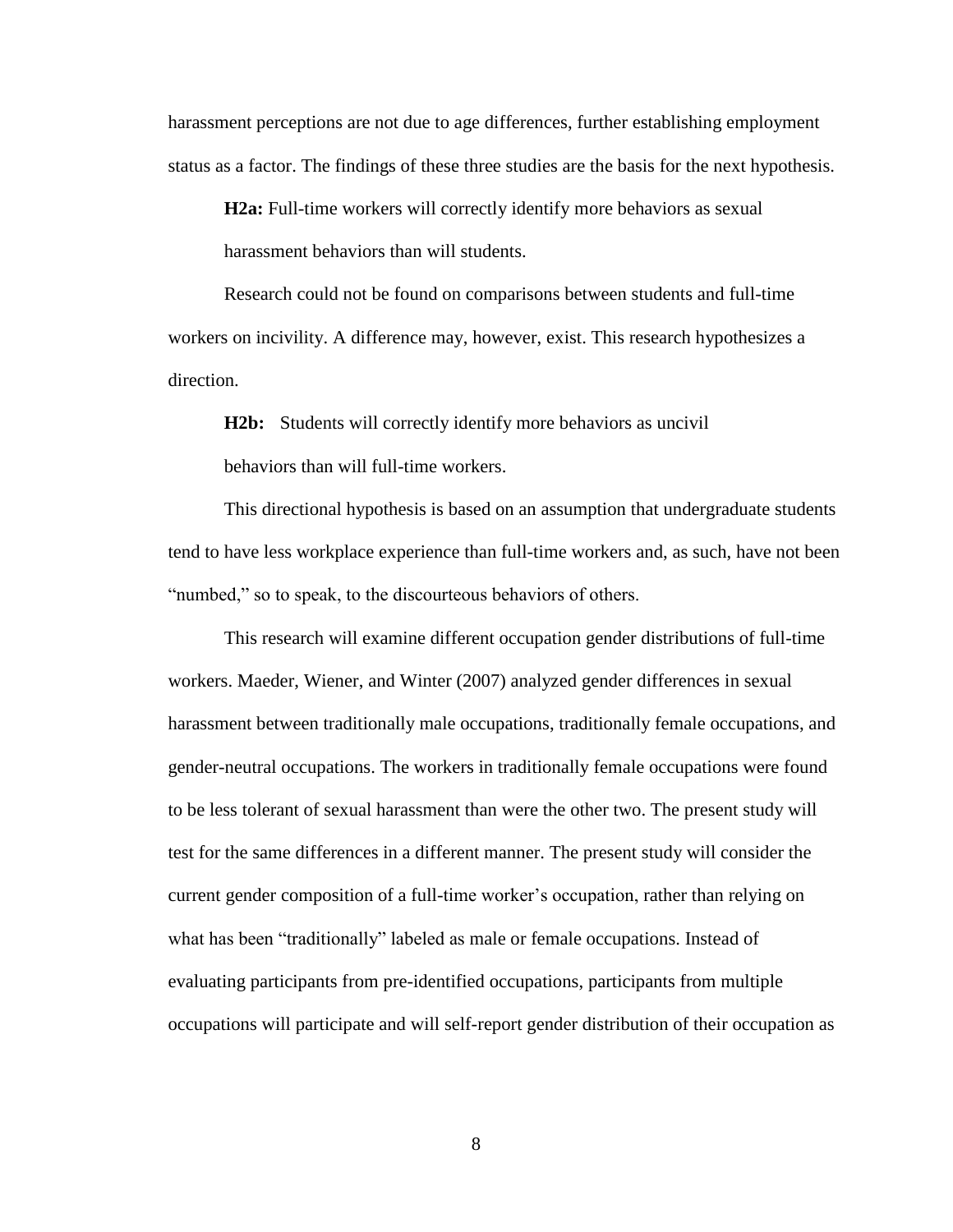either predominately-male, predominately-female, or equal gender distribution. The following hypothesis is offered:

**H3a:** Workers in predominately-female occupations will correctly identify more behaviors as sexual harassment than will those in predominately-male occupations, in equal gender distribution occupations, and students.

A similar hypothesis will be analyzed for incivility. No research was found examining occupational differences on incivility. Wagner (2015) conducted related research analyzing whether student perceptions on types of incivility varied by academic discipline. The disciplines Wagner utilized were Education, Nursing, and Business. Education was mostly composed of female students, Business was mostly males, and Nursing was near equal distribution with slightly more females than males. Wagner found that across academic disciplines students did not significantly differ in incivility perceptions. There are several differences between Wagner's research and the present research. First, the current study seeks to discover occupational differences. Wagner sought academic differences. Her study did include academic disciplines that are aligned with specific work industries, but different industries are composed of various occupations, each of which may vary in gender distribution. Second, her study differs from the present study in that she evaluated student differences rather than full-time worker differences. Wagner's study, despite the differences from the current study, is the study most related to analyzing occupational differences on incivility. The hypothesized direction of differences was determined by logical consistency with prior assumptions: that females are low-tolerant of both sexual harassment and incivility, and that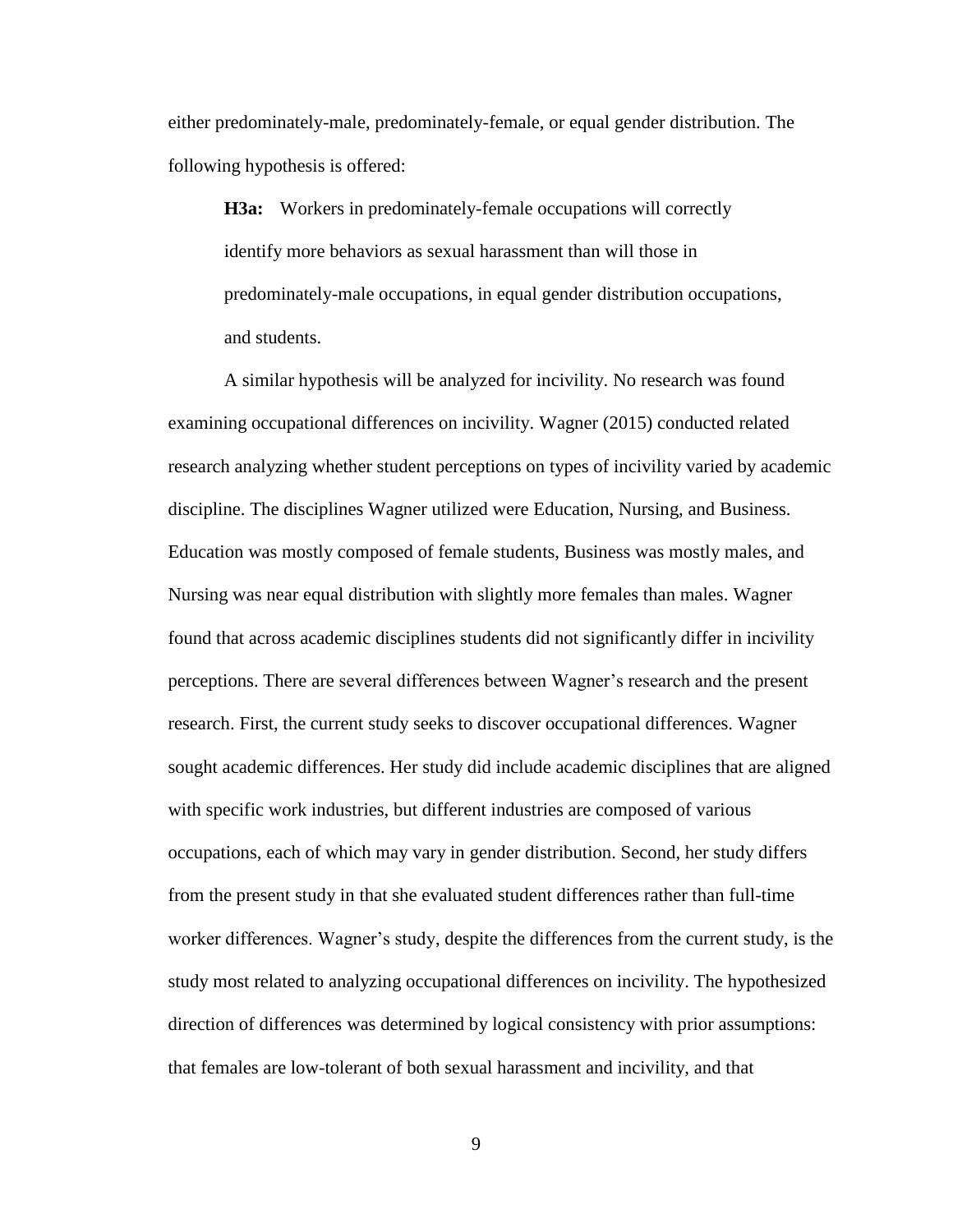predominately-female occupations are likely to identify more sexual harassment behaviors than predominately-male or gender-neutral occupations. Therefore:

**H3b:** Workers in predominately-female occupations will correctly identify more behaviors as incivility than will those in predominately-male occupations, in equal gender distribution occupations, and students.

This study also compares the differences in sexual harassment perceptions of those who are more likely to sexually harass to those who are less likely. Those likely to sexually harass are expected to identify fewer sexual harassment behaviors than those less likely to sexually harass, and similarly for incivility. The next hypothesis will address the participant's classification of the behavior as sexual harassment and incivility.

**H4a:** Participants who are more likely to sexually harass will be less likely to correctly identify behaviors as sexual harassment than those who are less likely to sexually harass.

**H4b:** Participants who are more likely to sexually harass will be less likely to correctly identify behaviors as incivility than those who are less likely to sexually harass.

This research also will address behavioral violation severity ratings across groupings. There has been research on gender differences on incivility over the years. Findings from multiple studies suggest that females experience incivility more often than males do (Cortina, Magley & Williams, 2001; Giumetti, McKibben, Hatfield, Schroeder & Kowalski, 2012; Giumetti et al., 2013) and these findings are similar to the findings that females experience sexual harassment more frequently (Quick & McFadyen, 2017). The finding that females have a lower tolerance for different kinds of workplace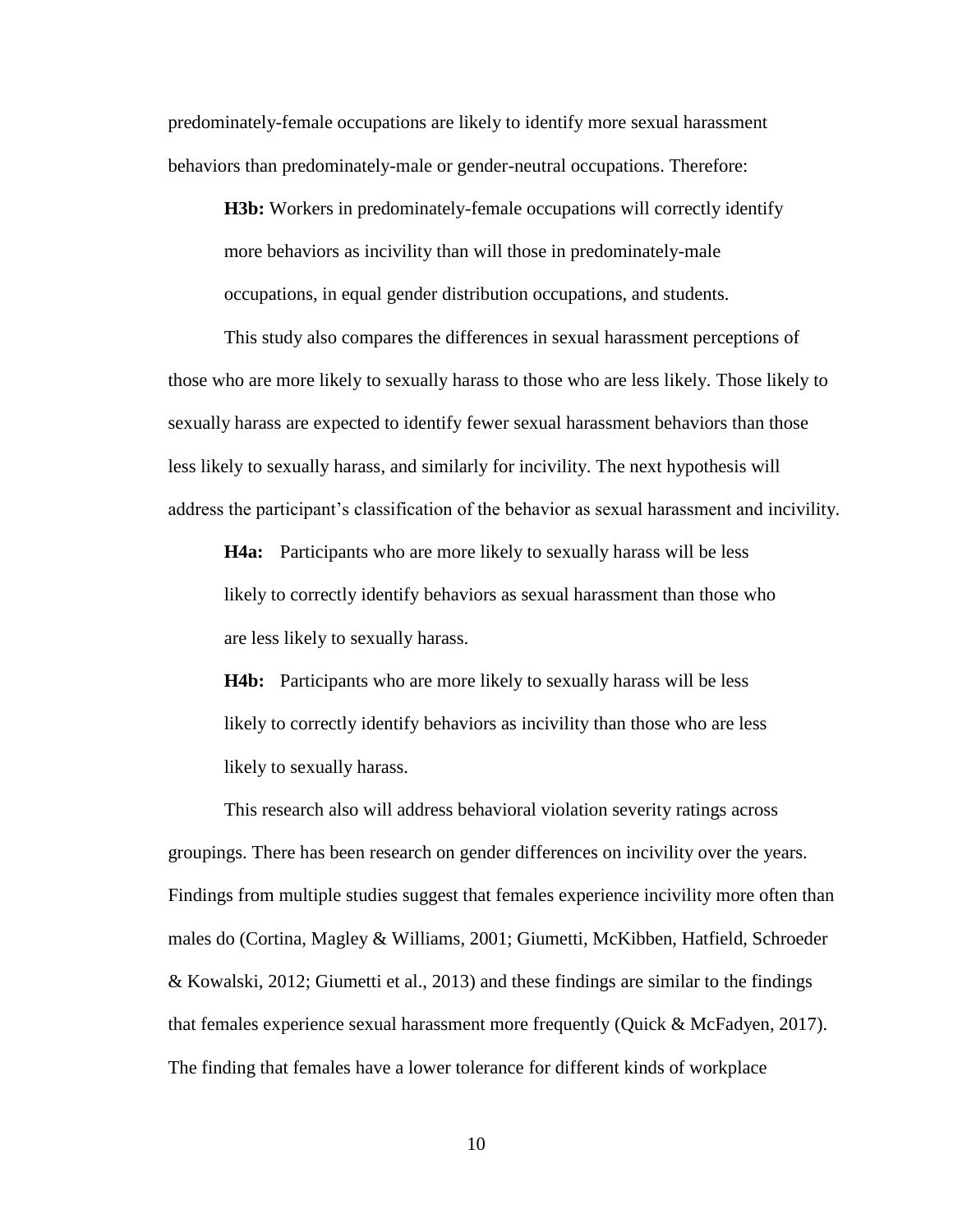mistreatment suggests that females would be likely to consider mistreatment behaviors to be more severe than males would. This reasoning that females would likely rate mistreatment behaviors more severely is the basis for the next hypothesis.

**H5a:** Females will rate uncivil behaviors as more severe than will males. Uncivil behavior severity ratings also will be analyzed for differences in participant employment status. The hypothesized direction is based on hypothesis 2b, that students will categorize more behaviors as uncivil than will full-time workers and, as such, rate them more severely.

**H5b:** Students will rate uncivil behaviors as more severe than will fulltime workers.

**H5c:** Students will rate uncivil behaviors as more severe than will those in predominately-female occupations, predominately-male occupations, and those in equal gender distribution occupations.

Incivility severity ratings will then be analyzed for differences by likelihood to sexually harass. Those likely to harass are expected to be more tolerant of uncivil behaviors and, as such, are expected to be similarly rate uncivil behaviors less severely.

**H5d:** Participants who are more likely to sexually harass will rate uncivil behaviors less severely than will those who are less likely to sexually harass.

This study will evaluate the severity of sexual harassment ratings. It is expected that more tolerant groups will rate sexual harassment behaviors with low severity. The direction for Hypotheses 6a is based on Hypothesis 1a, that females will identify more behaviors as sexual harassment and, as such, will rate them more severely. The direction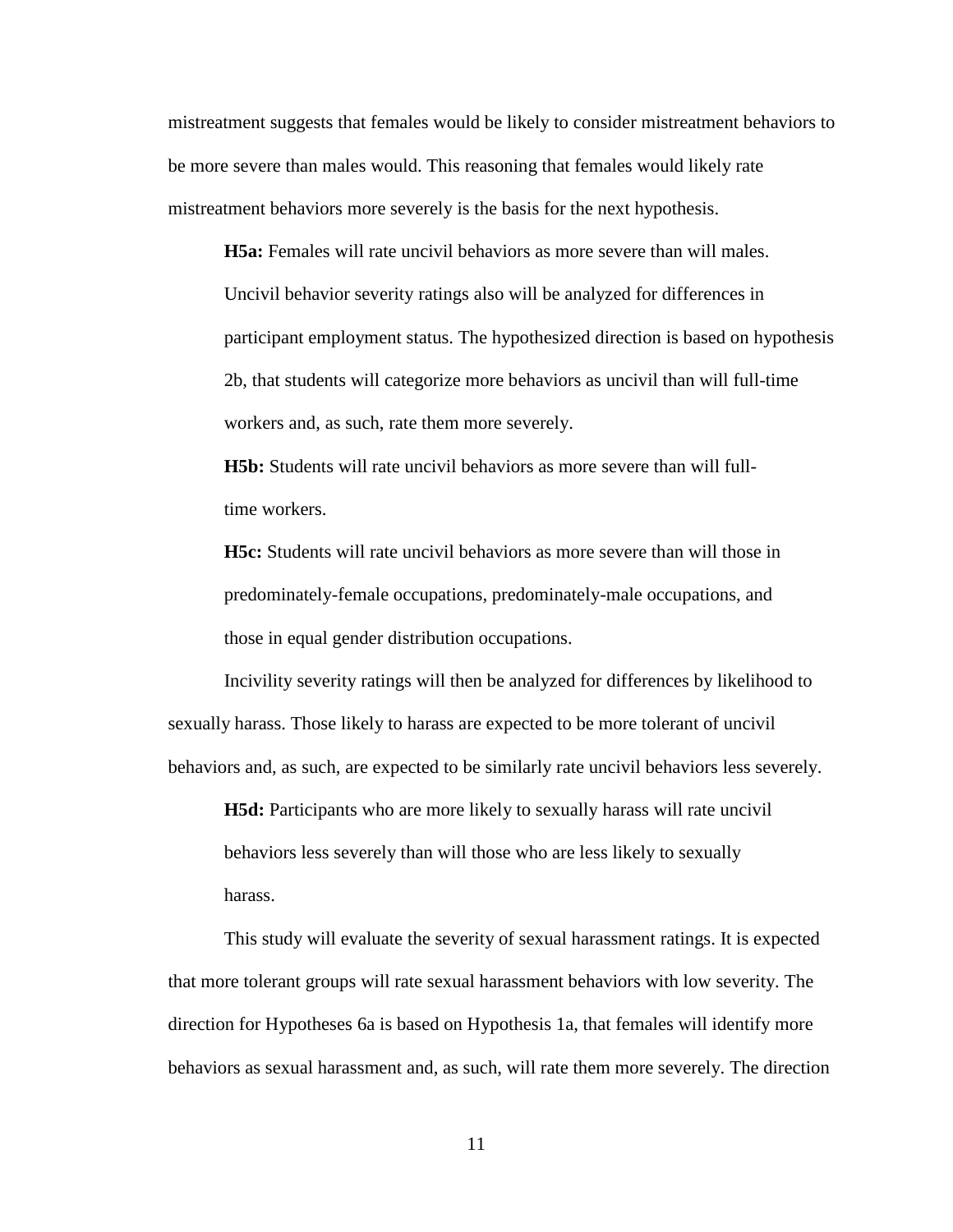for hypothesis 6b will be based on hypothesis 2a, that full-time workers will identify more behaviors as sexual harassment and, as such, will rate them more severely. Direction for Hypothesis 6c is based on Hypothesis 3a, that workers in predominately female occupations will identify more behaviors as sexual harassment and, as such, will rate them more severely. Direction for Hypothesis 6d is based on Hypothesis 4a, that those likely to sexually harass will identify fewer behaviors as sexual harassment and, as such, will rate them more severely.

**H6a:** Females will rate sexual harassment behaviors as more severe than will males.

**H6b:** Full-time workers will rate sexual harassment behaviors as more severe than will students.

**H6c:** Workers in predominately-female occupations will rate sexual harassment behaviors as more severe than will workers from predominately-male occupations, equal gender distribution occupations, and students.

**H6d:** Participants who are more likely to sexually harass will rate sexual harassment behaviors less severely than will those who are less likely to sexually harass.

Two additional groups will be analyzed on sexual harassment severity ratings. People with formal sexual harassment training (Rawski, 2017) or people who have experienced sexual harassment first-hand (Lytell, 2010) are both expected to be less tolerant of sexual harassment behavior. The following hypotheses are based on this expectation: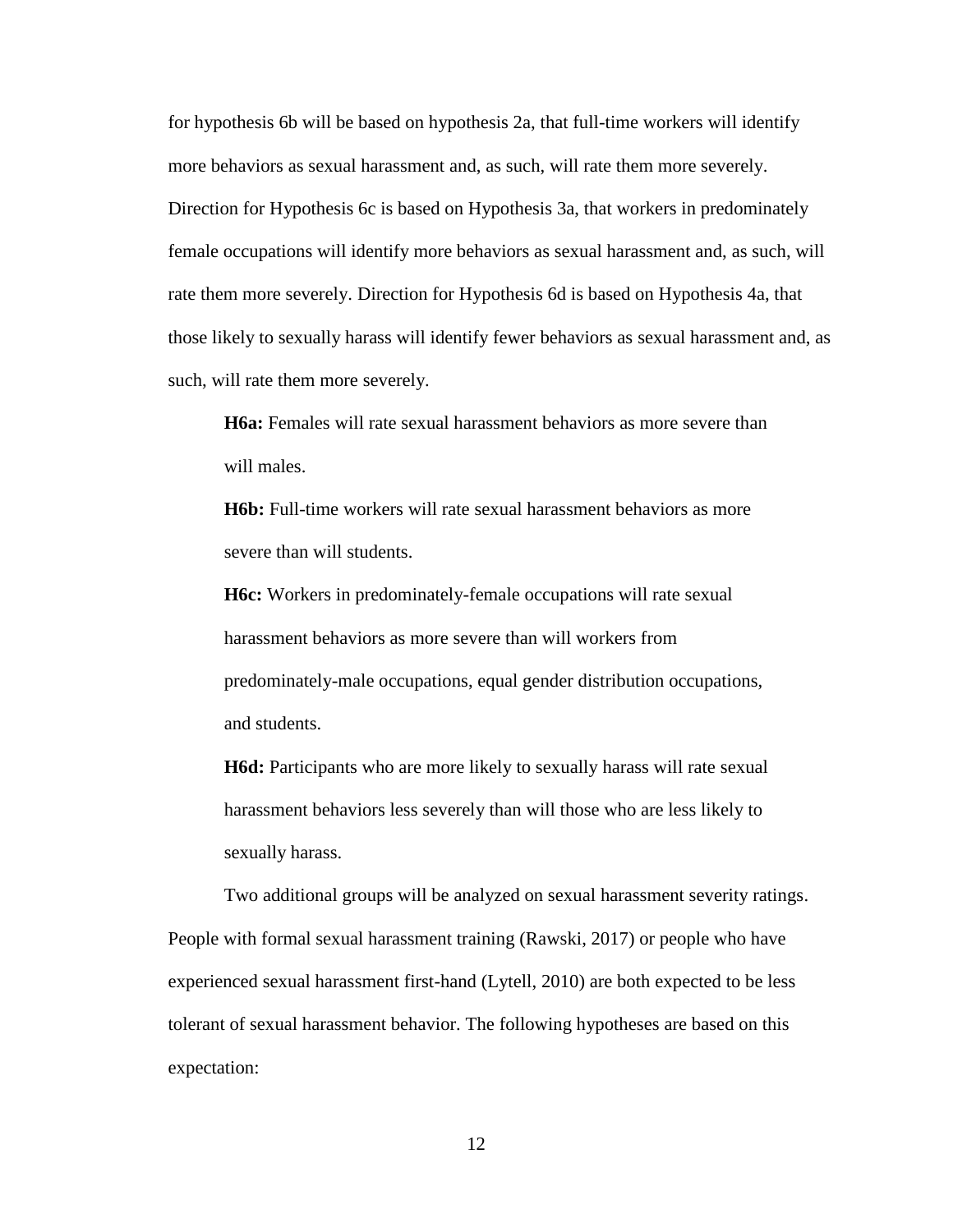**H6e:** Those who have had sexual harassment training will rate sexual harassment behaviors more severely than will those who have not had sexual harassment training.

**H6f:** Those who have experienced sexual harassment at work will rate sexual harassment behaviors more severely than will those who have not experienced sexual harassment at work.

#### **Method**

# **Sample**

The sample consisted of 373 participants who completed the study online. There were 95 undergraduate student participants from a university provided "study board" program, which encourages undergraduate students to participate in research being conducted at the university. There were 278 participants who were full-time U.S. workers from various occupations selected through Amazon Mechanical Turk. Self-employed workers who work with fewer than three coworkers were excluded from analysis as this research is interested in social dynamics at work requiring multiple human interactions. There were 193 female participants and 180 males, with 78.0% White, 7.0% Black/African-American, 5.6% Hispanic, 5.4% Asian, .5% American Indian/Alaskan Native, and 3.5% Two-or-more races. Mean age of participants was  $M = 20.15$ ,  $SD =$ 3.18 for students, and  $M = 36.11$ ,  $SD = 10.33$  for full-time workers.

## **Design**

This research is a non-experiment as this research examines comparisons between pre-existing groups without manipulations. The groups are gender (male, female), employment status (student, full-time worker), and likelihood to sexually harass (likely,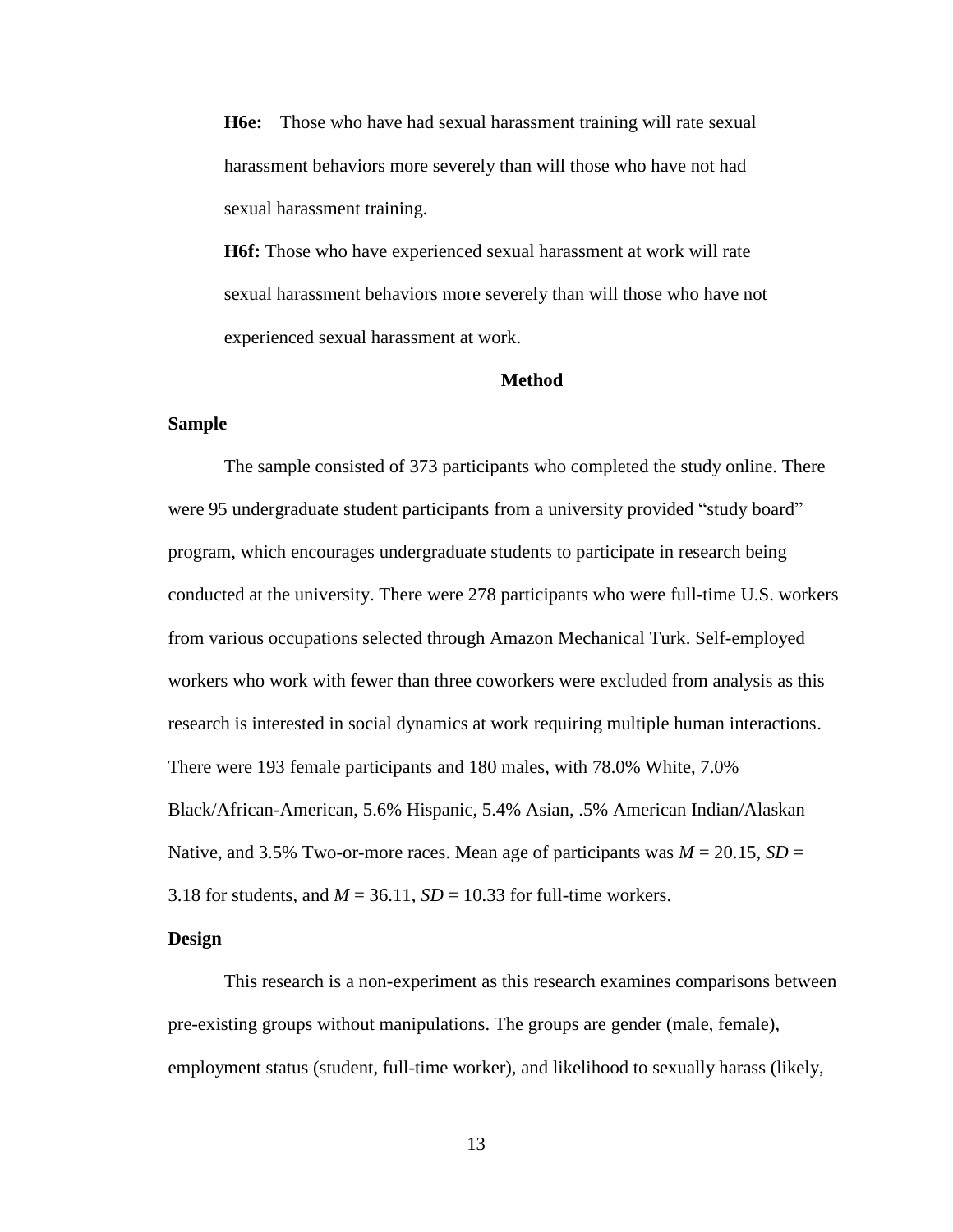unlikely). A fourth grouping variable, gender composition of workforce, was identified for full-time workers. The workforce was self-reported by participants as predominantly male, predominantly female, or both genders equivalently represented. Group affiliation and further demographic information were collected from the participants simultaneously with the survey data. Undergraduate students with a research participation requirement participated through an online platform. Worker participants were selected through Amazon's Mechanical Turk.

The independent variables are the participant characteristics of gender, employment status, and likelihood to sexually harass. The dependent variable is perception of mistreatment type: sexual harassment (SH), incivility (IC), or neither. For each behavior classified as SH or IC, participants rated the level of severity of the behavior. Each behavior was rated as mild (1), moderate (2), or severe (3). Behavior identified as "neither" was assigned a severity rating of zero.

#### **Materials**

#### S**exual Harassment and Incivility Perceptions (SHIP) Instrument**

An instrument was developed for this research. A copy of the instrument may be found in Appendix A. This instrument was used to measure perceptions of workplace SH and IC. Participants first read a definition of SH and IC. Each item in the instrument describes a workplace behavior. For each item, the participant read the behavior and identified it as SH, IC, or neither. For those behaviors classified as SH or IC, the participant rated the severity of the behavior as mild, moderate, or severe.

The instrument consists of 52 items, each containing one behavior. There are 20 items that represent SH, 20 that represent IC, and 12 that represent neither SH or IC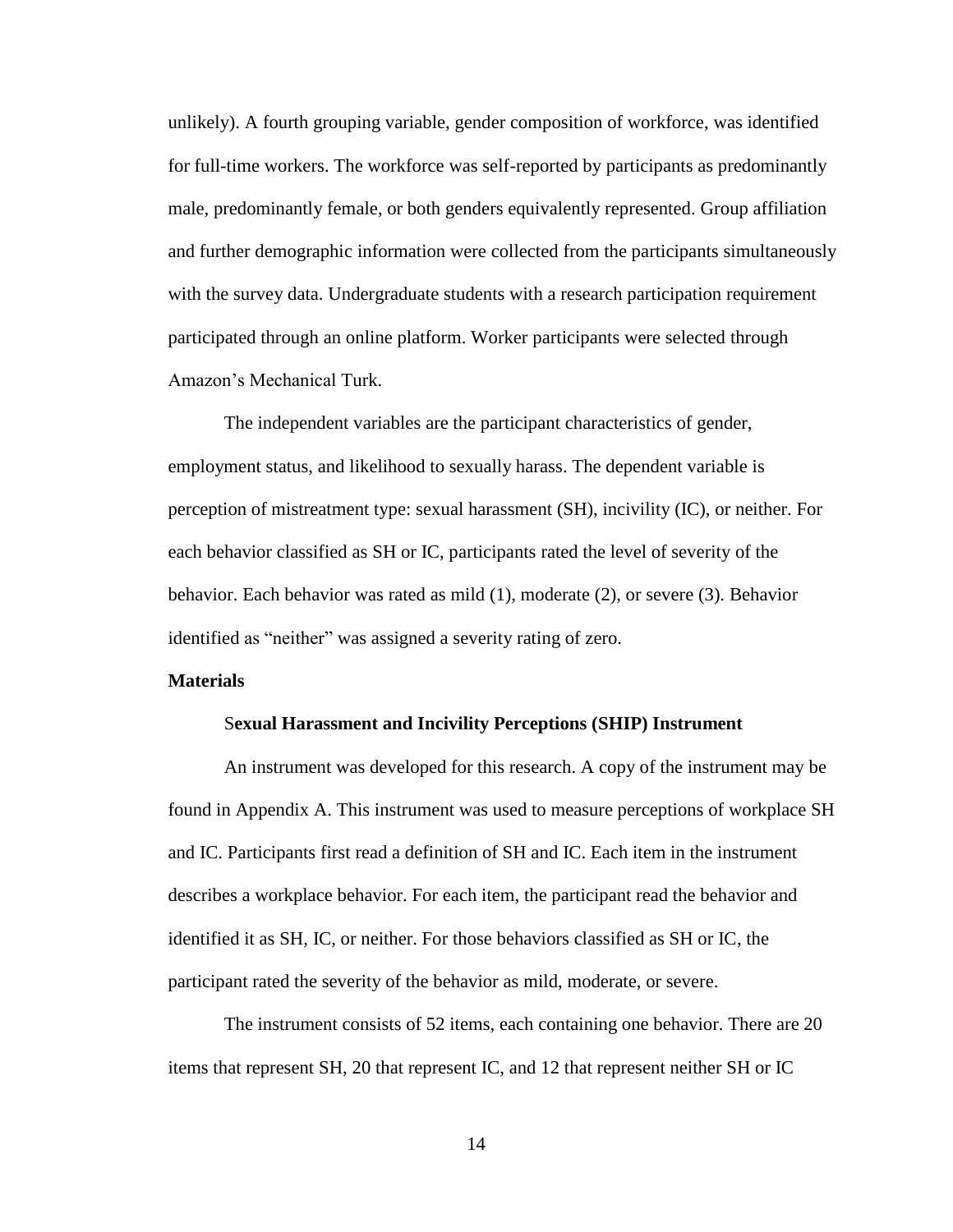(NA). Initially, 63 potential items were developed by reviewing the literature on SH and IC. Subject matter experts (SMEs) assisted in evaluating the 63 items. The SMEs were trained in the definitions of SH and IC and classified each of the 63 target behaviors as SH, IC, or neither. Inter-rater agreement between the SMEs was used to ensure the accuracy of the items in representing SH, IC, or NA. Of the original 63 items generated, there were 32 items on which the SM's disagreed on the behavior classification. There were 21 items where only one SME disagreed. These 21 items were retained in the instrument. There were nine items where two or more SMEs disagreed; these items were removed from the instrument. The 32 items with consensus were retained. Two additional SH items were removed due to repetitiveness. Analysis of inter-rater agreement resulted in 20 SH specific items, 20 IC items, and 12 items as Neither. Two additional items, items 30 and 47, were included to ensure participant attentiveness. Inattentive participants were informed of their inattentiveness and given the option to exit the survey or start the survey over as long as they remained attentive on the second try. A second failure resulted in removal or that case from analysis. Participant data were used to assess reliability. Cronbach's alpha for all items is .90; for the SH and IC items combined is .89; for the 20 SH items is .89, for the 20 IC items is .83; and, for the 12 Neither items is .82. These coefficient alphas indicate acceptable internal consistency for the scale and for each subscale.

#### **Likelihood to Sexually Harass (LSH) scale**

The LSH scale was developed to assess how likely a person would be to engage in workplace sexual harassment (Pryor, 1987). The LSH is found in Appendix B. The scale contains ten scenarios where the participant plays various roles generally involving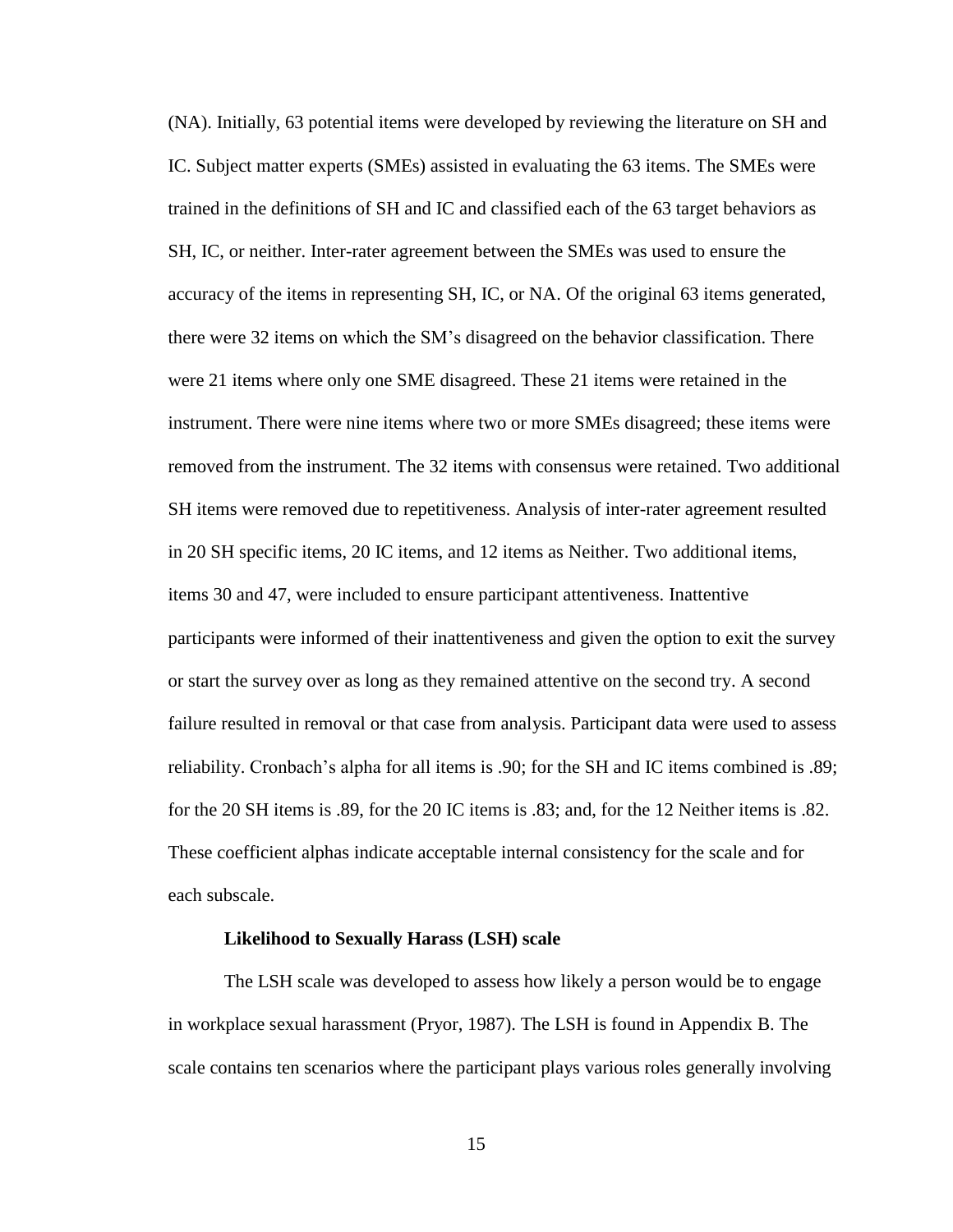employment decisions. Each scenario suggests that the participant in their role is attracted to the candidate. Each scenario asks three questions, of which the first and third are always distractors. The participant, responding to the second question in each scenario, rates how likely they would be to make an offer to the candidate in exchange for sexual favors. An overall score, ranging from 10 to 50, is assigned based on ten ratings. As recommended by Pryor (1987), an overall score of 30 or higher suggests that the participant would be more likely to sexually harass given a similar role in the real world. The scale demonstrated adequate reliability ( $\alpha$  = .95); evidence has also been offered in support of the scale's validity for the prediction of sexual harassment workplace behavior (including both hostile work environment and *quid pro quo* sexual harassment) and has been used extensively for research purposes (Bargh et al., 1995; Driscoll, Kelly, & Henderson, 1998; Lee, Gizzarone, Ashton, 2003; Levorato & Chiara, 2000; Perry, Kulik, & Schmidtke, 1998). The LSH scale was originally designed for heterosexual male participants, though it has been revised for use incorporating straight female participants (Isbell, Swedish, & Gazan, 2005; Perry, et al., 1998). The revisions simply change names and pronouns within the scenarios and questions to fit the opposite gender. The female participant version of the LSH can be found in Appendix C. The female version will be assigned to participants who indicate they are sexually attracted to males, with the original version being assigned to participants who indicate they are attracted to females. For this study, I created a gender-neutral version of the questionnaire. This gender-neutral version uses androgynous names and "s/he," "him/her," or "his/her" in place of pronouns. This version is found in Appendix D and will be used by participants who indicate in the demographic questions that they are "bisexual," "don't know," "decline to answer," or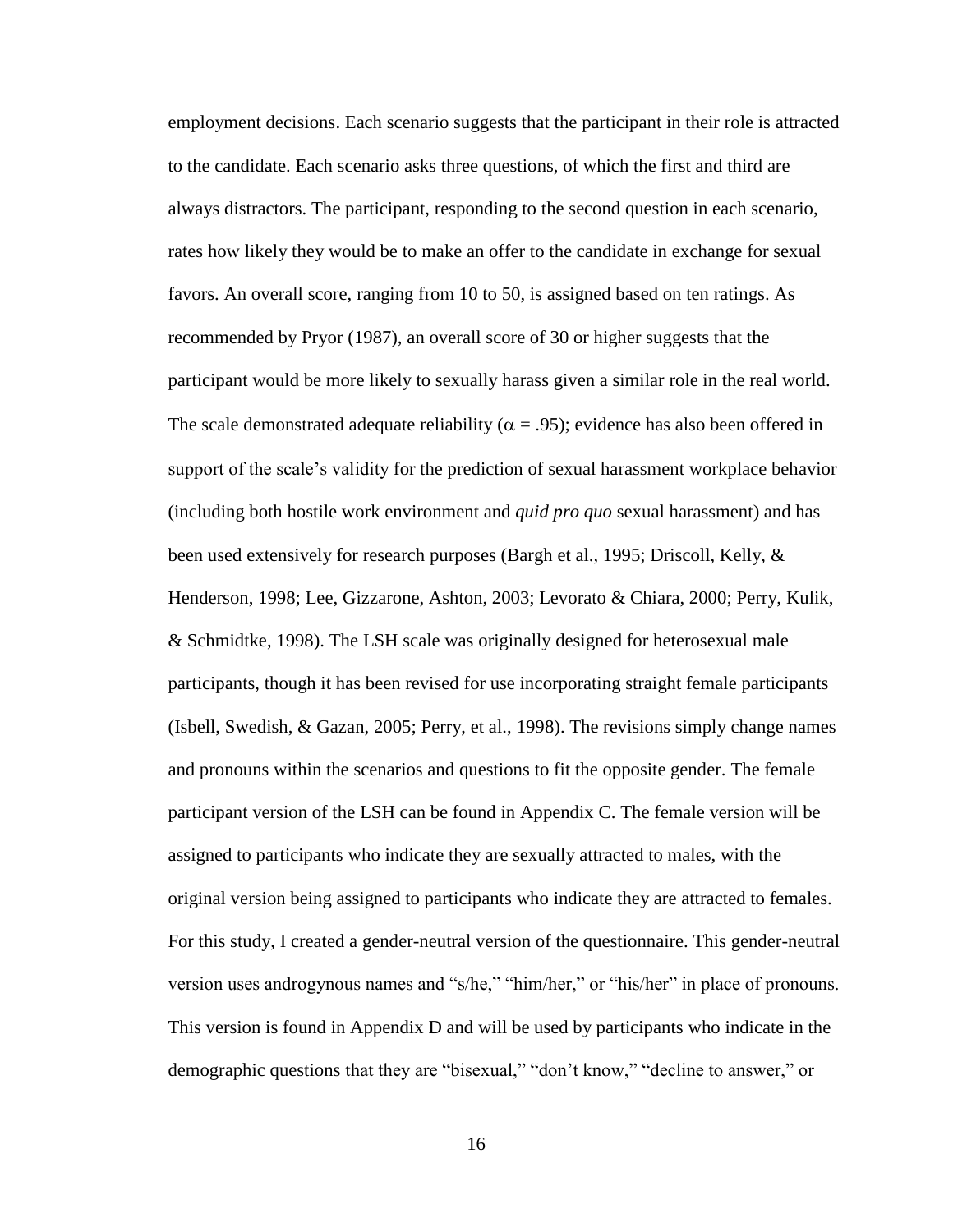"other." A third attention check item was added to each of the three LSH variants, which can be found under Scenario 7 in each version.

## **Procedure**

Participants were asked demographic information, including their gender, race, and age. The demographic items may be found in Appendix E. Students were asked to list their major or intended major, if they are a full-time or part-time student, and what year they are in school (freshman, sophomore, junior, senior, other). The student specific questions may be found in Appendix F. Full-time workers were asked about their employment industry and occupation, and whether they are self-employed. The workers were asked about the gender distribution in their occupation (predominately-female, predominately-male, or no gender disparity). The full-time worker specific questions can be found in Appendix G. Participants then completed the SHIP instrument. Participants finally completed the LSH scale. The 22 participants who scored equal-to or greater-than 30 were considered more likely to harass, and the 350 scoring lower than 30 were considered less likely to harass. The demographic questions and instruments were administered through an online survey platform.

## **Results**

Hypotheses 1, Hypothesis 2, Hypothesis 3, and Hypothesis 4 each considered groups correctly identifying sexual harassment and uncivil behaviors. Hypothesis 1, Hypothesis 2, and Hypothesis 4 were tested with independent samples *t*-tests comparing group mean scores on correct identification of behavioral violation. Groupings were by gender, employment status, and likelihood to sexually harass. Hypothesis 3, considering occupation gender distribution (OGD), was tested with two one-way ANOVAs.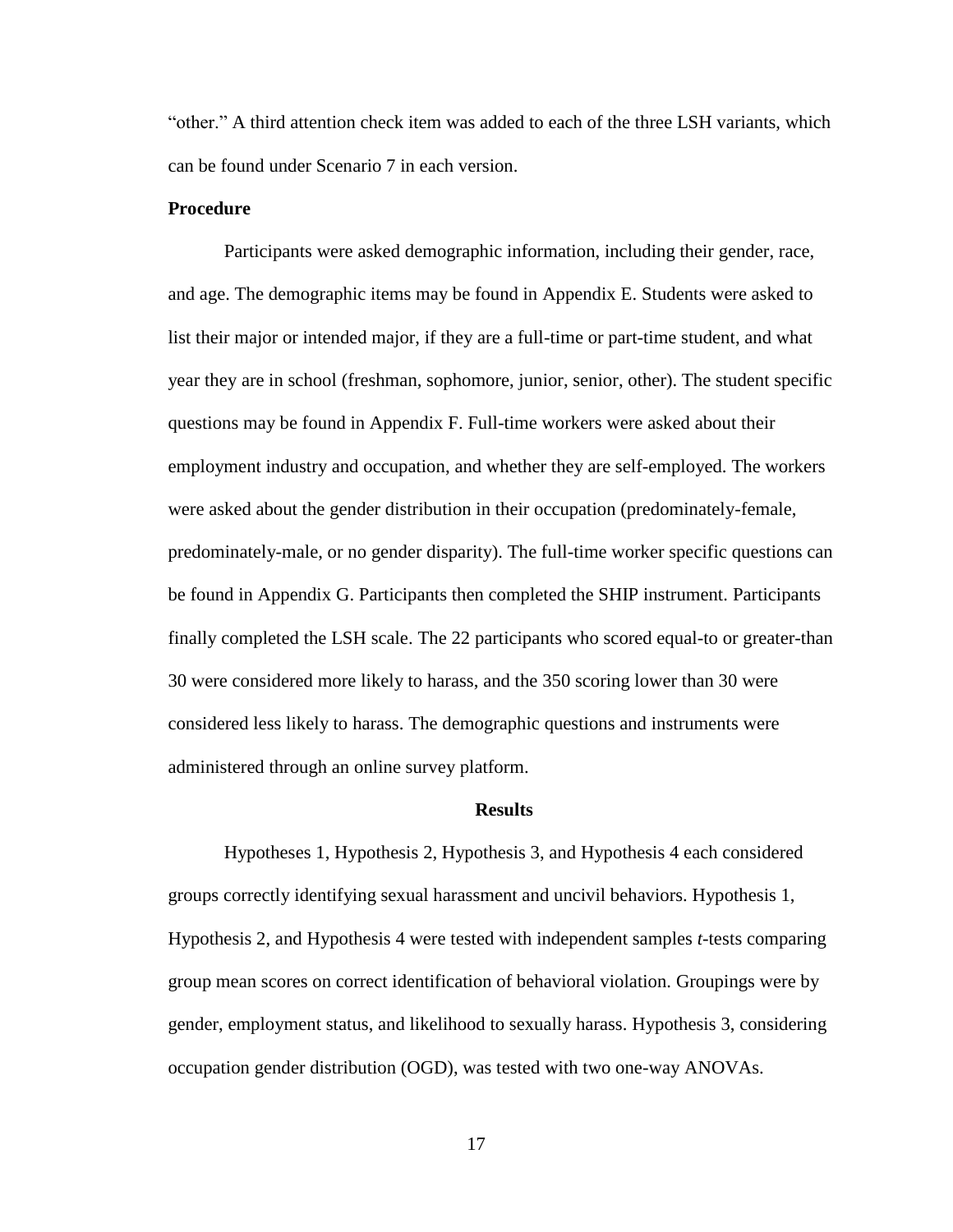Descriptive statistics including means and standard deviations may be found in Appendix H.

Hypothesis 1 states females will correctly identify more behaviors as sexual harassment (SH) than will males, and females will correctly identify more behaviors as incivility (IC) than will males. Hypothesis 1 was analyzed with two independent samples *t*-tests. The test measured selected mistreatment type (SH or IC) of the behaviors by gender (male or female). The mean score of females correctly identifying sexual harassment behaviors (16.12) was not significantly different from that of males (15.27),  $t(371) = -1.94$ ,  $p > .05$ . Females' mean score of identified uncivil behaviors (14.84) was not significantly different from that of males  $(14.87)$ ,  $t(371) = .07$ ,  $p > .05$ . Thus, Hypothesis 1 was not supported.

Hypothesis 2 states that full-time workers will correctly identify more sexual harassment behaviors than will students, and that students will correctly identify more uncivil behaviors than will workers. The mean score of full-time workers correctly identifying sexual harassment behaviors (15.69) was not significantly different from that of students (15.77),  $t(371) = .15$ ,  $p > .05$  The mean score of students correctly identifying uncivil behaviors (15.29) was not significantly different from that of full-time workers  $(14.70)$ ,  $t(371) = 1.26$ ,  $p > .05$ . Thus, Hypothesis 2 was not supported.

Hypothesis 3 states that workers in predominately female occupations (PFO) will correctly identify more sexual harassment and incivility behaviors than will those in predominately male occupations (PMO), those in similar-or-equal gender distributed occupations (EGO), and students. A one-way ANOVA with the four occupational gender distribution (OGD) groups as the IV and correct SH identification as the DV was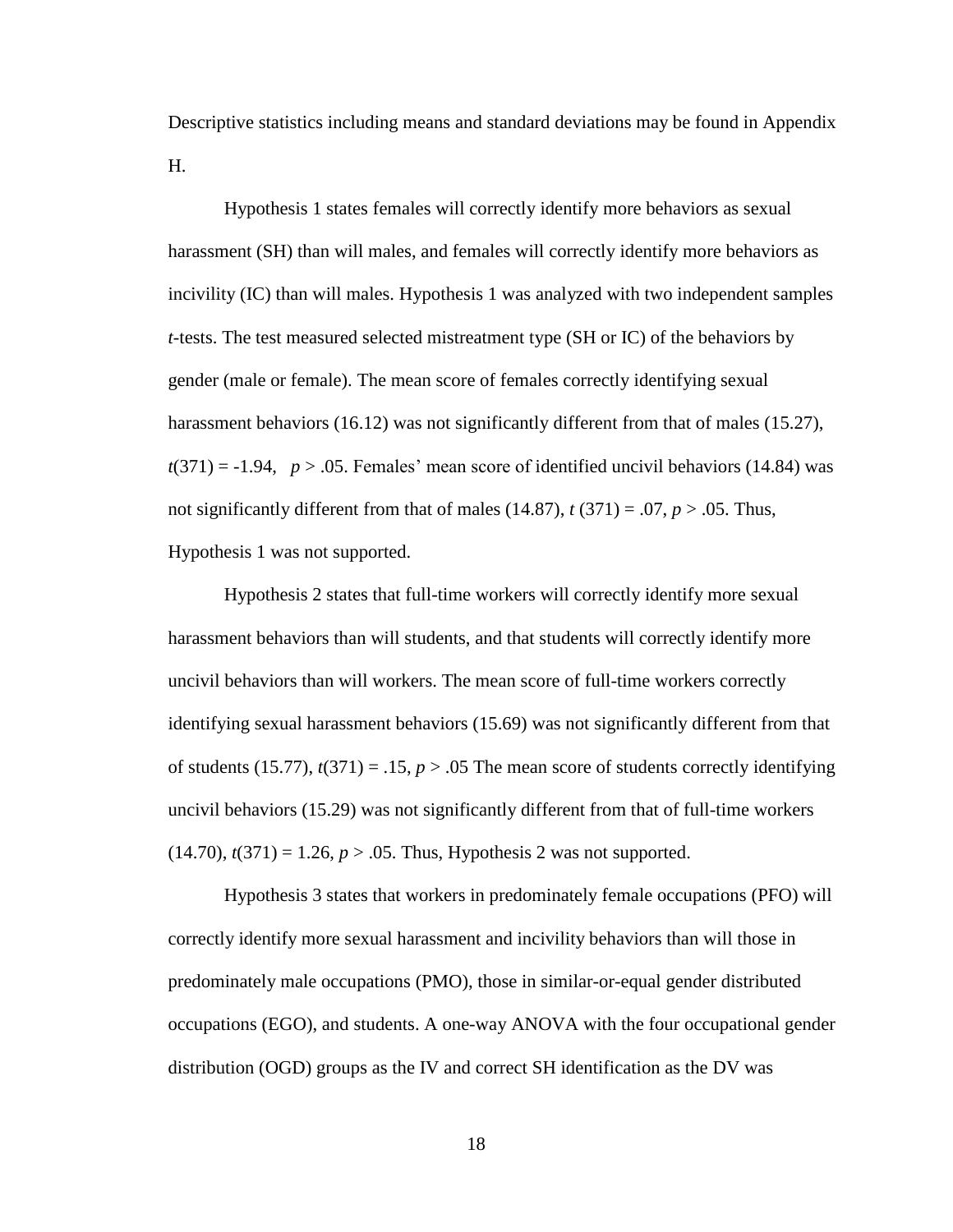conducted to test Hypothesis 3a. The ANOVA indicated that there were no differences among the OGD groups in terms of correct SH identification,  $F(20, 352) = 1.51$ ,  $p > .05$ . Thus, Hypothesis 3a was not supported. A one-way ANOVA with the four occupationalgender-distribution (OGD) groups as the IV and correct IC identification as the DV was conducted to test Hypothesis 3b. The ANOVA indicated that there were no differences among the OGD groups in terms of correct IC identification,  $F(20, 352) = .95$ ,  $p > .05$ . Thus, Hypothesis 3b was not supported.

Hypothesis 4 states that those more likely to sexually harass would misidentify more sexual harassment and uncivil behaviors than would those less likely to harass. The mean score of correct identification of sexual harassment behaviors by those likely to sexually harass (10.64) was significantly less than those less likely to sexually harass  $(16.03)$ ,  $t(370) = 6.12$ ,  $p < .05$ . For accuracy at identifying uncivil behaviors, the mean score of those likely to sexually harass (11.36) was significantly lower than those unlikely to sexually harass  $(15.07) t(370) = 1.9, p < .05$ . Thus, Hypothesis 4 was supported.

Hypotheses 5 and Hypothesis 6 consider the severity rating of SH and IC behavior violations across the four demographic groupings. Descriptive statistics including means and standard deviations may be found in Appendix I.

Hypothesis 5 states that (a) females, rather than males; (b) students, rather than full-time workers; (c) students, rather than those in predominately male, predominately female, or equal gender distribution occupations; and (d) those not likely to sexually harass, rather than those likely to harass, will rate uncivil behaviors more severely than will their comparators. Hypothesis 5a, Hypothesis 5b, and Hypothesis 5d were tested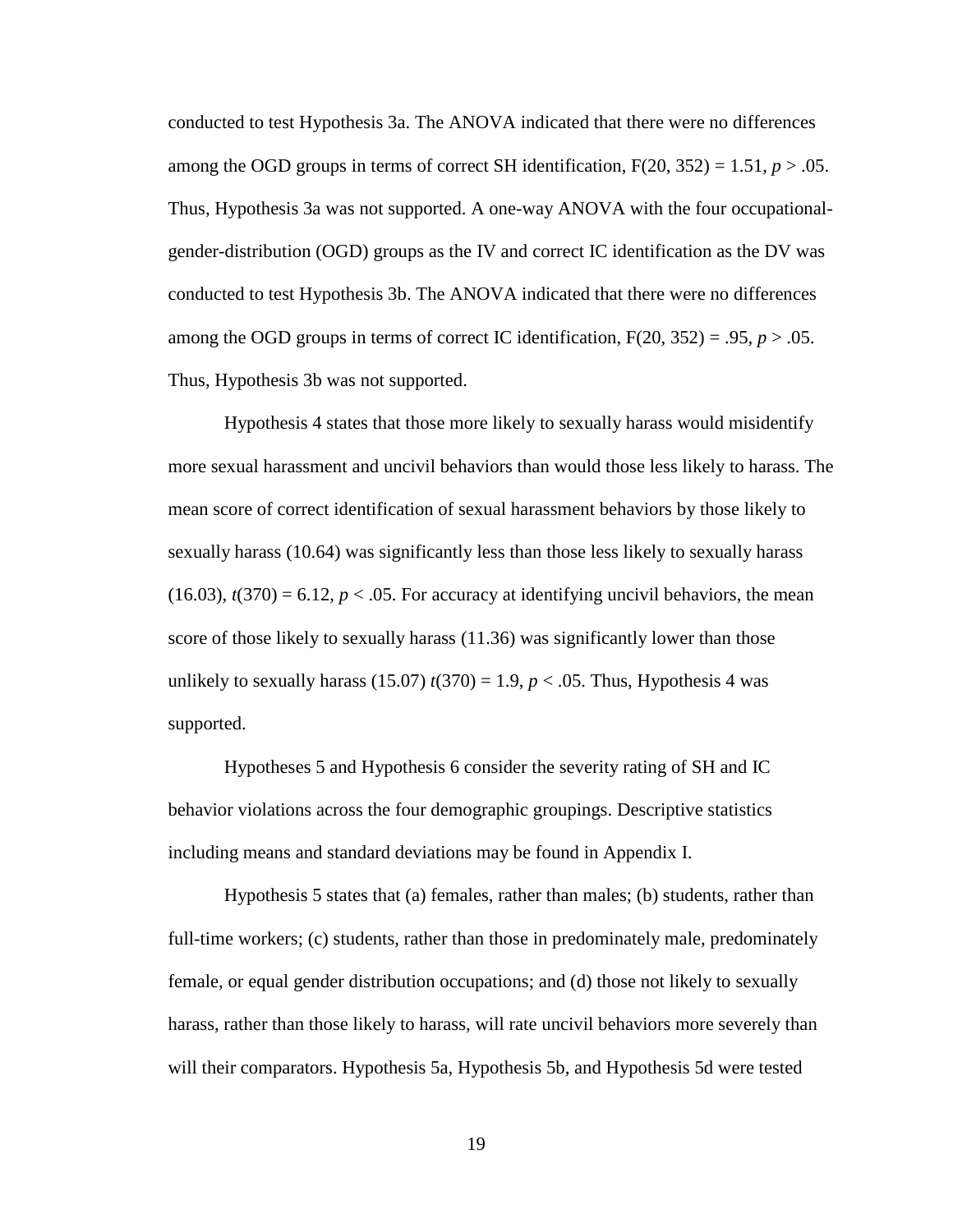with independent samples *t*-tests. An independent samples *t*-test to compare gender differences on IC severity ratings indicated there was no significant difference between females ( $M = 1.59$ ,  $SD = .40$ ) and males ( $M = 1.61$ ,  $SD = .31$ ) on uncivil behavior violation severity rating,  $t(371) = .593$ ,  $p > .05$ . Hypothesis 5a was not supported.

An independent samples *t*-test comparing differences in employment status on IC severity indicated students ( $M = 1.62$ ,  $SD = .33$ ) were not significantly different from workers ( $M = 1.59$ ,  $SD = .37$ ) on rating uncivil behavior severity,  $t(371) = .752$ ,  $p > .05$ . Hypothesis 5b was not supported.

A one-way ANOVA with the four occupational gender groups as the IV and IC severity rating as the DV was conducted to test Hypothesis 5c. The ANOVA indicated students IC severity ratings were not significantly different from workers' OGDs (predominately female, predominately male, and equal-or-similar gender distribution), on IC severity ratings,  $F(3,369) = .202$ ,  $p > .05$ . Thus, Hypothesis 5c was not supported.

Finally, an independent samples *t*-test was conducted to compare differences by propensity to sexually harass on IC severity. The IC severity ratings of those less likely to harass ( $M = 1.59$ ,  $SD = .35$ ) were not greater than the ratings of those more likely to harass ( $M = 1.81$ ,  $SD = .40$ ),  $t(370) = -2.85$ ,  $p > .05$ . Thus, Hypothesis 5d was not supported.

Hypothesis 6 states that (a) females, rather than males; (b) workers, rather than students; (c) workers in predominately female occupations, rather than workers in predominately male and equal gender distribution occupations and students; (d) those less likely to sexually harass, rather than those likely to sexually harass; (e) those who have had formal sexual harassment training, rather than those who have not had training; and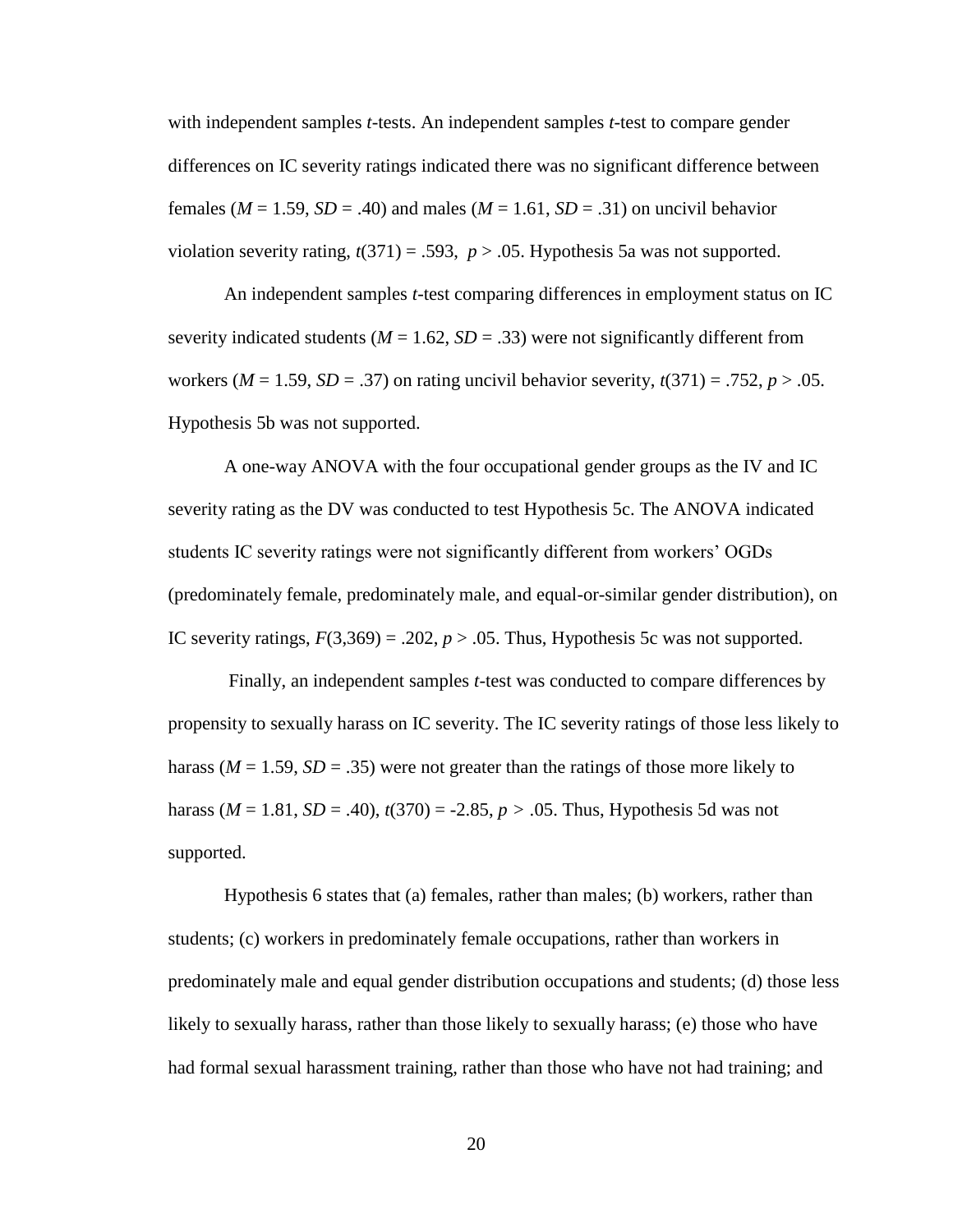(f) those who have experienced sexual harassment, rather than those who have not experienced sexual harassment, will each have higher mean ratings of SH severity in their respective groups (gender, employment status, OGD, and likelihood to harass) than will their comparators. An independent samples *t*-test was conducted to compare gender differences on SH severity. Females' SH behavior severity ratings (*M* = 2.20, *SD* = .36) were not significantly greater than males'  $(M = 2.18, SD = .34)$ ,  $t(371) = -.594$ ,  $p > .05$ . Thus, Hypothesis 6a was not supported.

An independent samples *t*-test was conducted to compare differences by employment status on SH severity ratings. Workers' SH behavior severity ratings (*M* = 2.17,  $SD = .35$ ) were not significantly greater than students' ratings ( $M = 2.25$ ,  $SD = .34$ ),  $t(371) = 1.86$ ,  $p > .05$ . Hypothesis 6b was not supported.

A one-way ANOVA with the four occupational groups as the IV and SH severity ratings as the DV was conducted to test Hypothesis 6c. The ANOVA failed to identify differences among the OGD groups,  $F(3,369) = 1.24$ ,  $p > .05$ . Hypothesis 6c was not supported.

An independent samples *t*-test was conducted to compare differences by propensity to sexually harass on SH severity. SH severity ratings from those likely to sexually harass ( $M = 2.18$ ,  $SD = .41$ ) were not significantly greater than ratings from those not likely to harass ( $M = 2.20$ ,  $SD = .41$ ),  $t(370) = .273$ ,  $p > .05$ . Thus, Hypothesis 6d was not supported.

An independent samples *t*-test was conducted to compare SH severity rating differences between those who had formal SH training and those who had not had SH training. SH severity ratings from those who had SH training (*M* = 2.20, *SD* = .35) were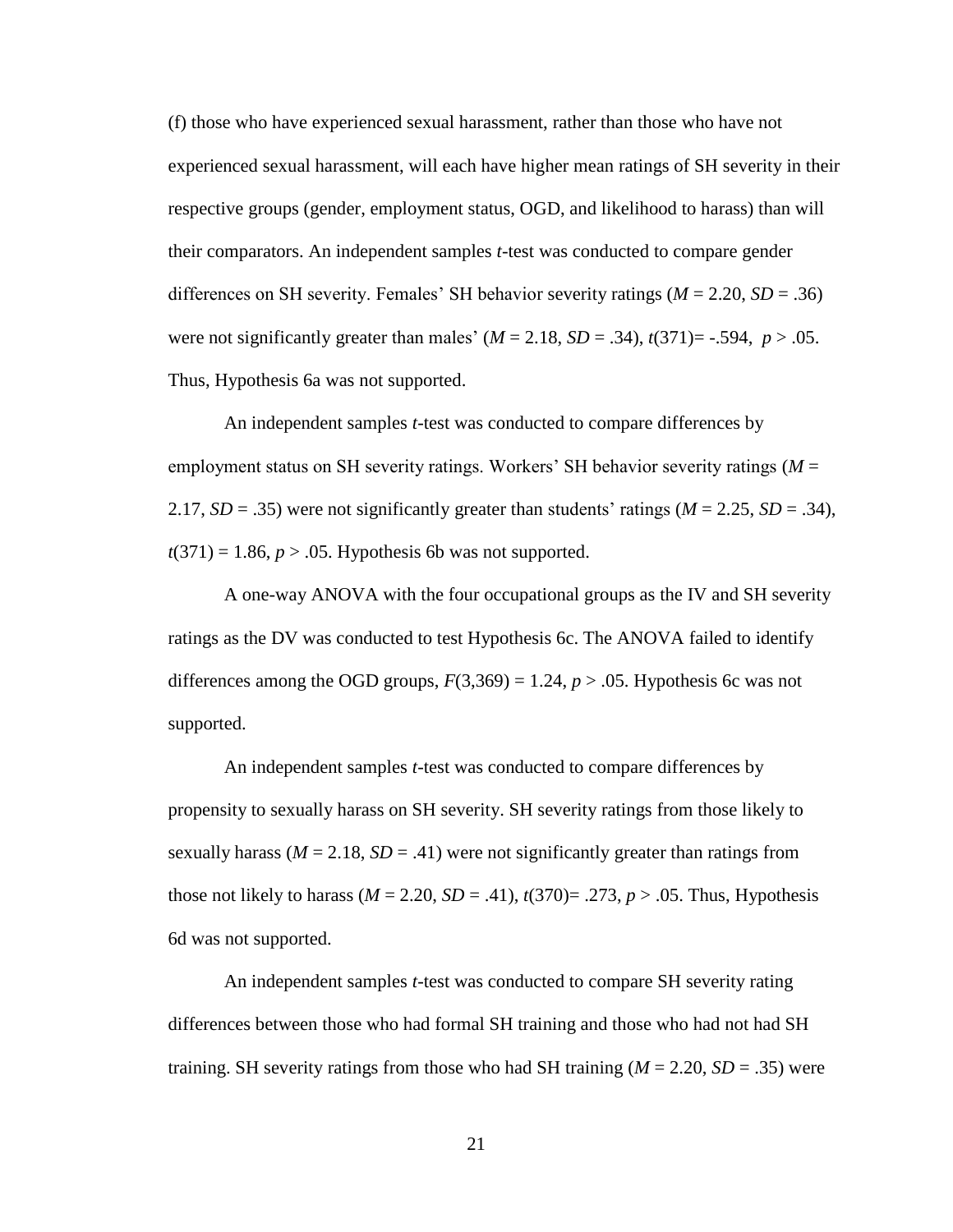not significantly greater than ratings from those who did not have SH training (*M* = 2.18, *SD* = .36), *t*(371) = .733, *p* > 05. Hypothesis 6e was not supported.

An independent samples *t*-test was conducted to compare SH severity ratings between those who have experienced SH at work and those who have not experienced SH at work. SH severity ratings from those who had experienced SH at work (*M* = 2.15, *SD*  = .34) were not significantly greater for those who had not experienced SH (*M* = 2.21, *SD*   $(1, 35)$ ,  $t(371) = -1.48$ ,  $p > .05$ . Thus, Hypothesis 6f was not supported.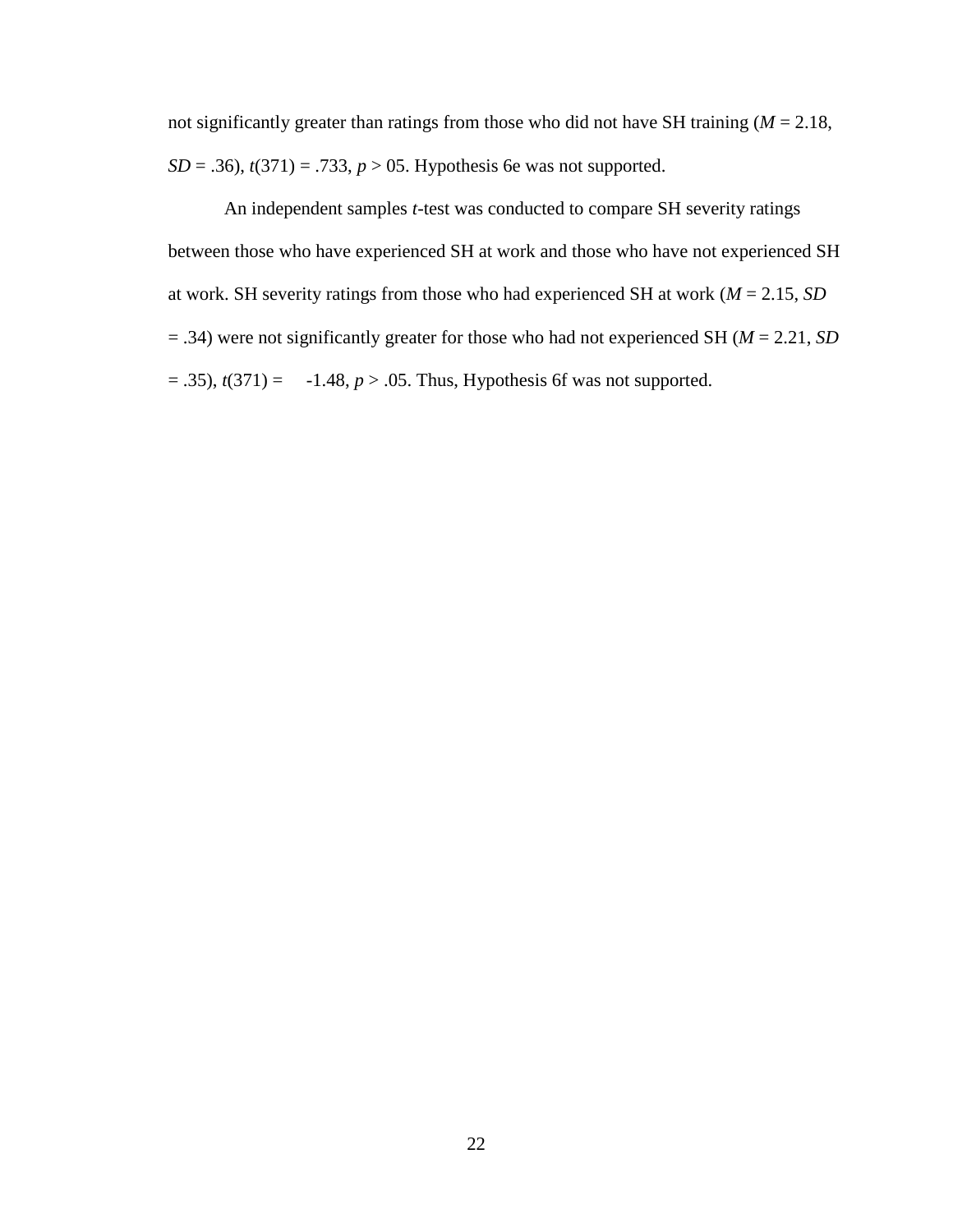### **Discussion**

This research was interested in discovering what, if any, differences in Sexual Harassment and Incivility perceptions exist between the genders and by employment status. Findings by Rotundo et al. (2001) suggested a gender difference for sexual harassment perceptions. Accordingly, I hypothesized that females would recognize sexual harassment behaviors better than would males, and that males would confuse some SH behaviors as incivility instead. Analysis of group differences suggests otherwise. Results suggest that there are no gender, employment status, or OGD effects on perceptions of sexual harassment and incivility. These findings suggest there is agreement within these groups on both what constitutes sexual harassment and incivility and the severity of a given behavior violation. In other words, most people, regardless of gender and employment experience, are able to distinguish sexual harassment behaviors and uncivil acts.

It was hypothesized that those who had SH training or had experienced SH at work would rate SH behaviors as more severe. Results indicated that perceptions of SH by individuals with SH training or SH experience do not differ from individuals without SH training or who have not experienced SH. This finding suggests that most people consider sexual harassment behaviors equally severe regardless of their personal experience with SH or training on SH.

There were significant findings based on one's likelihood to sexually harass. Those likely to harass correctly identified fewer SH and IC behaviors than did those not likely to harass. Speculation why this finding occurred could be endless. One possible explanation is that those likely to sexually harass are less likely to notice sexual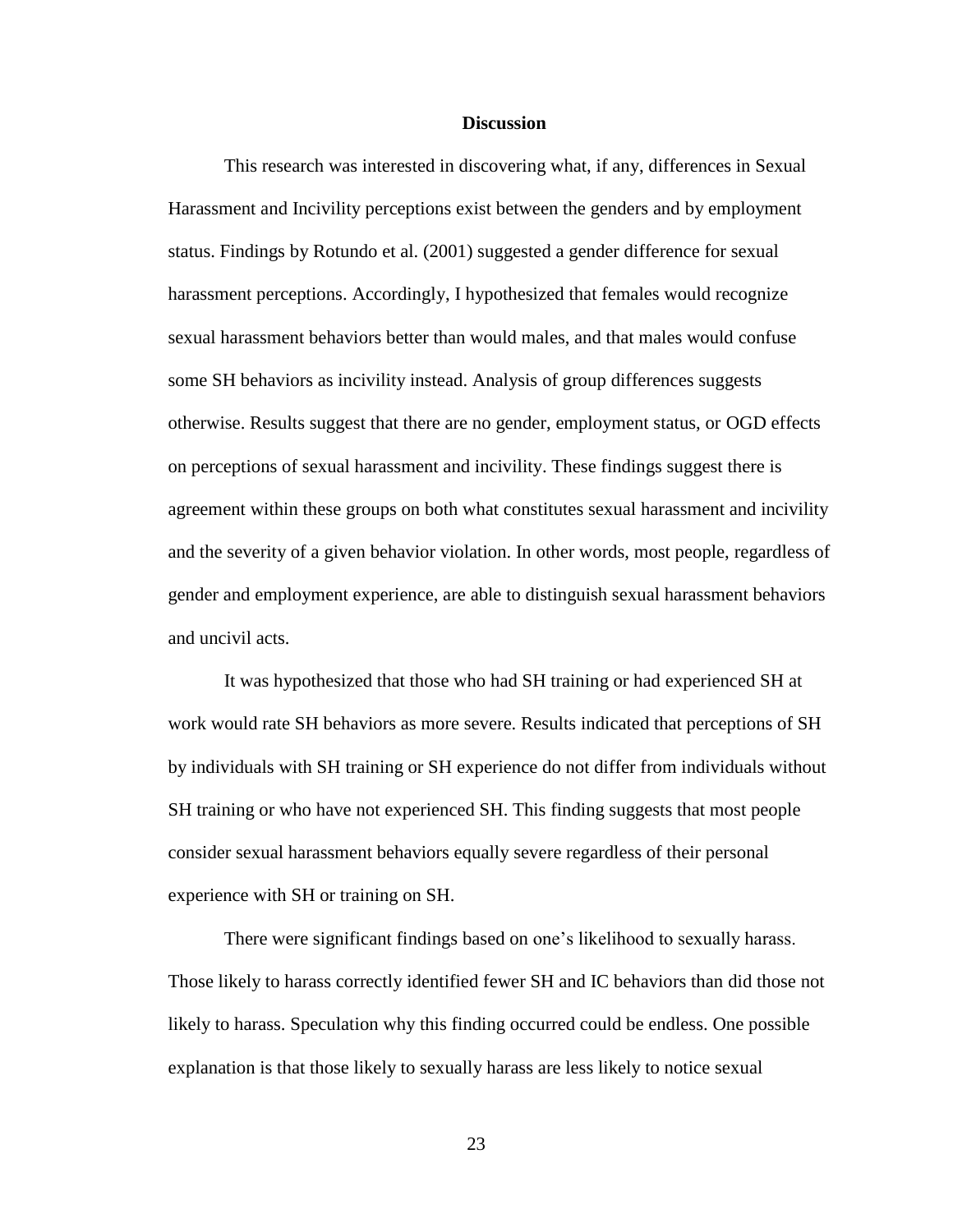harassment because of self-serving bias (Arkin, Appelman, & Burger, 1980). If one is likely to sexually harass and knows that engagement in such behavior is unacceptable, in order to perceive him/herself more positively, s/he may not believe the behaviors to be sexual harassment, even though most people do. If this explanation is correct, it would suggest that people likely to sexually harass have distorted cognition about sexual harassment behaviors. Further researchers could investigate whether this cognition is a basis for sexual harassment perceptions among harassers.

Still considering likelihood to harass, those likely to harass rated IC severity higher than did those not likely to harass. In other words, those likely to harass considered incivility to be a greater behavioral violation than did those less likely to harass. However, the mean incivility severity ratings were lower than the mean ratings for sexual harassment severity even by those likely to harass  $(d = .91)$ . Thus, this finding does not suggest that those likely to harass see rude behaviors, such as "cursing," as a worse behavioral violation than *quid-pro-quo* harassment. A potential reason for this finding also is consistent with the self-serving bias explanation (Arkin, Appelman, & Burger, 1980). If one is likely to harass and has a self-serving bias, to preserve a positive self-image, s/he may consider rude behavior that is not sexual harassment to be more severe than do those not inclined to sexually harass. Future researchers could investigate if this bias exists in known harassers or in those likely to harass.

# **Limitations**

There are limitations to this research, particularly in regard to the sample size of people likely to sexually harass. Of the 373 participants, only 22 were classified as likely to sexually harass (5.9% of the sample), a considerably small sample which limits the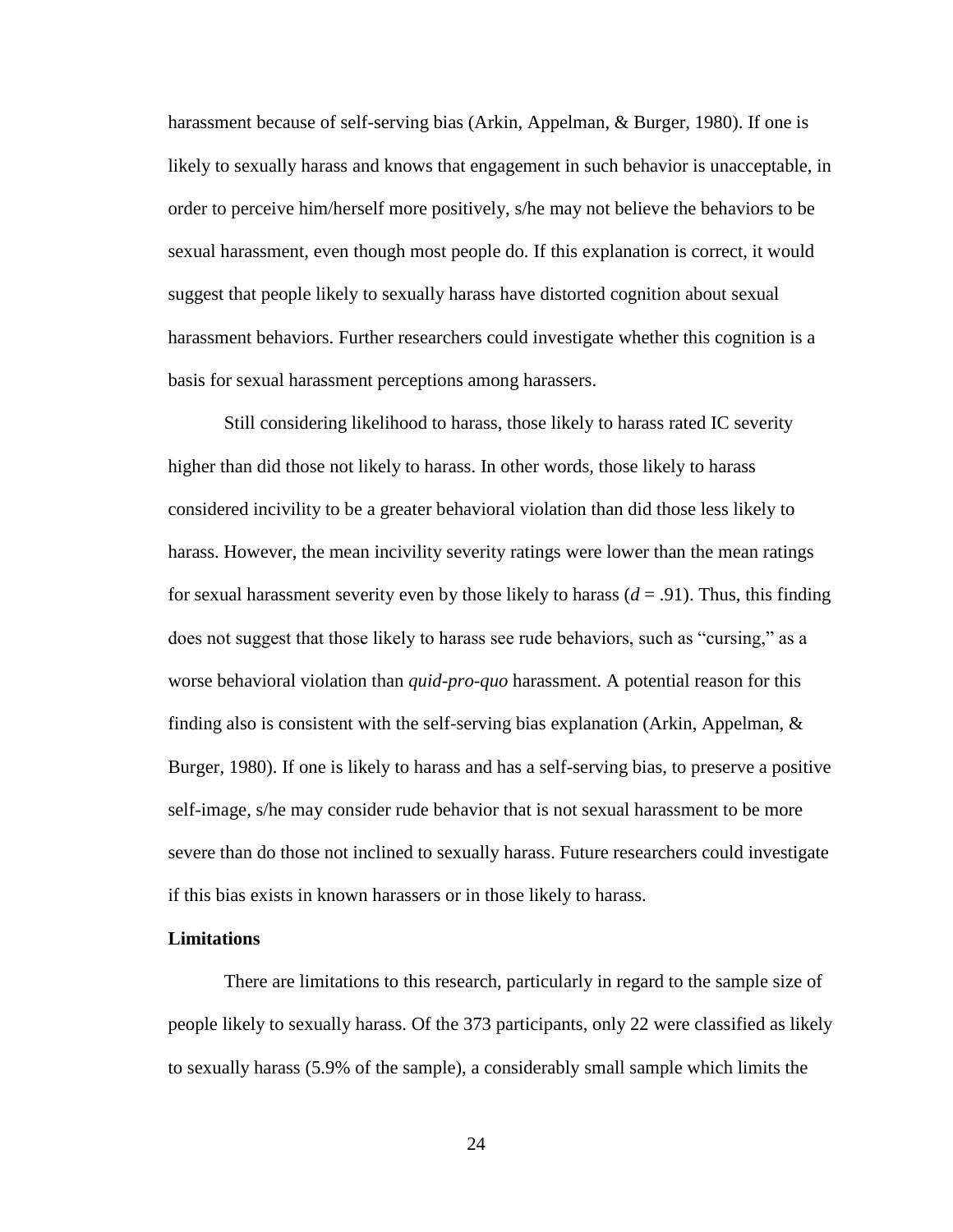power for detecting effects for likelihood to sexually harass. This limitation can be mitigated by measuring effect size; a large effect size would indicate less sampling bias (Cohen, 1992). An effect size was calculated between those not likely to harass and those likely to harass on IC severity and was found to be large  $(d = .58)$ . A larger sample should be gathered, however, to confirm the other findings related to likelihood to sexually harass.

The methodology used in this research is unconventional in that it was not found in the literature reporting sexual harassment and incivility perceptions research. The instrument and method in this study were developed to determine if group differences existed where they had not been found before. Specifically, two meta-analyses of sexual harassment perceptions found no significant gender difference (Blumenthal, 1998; O'Connor, 1998), and one found a small difference (Rotundo et al., 2001) though with a credibility interval very close to including zero at a somewhat lenient credible range (90%). Despite these research findings, it is well documented that men engage in sexual harassment more frequently than do women (e.g., Quick & McFadyen, 2017), indicating a behavioral gender difference for engaging in sexual harassment. The method in this study utilized a forced-choice mechanic, which required participants to indicate whether a behavior was sexual harassment, incivility, or neither, rather than indicating the behavior as sexual harassment or not. This research posited that simply classifying a behavior as sexual harassment or not fails to include other possibilities for classifying the behavior. For instance, someone might consider hostile environment sexual harassment as simply rude behavior. For a specific example, an individual may believe that saying someone has a "sexy body" is not sexual harassment, but is incivility. This research failed to find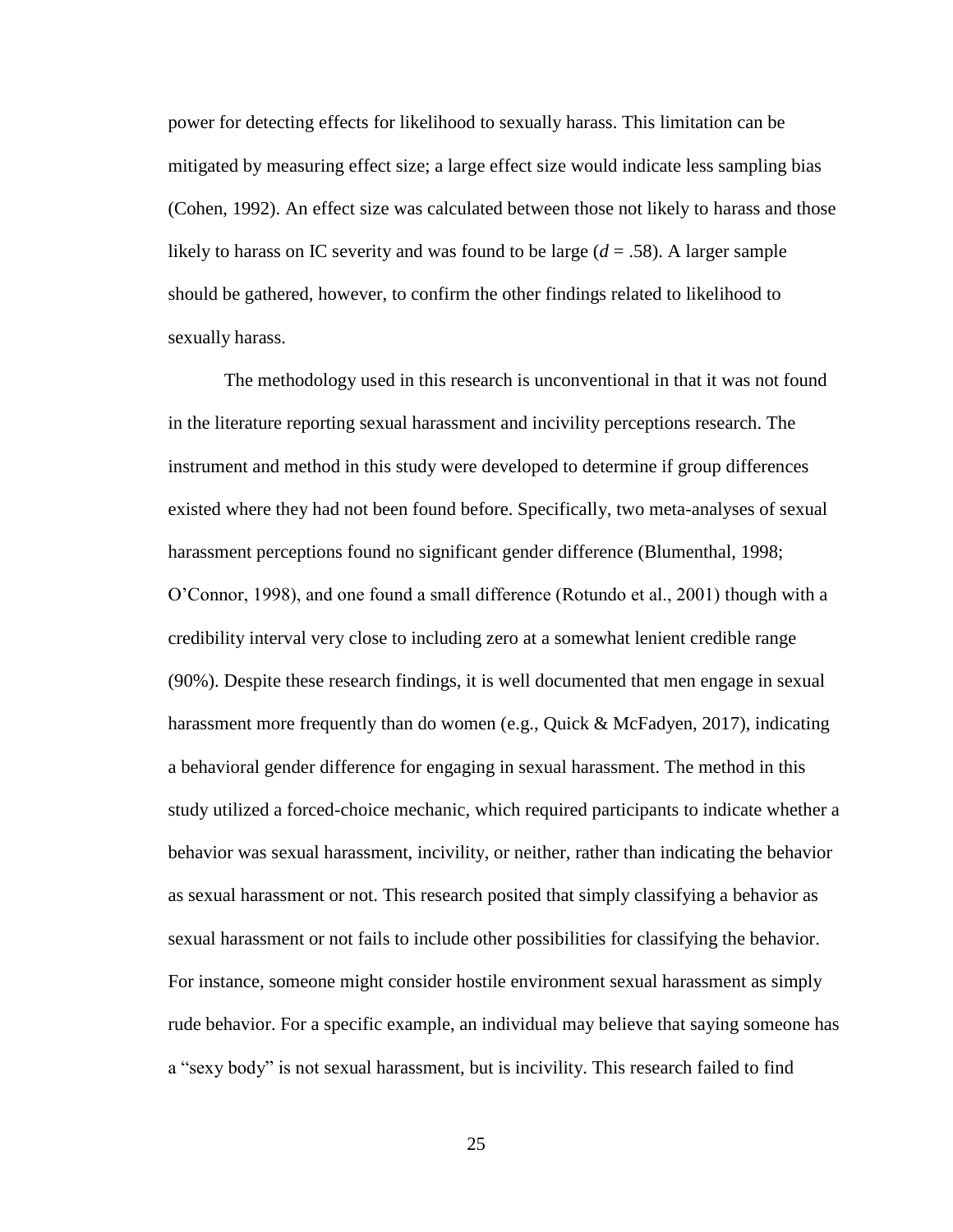gender differences in perceptions using the method developed specifically for this study, which could suggest that the method is flawed in some way. There are two reasons this method likely is not flawed. One, the method did find differences for those with a propensity to sexually harass, which is congruent with past findings (e.g., Pryor, 1987). Two, the method found no gender difference, which was congruent with two previous meta-analyses (Blumenthal, 1998; O'Connor, 1998).

Although men are more likely than women to engage in workplace sexual harassment (e.g., Quick & McFadyen, 2017), it is important to note that most men do not engage in sexual harassment. By grouping all male responses together for analyses, aggregate ratings for males obscured the ratings of the smaller percentage of men who are likely to engage in sexual harassment. The analysis by propensity to sexually harass revealed a difference in perceptions with those likely to sexually harass rating harassing behaviors as less severe. This finding suggests that most men may not inherently have different views of sexual harassment than women; however, men are more likely than women to engage in sexual harassment, and those that are likely to harass have different perceptions of sexual harassment behaviors compared to others.

There have been enough studies examining gender differences in sexual harassment perceptions that multiple meta-analyses have been conducted (Blumenthal, 1998; O'Connor, 1998; Rotundo, Nguyen, & Sackett, 2001). It is well documented that men engage in sexual harassment more often than do women (Quick & McFadyen, 2017). It is possible that researchers noted the differing rates of harassing behavior by men and women and assumed gender differences in perceptions of harassment where none exist. This assumption may be based on the tendency to cognitively categorize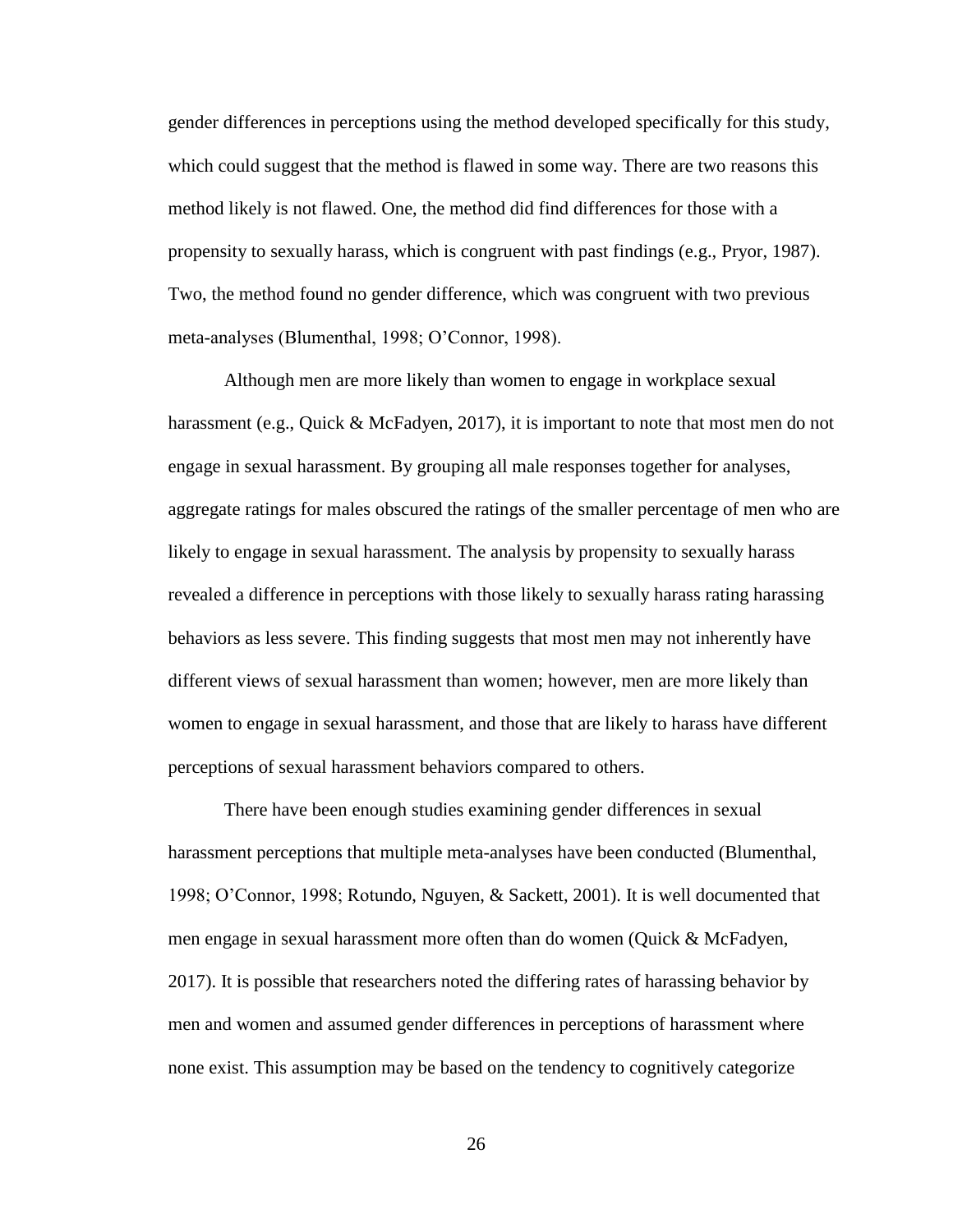humans into groups, often referred to as schemas, which form the basis for stereotypes (Dumont & Fitzpatrick, 2001). It is possible that researchers, including this author, after reading reports of men being more likely to harass, stereotyped men into the cognitive category of sexual harasser. Gender may be a perceived proxy for sexual harassment propensity. Consequently, hypotheses were made for gender differences in perceptions, yet none were found in this study except for males with a propensity to sexually harass. In other words, a subgroup of males appear to differ on sexual harassment perceptions because of their propensity to sexually harass. Because propensity to sexually harass is a better indicator of different sexual harassment perceptions than gender, future researchers studying sexual harassment perceptions should put more emphasis on likelihood to sexually harass.

A final limitation noted with this research is that data were collected at the same time the "Me Too" movement was occurring, when many victims of sexual harassment made public their own experiences, primarily to encourage others to report harassment. It is possible that during this data collection, current events surrounding the "Me Too" movement, were recalled. With negative social views of sexual harassment made salient, males may have chosen to respond to the SHIP and LSH in a more socially desirable way than they would have before the "Me Too" movement. That is, many males may have actually had different perceptions and propensities than what they reported in this study to appear more socially acceptable. Such inconsistencies, if they exist, would have affected the results of this research and limited its accuracy, most notably with correct SH identification by gender considering that the confidence interval was one-hundredth above including zero.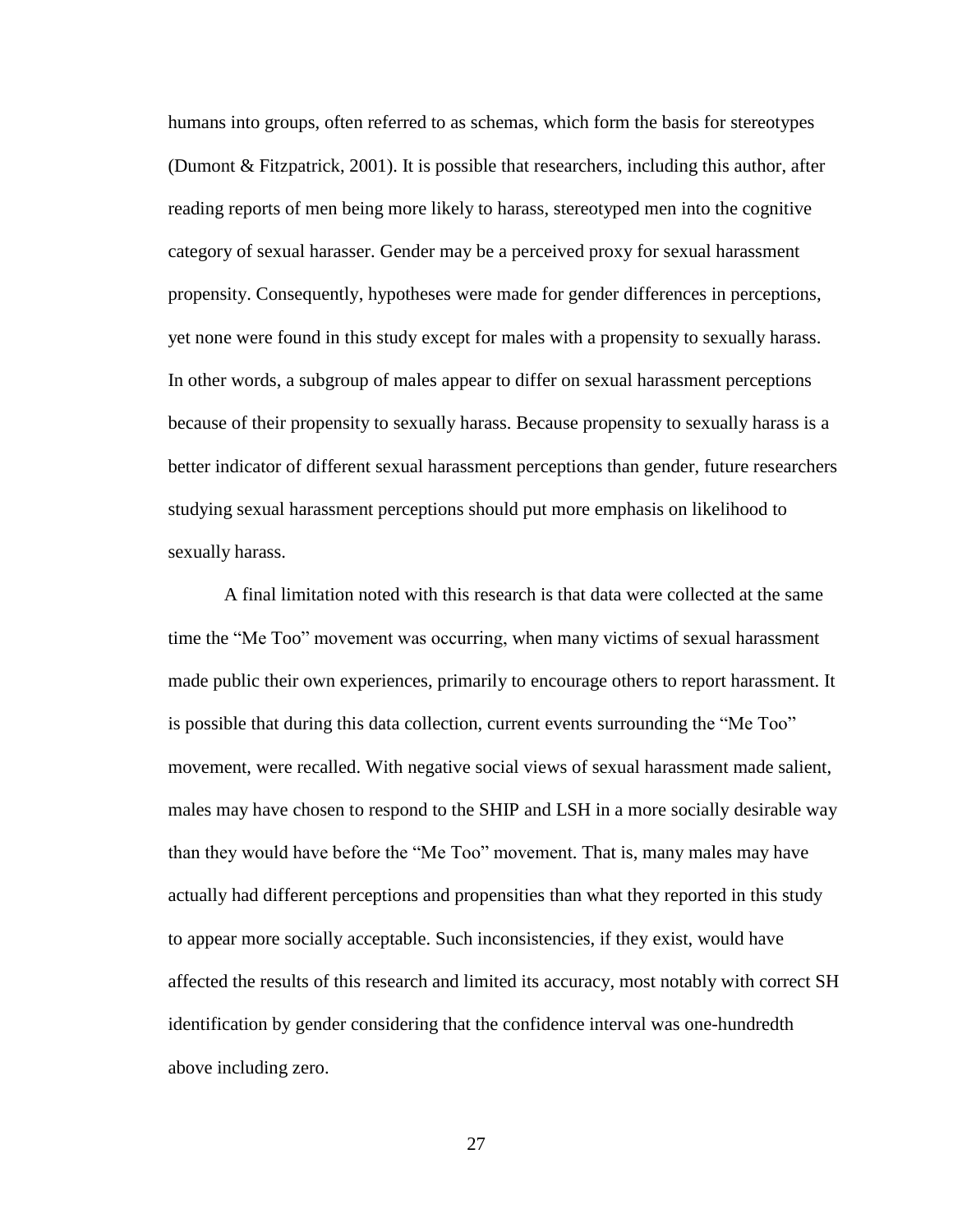# **Recommendations for Future Research**

This research intended to expand the literature on incivility perceptions, which has gained research interest in recent years (Cortina, Magley & Williams, 2001; Giumetti et al., 2013; McCord, Joseph, Dhanani & Beus, 2017; Wagner, 2015). This current research did not find gender differences for general workplace incivility, though previous research has found that men engage in more direct incivility and women in more indirect incivility (Cortina, Magley & Williams, 2001). The SHIP contains few items addressing indirect incivility workplace behaviors and, perhaps, should be refined to include indirect incivility behaviors.

Additionally, this research intended to explore differences between students and full-time employees. Undergraduate students are often used as participants in research but may not represent the desired population to which the results will be generalized. This research compared students to full-time employees, who are often the population of interest for industrial-organizational psychologists. No differences between students and employees were found for either incivility or sexual harassment perceptions, suggesting that future research on these topics conducted with student participants should generalize to the full-time employee population.

This research considered whether perceptions of harassment and incivility might differ based on the gender distribution of one's workplace. The thought was that both males and females in a more female-distributed occupation would generally have perceptions more consistent with females in general, and vice-versa for a more maledistributed occupation. The gender distribution of one's occupation had no effect on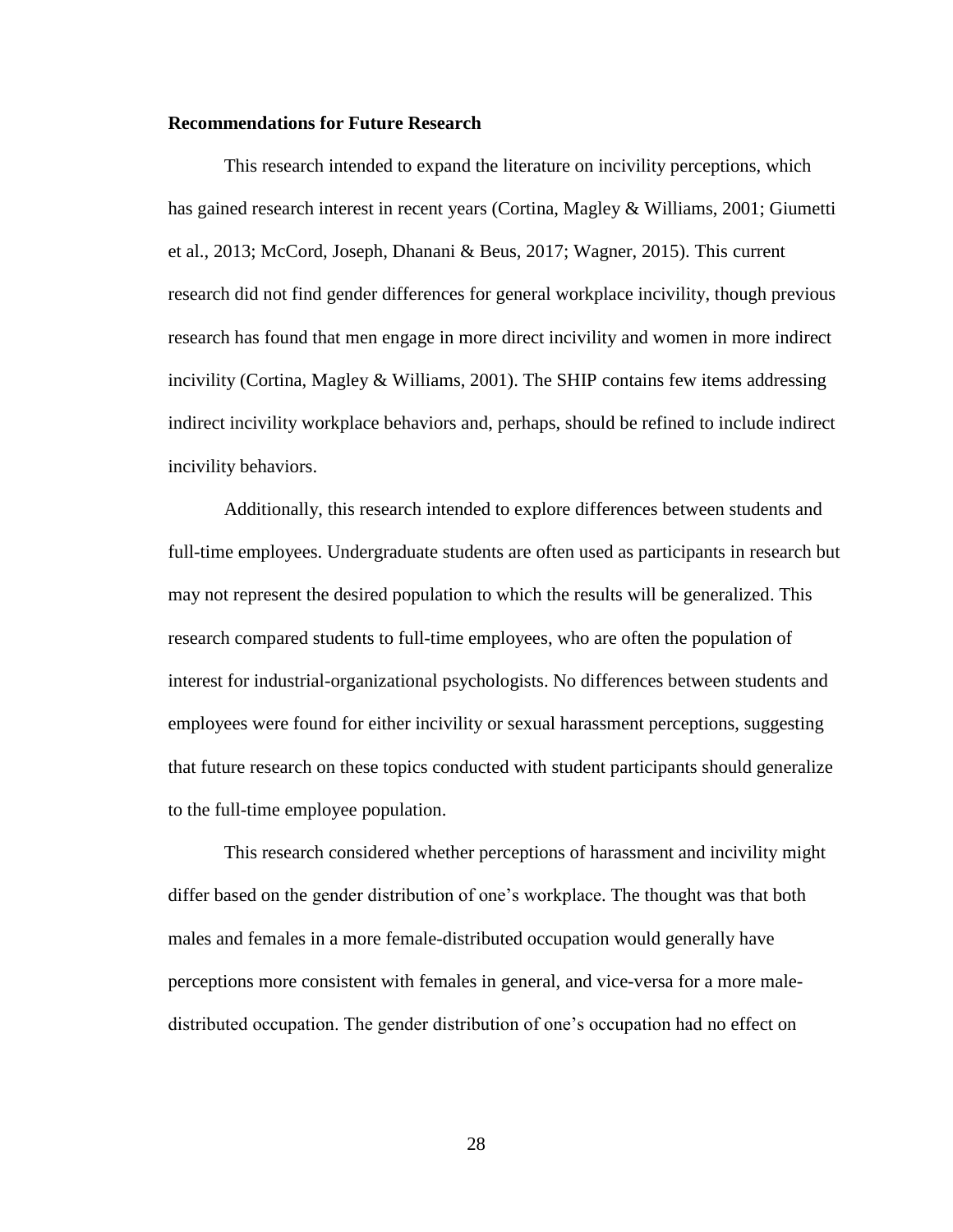classification of behavior or severity ratings, suggesting that future research on incivility and sexual harassment topics would not necessarily need to consider OGD.

Future researchers could further investigate gender differences in sexual harassment perceptions using methodologies similar to the method used in this study. The results of this research suggest there are no gender differences, although differences may be discovered with some modifications. Rather than supplying only two behavioral categories, future researchers may consider a wider range of behavior violations. Rather than an all-encompassing "incivility" category, other anti-social behaviors or even romancing behaviors (which would imply no level of discomfort by either party and behaviors not necessarily sexual nature) could be included. Future researchers could investigate behavior in a different setting. This research focused on sexual harassment at work primarily for workplace applications, though harassment can occur outside of the work environment.

Another note concerns the instrument developed for this study. The SHIP instrument may require refinement for future use in measuring SH perceptions. The 20 SH items included in the SHIP can be split into two the categories of *quid pro quo* harassment and behaviors that would contribute to hostile environment sexual harassment. Five of the 20 items (7, 35, 36, 38, and 44) describe *quid pro quo* (QPQ) harassment; the other 15 items describe behavior that would contribute to a hostile work environment (HWE). The five QPQ items have a coefficient alpha of .86; the 15 HWE items have a coefficient alpha of .86. The five QPQ items received higher severity ratings  $(M = 2.79, SD = .36)$  than did the HWE items  $(M = 1.99, SD = .41)$ ,  $d = 2.07$ . Thus, participants consider QPQ harassment to be a more severe behavioral violation than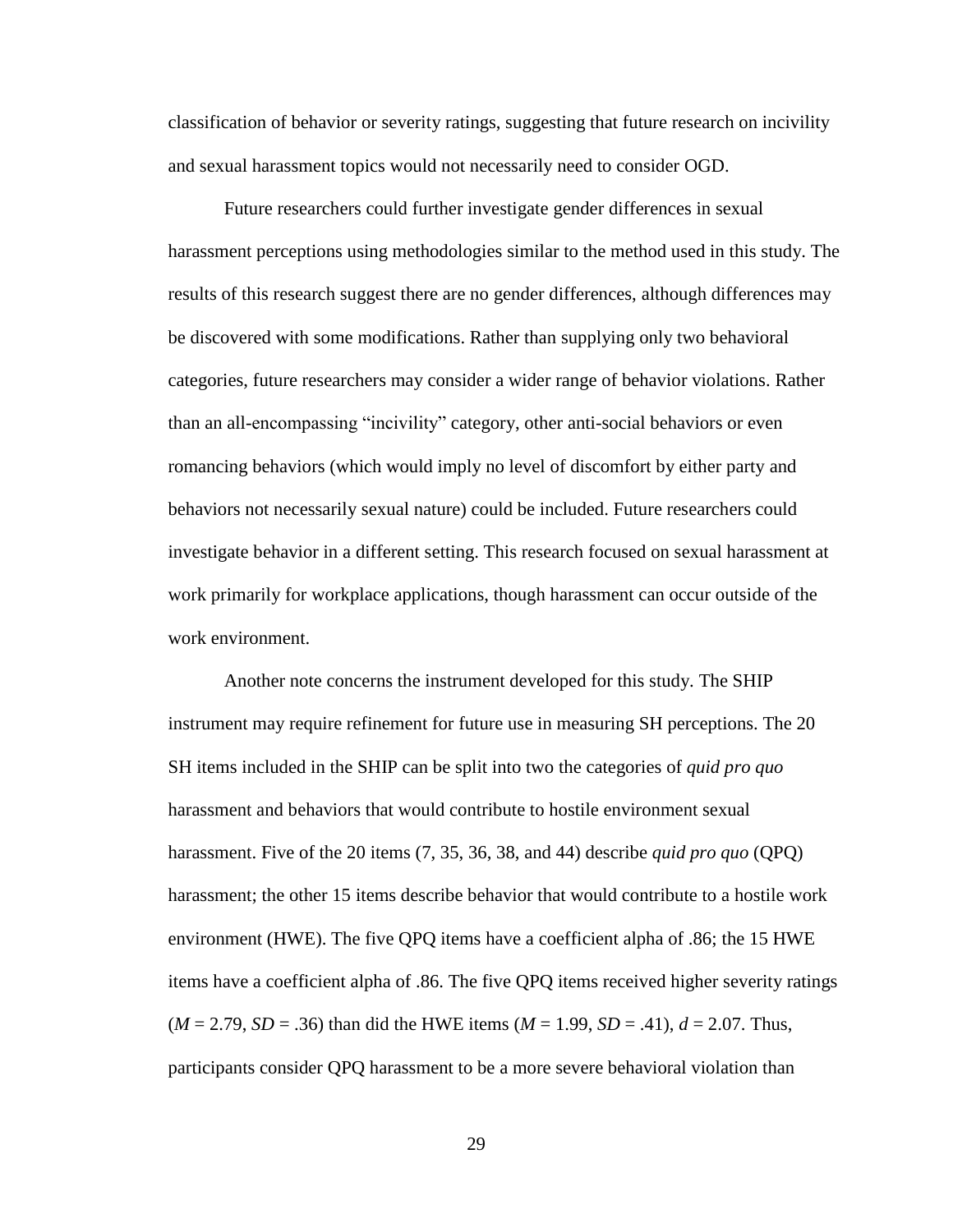HWE. QPQ items were more likely to be correctly identified as SH (*M* = .92, *SD* = .19) than were HWE items  $(M = .74, SD = .24)$ ,  $d = .83$ . A higher correct classification of QPQ behaviors suggests that there is consensus that QPQ is sexual harassment, perhaps suggesting that measuring QPQ perceptions may be unnecessary because there is very little variance in classifying QPQ behavior. There is less agreement on HWE behaviors constituting sexual harassment, suggesting that gender, employment status, or other group differences may exist. Future researchers investigating gender or employment status differences on sexual harassment perceptions should consider a similar instrument to the SHIP, but separate QPQ and HWE behaviors with an equal number of items representing each type.

Additional analyses were performed to determine if results for these two new composite variables, QPQ and HWE, would be the same as the results found in testing the original hypotheses. To address this question, 2 (Gender) x 2 (LSH) x 4 (OGD) ANOVAs were conducted for the QPQ composite and the HWE composite dependent variables. ANOVA tables may be found in Appendix J and Appendix K for HWE and QPQ respectively. There were no significant effects for the HWE analysis. For the QPQ analysis, there was a significant main effect for likelihood to sexually harass and significant interactions for Gender x OGD and LSH x Gender x OGD. Each of these significant effects, however, explained little variance (.02, .04, .05, respectively) and, as such, have little practical significance. It should be noted that the 3-way interaction is uninterpretable because there were only five females in the LSH category and these were not equally distributed across OGD. The Gender x OGD interaction can be seen in Appendix L. Interestingly, women across OGD types weighted higher QPQ severity than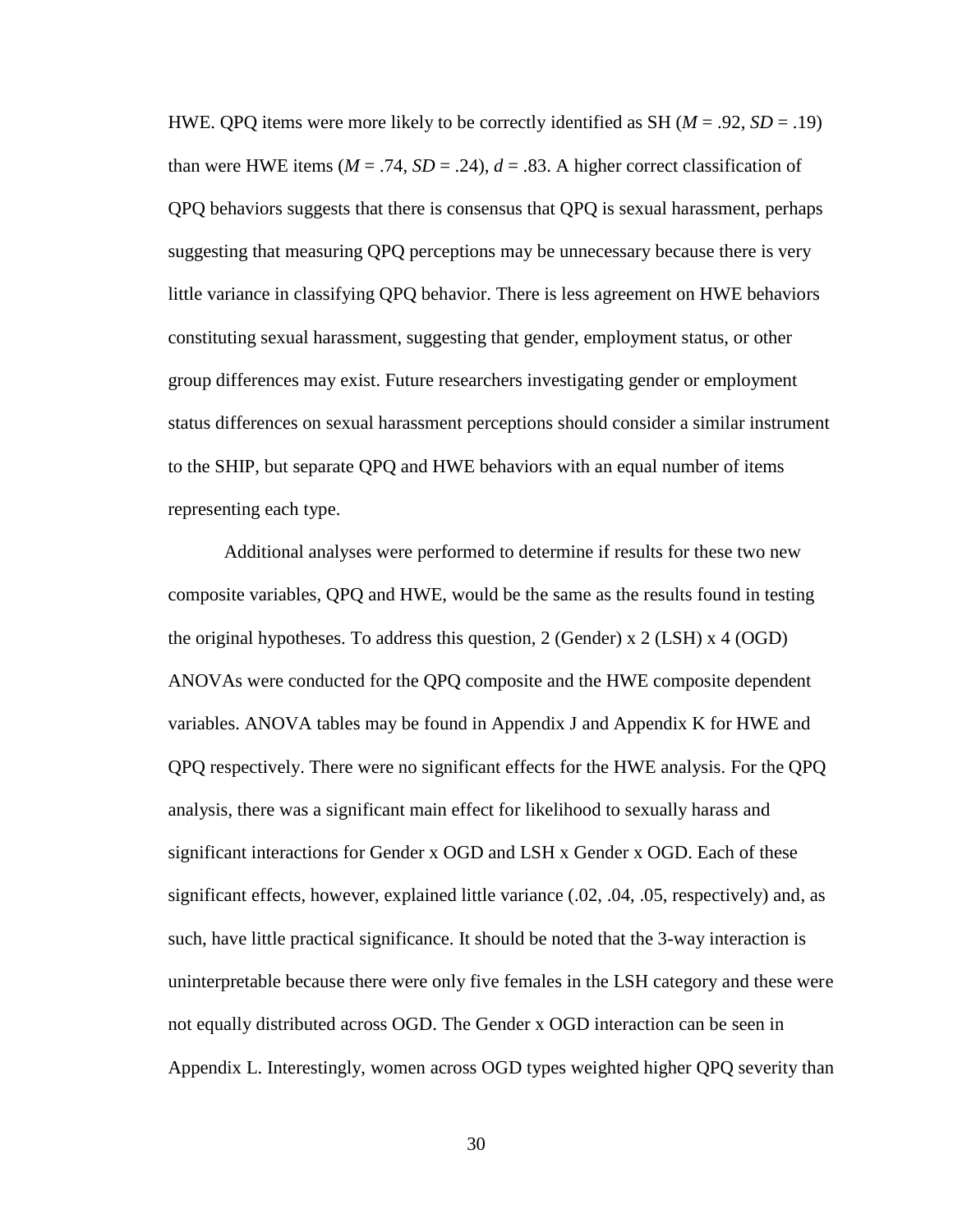did men, except for in the PMO condition where males rated highest QPQ severity and females rated lowest QPQ severity. Unlike with the 3-way interaction, Gender x OGD distributions were similar to what would be expected, as can be seen in in Appendix M. Future research should investigate OGD differences on a measure with a wider range of QPQ behaviors.

Future researchers should consider revising the LSH scale. This scale is over 30 years old and, as such, initial inferences, such as reliability, may be outdated. The original author considered a score of 30 or higher as indicative of high propensity to harass based on the upper quartile score during initial testing (Pryor, 1987). This research found that when analyzing the current sample, the upper quartile score was 12, considerably lower than from previous analysis, and very low overall considering scores range from 10 to 50. This difference could suggest many things. One, people are less likely to sexually harass than they used to be. Two, people are less tolerant of sexual harassment than they used to be. Three, people are more likely to respond in a socially desirable manner than they used to be, thus limiting recent generalizations based on results of the LSH scale analyses. Or, four, the LSH scale cutoff-score for considering someone highly likely to harass should be stricter than it has been, or, a new upper quartile should be generated based from more recent findings. It would also be expected that the LSH scale would correlate with a measure of SH severity, such as the SHIP. These two measures do no correlate  $(r = .05, p > .05)$  on the current sample. Appendix N shows distributions of SH severity ratings by LSH scores. One can see in Appendix N that the LSH scale is less evenly distributed than the SHIP SH severity ratings. This

31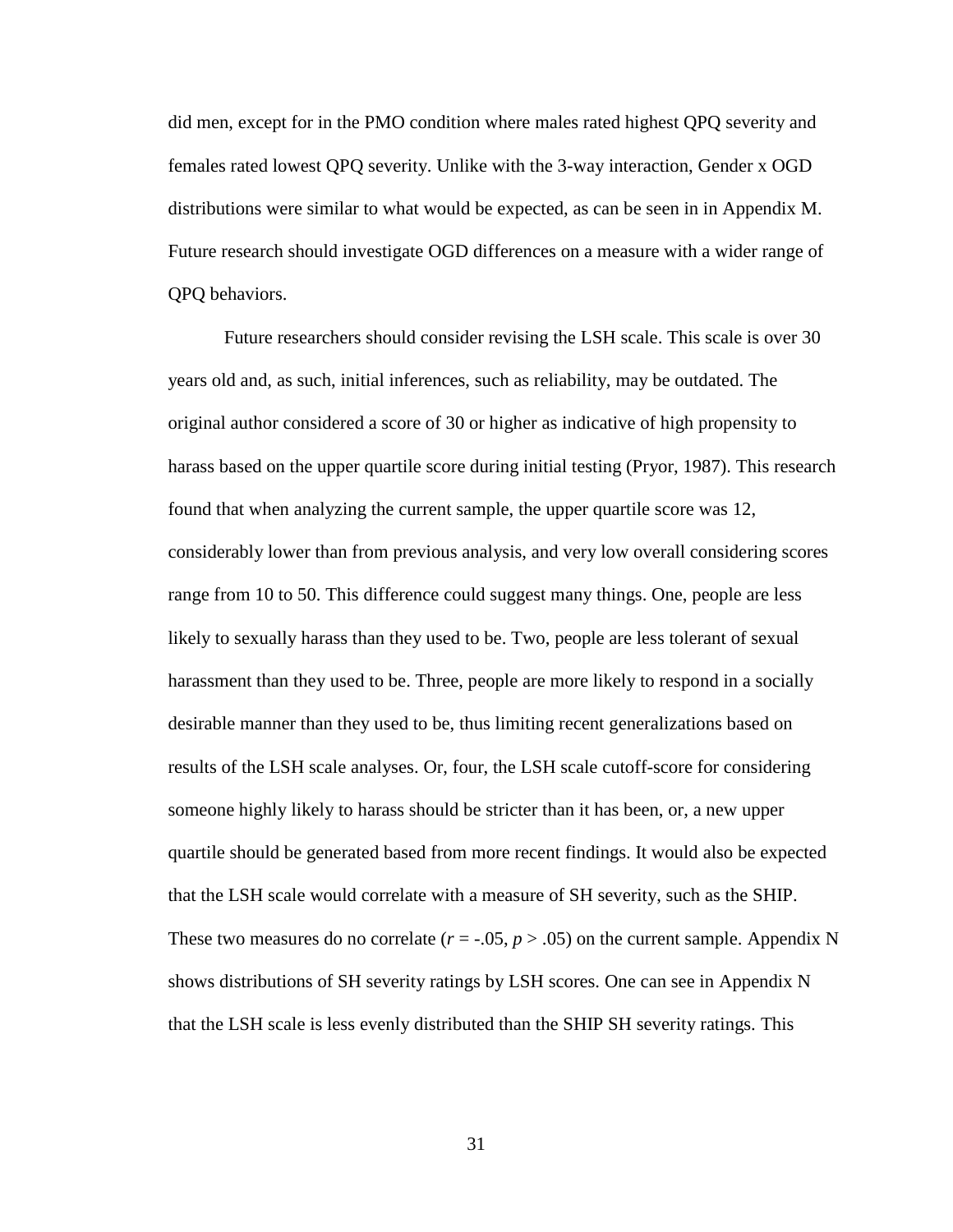difference further suggests that the LSH scale or its interpretation may need to be updated.

# **Conclusions**

In conclusion, the results of this study suggest that likelihood to sexually harass has an effect on sexual harassment perceptions, whereas gender and employment status do not. Based on the results of this study, industrial-organizational psychologists and other organizational personnel should not be concerned that men and students have more tolerant perceptions of sexual harassment because no evidence was found for differences by gender or employment status. Organizational personnel should instead prioritize a safe work environment, have sexual harassment training for all organizational employees, and remove barriers to reporting workplace sexual harassment. Differences based on propensity to sexually harass were found on incivility severity ratings. Future researchers should investigate why those likely to sexually harass rate uncivil behavior as more severe than those not likely to harass. Future research on sexual harassment perceptions should consider using a forced-choice method for classifying behavioral violations.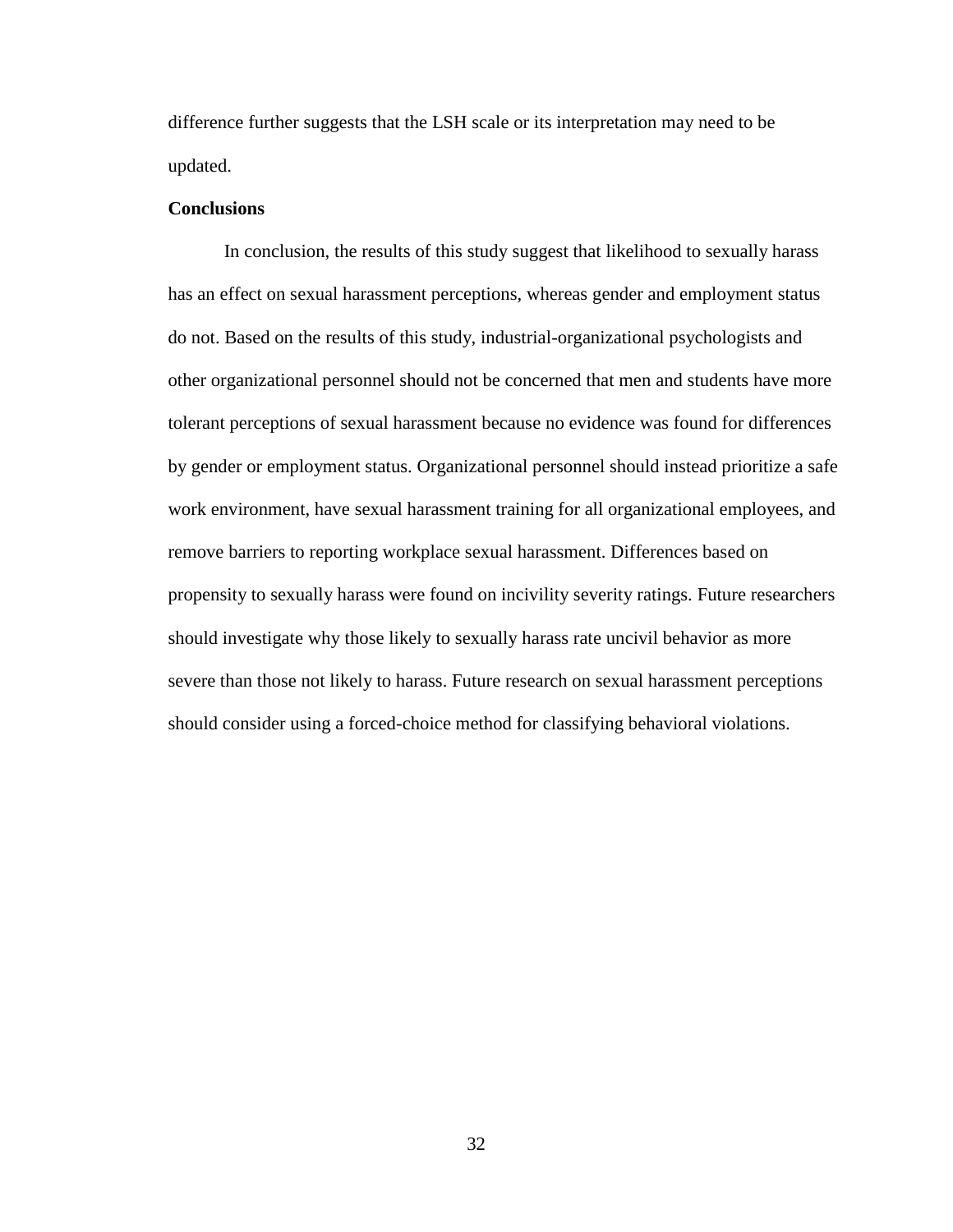## **References**

- Andersson, L., & Pearson, C. (1999). Tit for tat? The spiraling effect of incivility in the workplace. *The Academy of Management Review*, 24, 452-471. doi:10.5465/ amr.1999.2202131
- Arkin, R. M., Appelman, A. J., & Burger, J. M. (1980). Social anxiety, self-presentation, and the self-serving bias in causal attribution. *Journal of Personality and Social Psychology, 38*, 23-35.
- Bargh, J. A., Raymond, P., Pryor, J. B., & Strack, F. (1995). The attractiveness of the underling: An automatic power sex association and its consequences for sexual harassment. *Journal of Personality and Social Psychology, 68*, 768-781.
- Blumenthal, J. A. (1998). The reasonable woman standard: A meta-analytic review of gender differences in perceptions of sexual harassment. *Law and Human Behavior*, *22*, 33-57. doi:10.1023/A:1025724721559
- Cohen, J. (1992). Statistical power analysis. *Current Directions in Psychological Science, 1,* 98-101.
- Cortina, L. M., Magley, V. J., Williams, J. H., & Langhout, R. D. (2001). Incivility in the workplace: Incidence and impact. *Journal of Occupational Health Psychology*, *6*, 64-80. doi:10.1037/1076-8998.6.1.64
- Driscoll, D. M., Kelly, J. R., & Henderson, W. L. (1998). Can perceivers identify likelihood to sexually harass? *Sex Roles, 38*(7-8), 557-588.
- Dumont, F., & Fitzpatrick, M. (2001). The real relationship: Schemas, stereotypes, and personal history. *Psychotherapy: Theory, Research, Practice, Training*, *38*, 12-20. doi:10.1037/0033-3204.38.1.12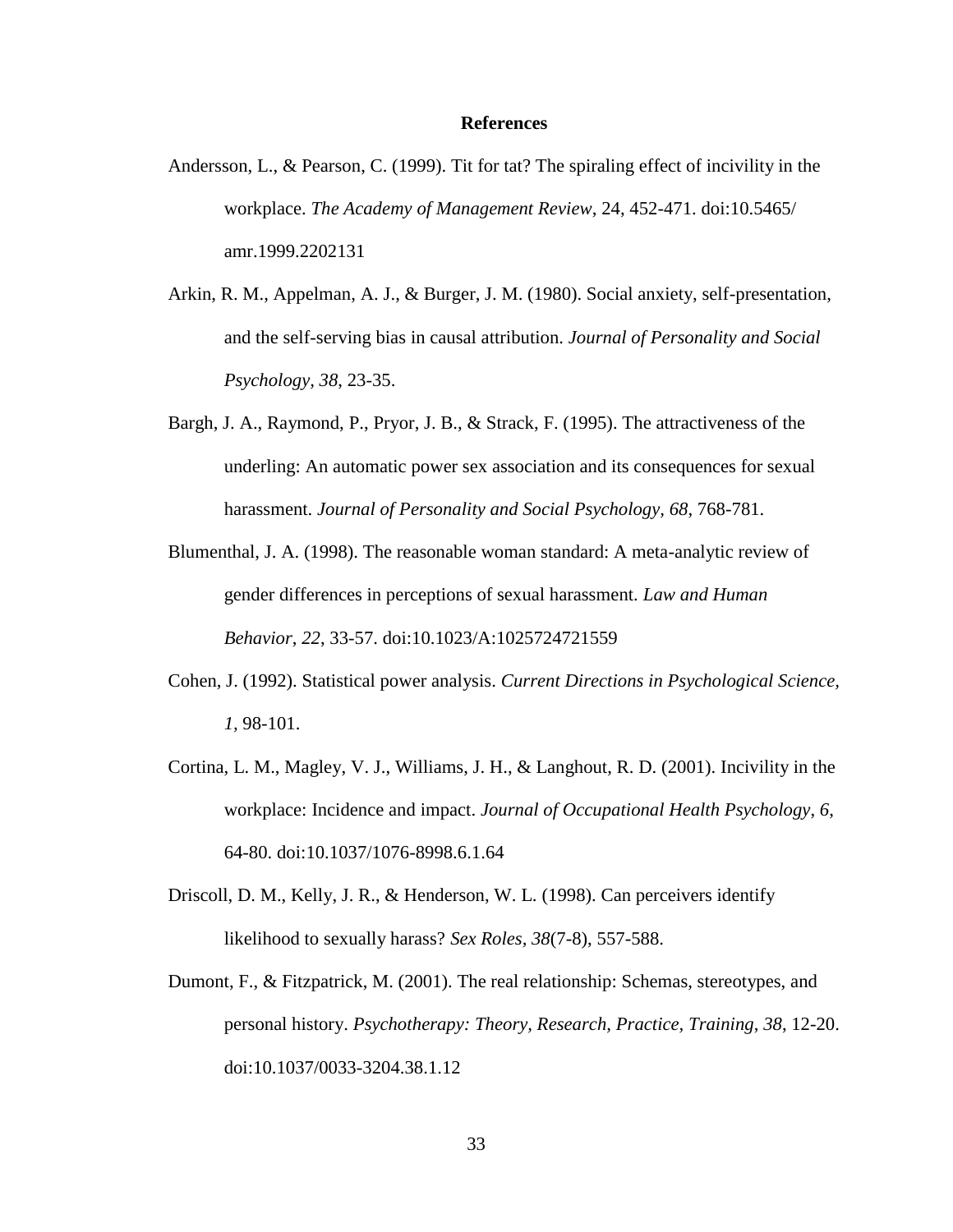- Giumetti, G. W., McKibben, E. S., Hatfield, A. L., Schroeder, A. N., & Kowalski, R. M. (2012). Cyber incivility @ work: The new age of interpersonal deviance. *Cyberpsychology, Behavior & Social Networking*, *15*, 148-154.
- Giumetti, G. W., Hatfield, A. L., Scisco, J. L., Schroeder, A. N., Muth, E. R., & Kowalski, R. M. (2013). What a rude e-mail! Examining the differential effects of incivility versus support on mood, energy, engagement, and performance in an online context. *Journal of Occupational Health Psychology*, *18*, 297-309. doi:10.1037/a0032851
- Hendrix, W. H., Rueb, J. D., & Steel, R. P. (1998). Sexual harassment and gender differences. *Journal of Social Behavior & Personality*, *13*, 235-252.
- Isbell, L. M., Swedish, K., & Gazan, D. B. (2005). Who says it's sexual harassment? The effects of gender and likelihood to sexually harass on legal judgments of sexual harassment. *Journal of Applied Social Psychology*, *35*(4), 745-772.
- Lee, K., Gizzarone, M., & Ashton, M. C. (2003). Personality and the likelihood to sexually harass. *Sex Roles, 49, 59-69.*
- Levorato, M., & Chiara, S N. (2000). The propensity for sexual harassment: A study of university students. *Bollettino di Psicologia Applicata, 232,* 49-59*.*
- Lytell, M. C. (2010). Influences on women's perceptions of climate for sexual harassment. Dissertation Abstracts International, 71, 698.
- Maeder, E. M., Wiener, R. L., & Winter, R. (2007). Does a truck driver see what a nurse sees? The effects of occupation type on perceptions of sexual harassment. *Sex Roles*, *56*, 801-810. doi:10.1007/s11199-007-9244-y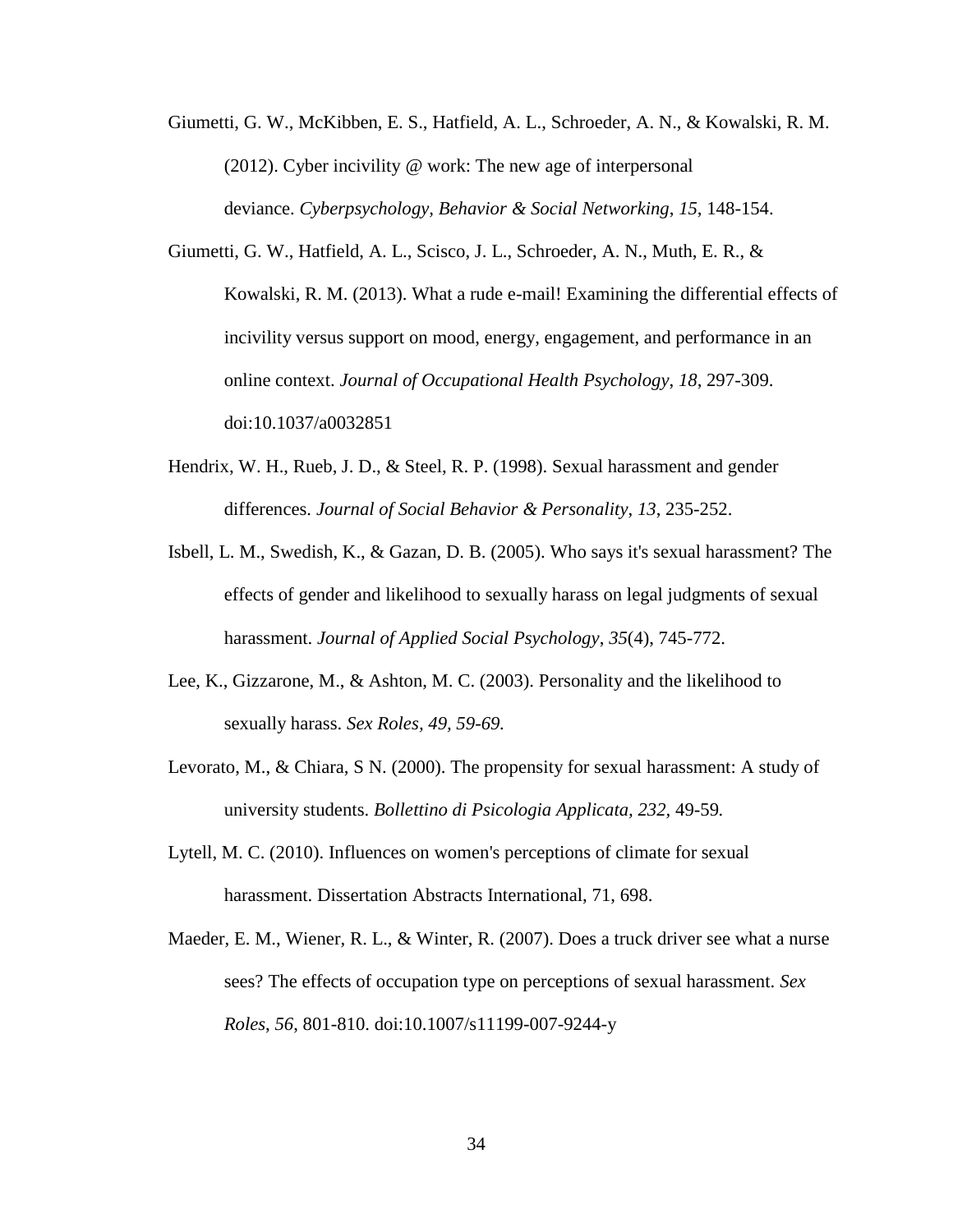- McCord, M. A., Joseph, D. L., Dhanani, L. Y., & Beus, J. M. (2017). A Meta-analysis of sex and race differences in perceived workplace mistreatment. *Journal of Applied Psychology*. Advance online publication. doi:10.1037/apl0000250
- O'Connor, M. A. (1998). Gender and the definition of sexual harassment: A metaanalysis of the empirical literature. *Dissertation Abstracts International*, *59*, 1917.
- Ohse, D., & Stockdale, M. (2008). Age comparisons in workplace sexual harassment perceptions. *Sex Roles*, *59,* 240-253. doi:10.1007/s11199-008-9438-y
- Pearson, C. M., Andersson, L. M., & Porath, C. L. (2005). Workplace incivility. In S. Fox, P. E. Spector, S. Fox, P. E. Spector (Eds.), *Counterproductive work behavior: Investigations of actors and targets* (pp. 177-200). Washington, DC, US: American Psychological Association. doi:10.1037/10893-008
- Perry, E. L., Kulik, T., & Schmidtke, J. M. (1998). Individual differences in the effectiveness of sexual harassment awareness training. *Journal of Applied Social Psychology, 28*, 698-723.
- Pryor, J. (1987). Sexual harassment proclivities in men. *Sex Roles, 17*, 269-289.
- Rawski, S. L. (2017). Understanding employees' reactions to sexual harassment training: Interactional disruptions, identity threats, and negative training outcomes. *Dissertation Abstracts International Section A*, *77*.
- Rotundo, M., Nguyen, D., & Sackett, P. R. (2001). A meta-analytic review of gender differences in perceptions of sexual harassment. *Journal of Applied Psychology*, *86*, 914-922. doi:10.1037/0021-9010.86.5.914
- Terpstra, D. E., & Baker, D. D. (1987). A hierarchy of sexual harassment. *Journal of Psychology*, *121*, 599.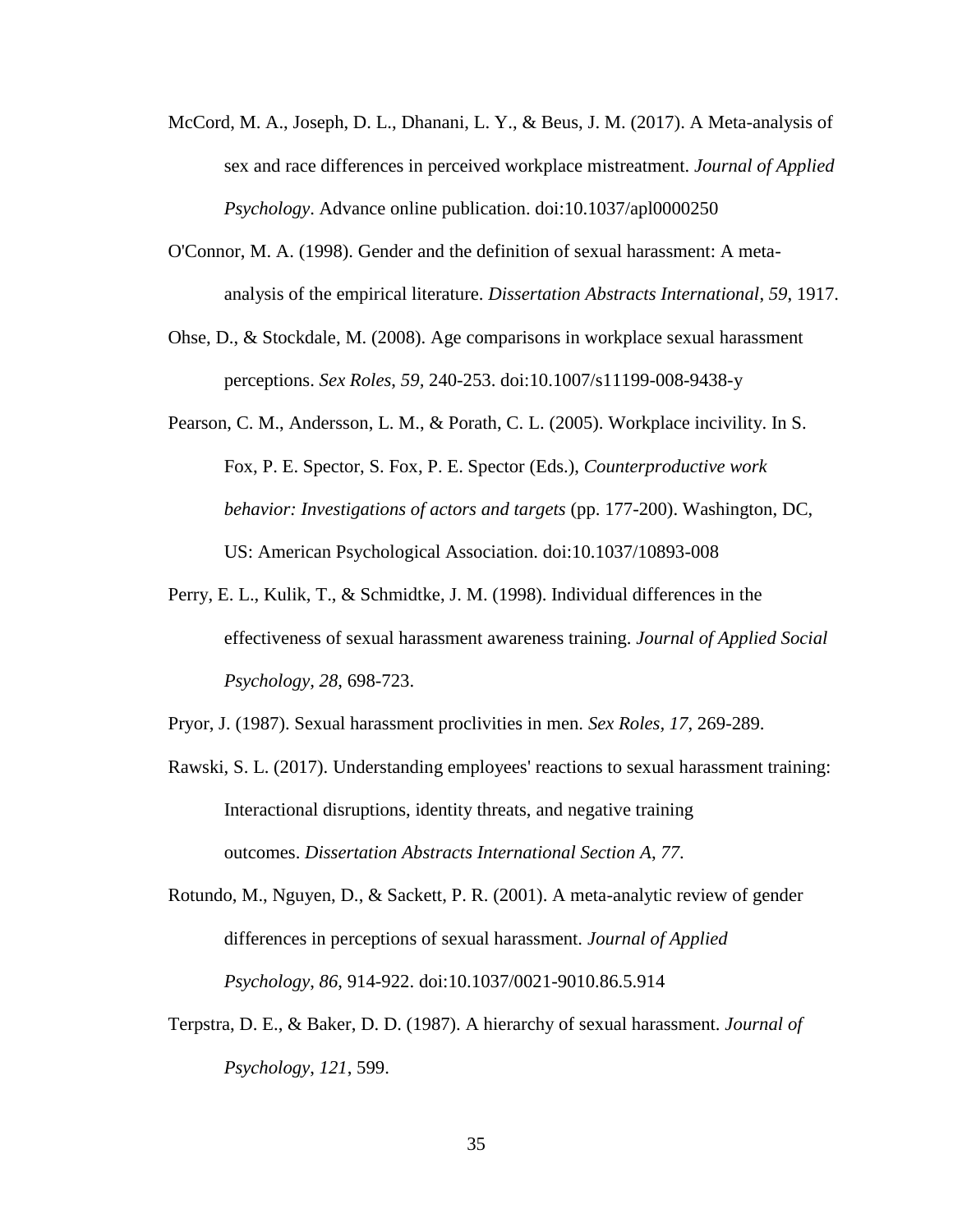- Quick, J. C., & McFadyen, M. A. (2017). Sexual harassment: Have we made any progress?. *Journal Of Occupational Health Psychology*, *22*(3), 286-298. doi:10.1037/ocp0000054
- Shoenfelt, E. L., Maue, A. E., & Nelson, J. (2002) Reasonable person versus reasonable woman: Does it matter? *American University Journal of Gender Social Policy and Law*, *10*, 633-672.
- U.S. Equal Employment Opportunity Commission. (1990). *Policy Guidance on Current Issues of Sexual Harassment* (EEOC Notice No. N-915-050). Washington, D.C.
- U.S. Equal Employment Opportunity Commission. (2011). *Guidelines on discrimination because of sex – sexual harassment*, 29 C.F.R. § 1604.11.
- U.S. Equal Employment Opportunity Commission. (2016). *Report of co-chairs select task force on the study of harassment in the workplace.* Washington, D.C.
- Wagner, R. S. (2015). A comparative study of undergraduate upperclassmen students' perceptions of student and faculty incivility in three academic disciplines: Nursing, education, and business. *Dissertation Abstracts International Section A*, *76*.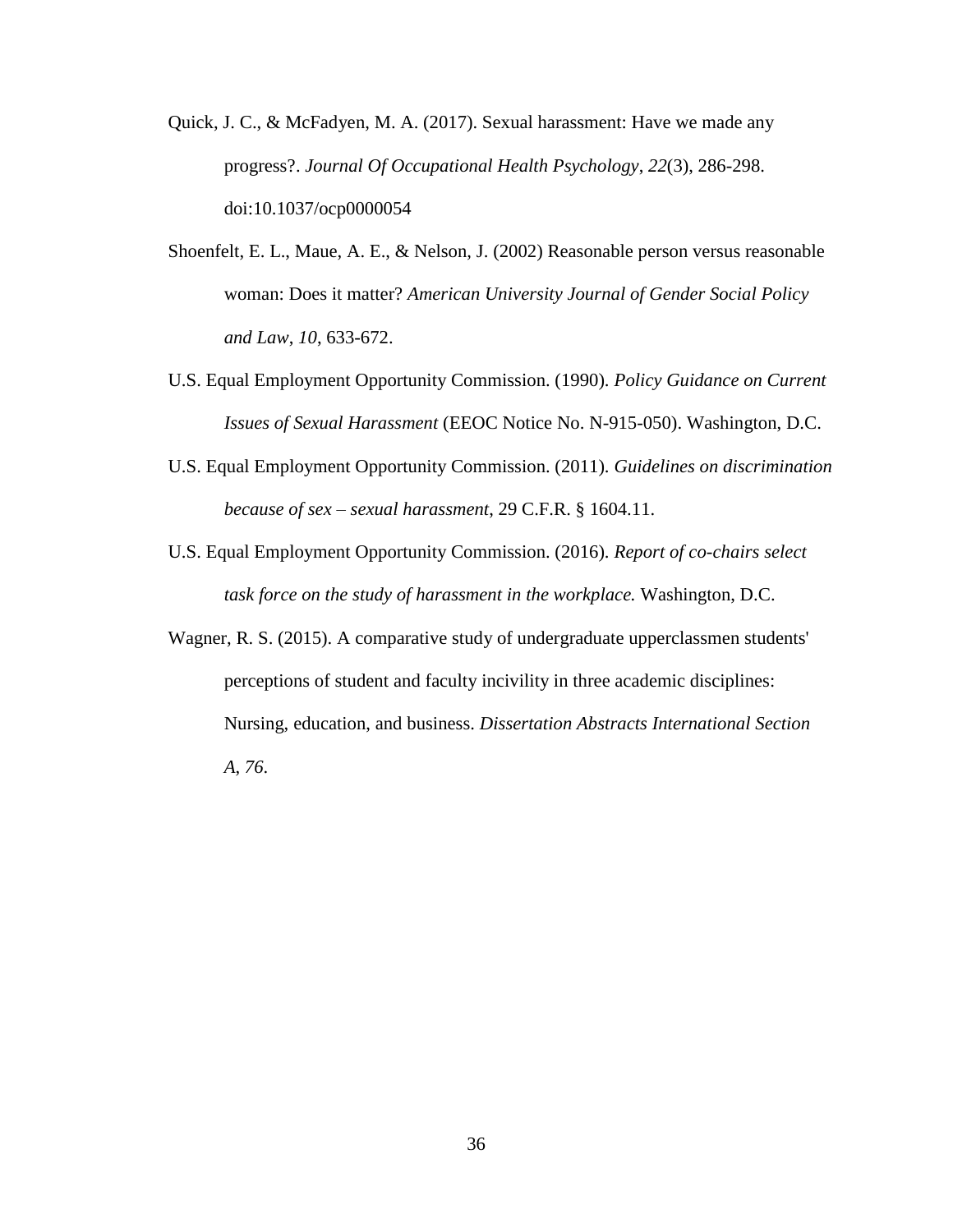# APPENDIX A

# SHIP Instrument

# **DIRECTIONS**

**This study examines perceptions of workplace behavior that constitute hostile environment sexual harassment and incivility in the workplace. First you will read a definition of sexual harassment and incivility in the workplace. You then will be asked to review a list of workplace behaviors and provide your opinion on whether they contribute to sexual harassment, incivility, or neither. You should refer back to the definitions to ensure you distinguish between the two. Thank you for your participation.** 

# **Definitions**

**SEXUAL HARASSMENT** in the workplace is unwelcome conduct that is sexual in nature and is severe or pervasive enough to create a work environment that a reasonable person would consider intimidating, hostile, or abusive.

**INCIVILITY** in the workplace is behavior that is considered to be rude or discourteous with a lack of regard for others.

To establish both Sexual Harassment and Incivility usually **requires a pattern of behavior, rather than a single occurrence**. Thus, for this study, please consider if the behavior listed would CONTRIBUTE to either.

For each of the following workplace situations:

1. Consider each situation in the context of a normal workplace.

2. Indicate if you believe the workplace behavior would CONTRIBUTE to one of the following:

- **Sexual Harassment**
- **Incivility**
- **Neither**

3. For each workplace behavior you indicated as either Sexual Harassment or Incivility, please rate the SEVERITY of the behavior as either: **Mild, Moderate,** or **Severe**

# **(Do not rate severity for workplace behaviors you indicate as "Neither")**

4. Please review the definitions of Sexual Harassment and Incivility as you rate the behaviors to ensure you remember the distinctions between the two.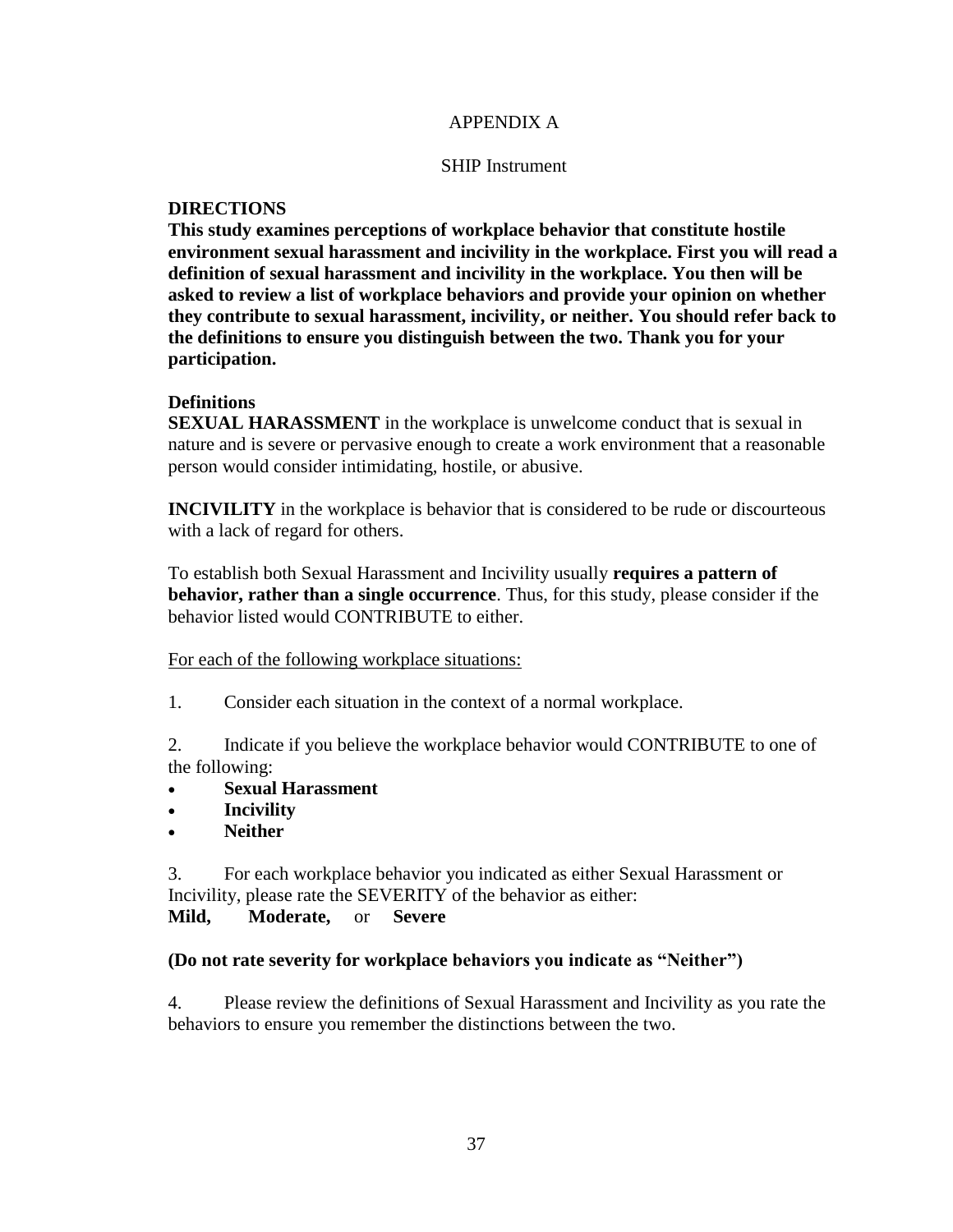Sexual harassment and incivility are currently major issues discussed frequently in the media and social settings. It is important that you remain attentive and respond carefully and honestly.

# **Workplace Situations**

| 1.        | A coworker was selected for a promotion that you also had applied for. |                                                                      |      |                          |            |                                                                               |
|-----------|------------------------------------------------------------------------|----------------------------------------------------------------------|------|--------------------------|------------|-------------------------------------------------------------------------------|
|           |                                                                        | Behavior:                                                            |      | <b>Sexual Harassment</b> | Incivility | Neither                                                                       |
|           |                                                                        | Severity:                                                            | Mild | Moderate                 | Severe     |                                                                               |
| 2.        |                                                                        |                                                                      |      |                          |            | A coworker borrowed your stapler several times without asking to borrow it.   |
|           |                                                                        | Behavior:                                                            |      | <b>Sexual Harassment</b> | Incivility | Neither                                                                       |
|           |                                                                        | Severity:                                                            | Mild | Moderate                 | Severe     |                                                                               |
| 3.        |                                                                        | A coworker touched you in a way that made you feel uncomfortable.    |      |                          |            |                                                                               |
|           |                                                                        | Behavior:                                                            |      | <b>Sexual Harassment</b> | Incivility | Neither                                                                       |
|           |                                                                        | Severity:                                                            | Mild | Moderate                 | Severe     |                                                                               |
| 4.        |                                                                        | Your coworker complimented you on your new sweater                   |      |                          |            |                                                                               |
|           |                                                                        | Behavior:                                                            |      | <b>Sexual Harassment</b> | Incivility | Neither                                                                       |
|           |                                                                        | Severity:                                                            | Mild | Moderate                 | Severe     |                                                                               |
| 5.        |                                                                        | A coworker continued to ask you for dates even though you said "No." |      |                          |            |                                                                               |
|           |                                                                        | Behavior:                                                            |      | <b>Sexual Harassment</b> | Incivility | Neither                                                                       |
|           |                                                                        | Severity:                                                            | Mild | Moderate                 | Severe     |                                                                               |
| 6.        |                                                                        | A coworker told you that you had a sexy body.                        |      |                          |            |                                                                               |
|           |                                                                        | Behavior:                                                            |      | <b>Sexual Harassment</b> | Incivility | Neither                                                                       |
|           |                                                                        | Severity:                                                            | Mild | Moderate                 | Severe     |                                                                               |
| 7.        |                                                                        |                                                                      |      |                          |            | A coworker declined to put you on the new project team because you refused to |
| have sex. |                                                                        |                                                                      |      |                          |            |                                                                               |
|           |                                                                        | Behavior:                                                            |      | <b>Sexual Harassment</b> | Incivility | Neither                                                                       |
|           |                                                                        | Severity:                                                            | Mild | Moderate                 | Severe     |                                                                               |

8. You were expecting your boss to give you a raise for your continued hard work, but you did not receive it.

| Behavior: |      | <b>Sexual Harassment</b> | Incivility | Neither |
|-----------|------|--------------------------|------------|---------|
| Severity: | Mild | Moderate                 | Severe     |         |

38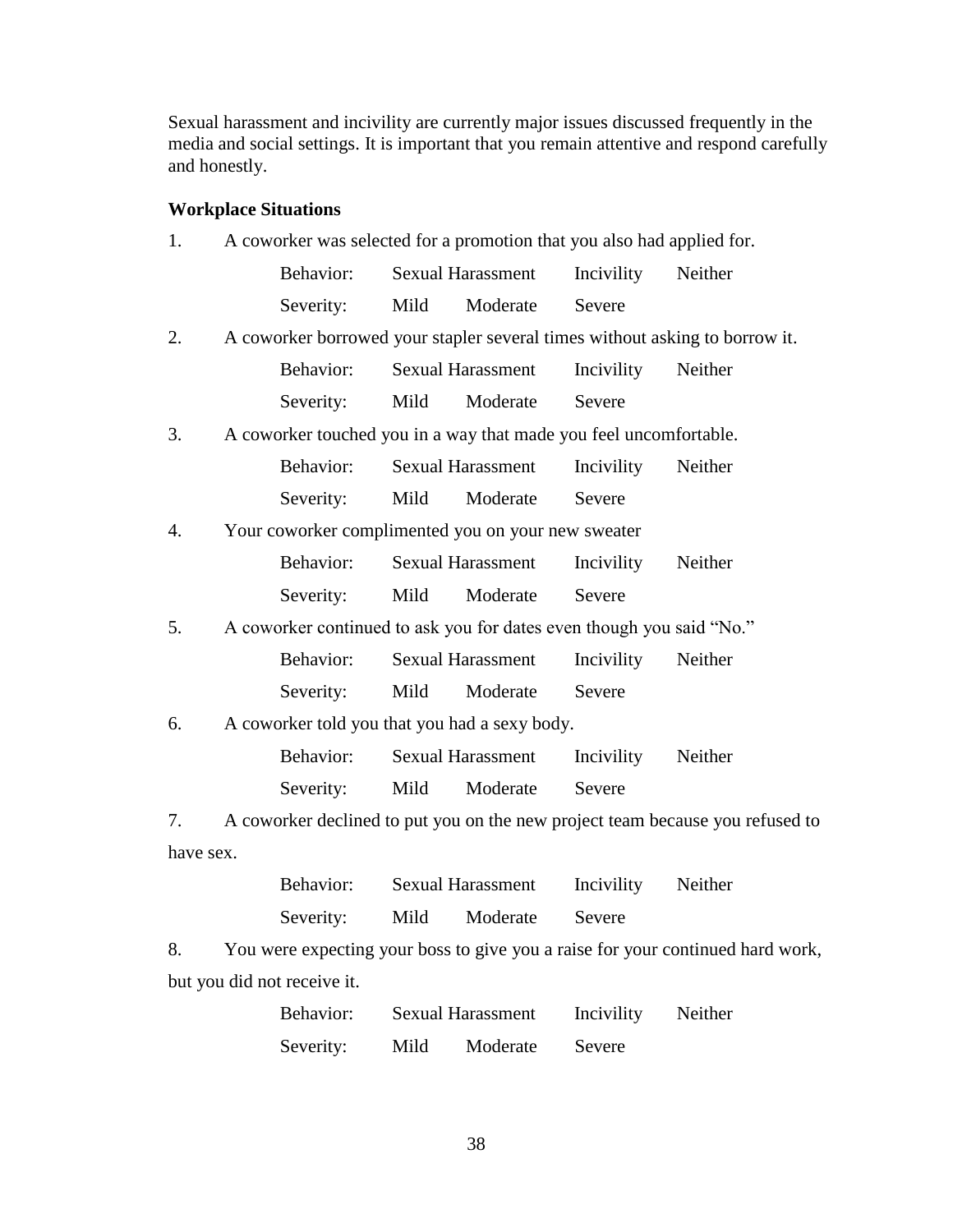9. You requested a reserved parking spot, but your request was denied. Behavior: Sexual Harassment Incivility Neither

Severity: Mild Moderate Severe

10. A fellow employee complimented your job performance.

| Behavior: |      | <b>Sexual Harassment</b> | Incivility | Neither |
|-----------|------|--------------------------|------------|---------|
| Severity: | Mild | Moderate                 | Severe     |         |

11. A coworker whistled at you in a sexual way.

| Behavior: |      | <b>Sexual Harassment</b> | Incivility | Neither |
|-----------|------|--------------------------|------------|---------|
| Severity: | Mild | Moderate                 | Severe     |         |

12. A coworker made unwanted attempts to draw you into a discussion on your leisure time pursuits.

|     |                                                                             | Behavior: Sexual Harassment Incivility Neither |  |         |
|-----|-----------------------------------------------------------------------------|------------------------------------------------|--|---------|
|     |                                                                             | Severity: Mild Moderate Severe                 |  |         |
| 13. | A coworker made attempts to draw you into a discussion about your sex life. |                                                |  |         |
|     |                                                                             | Behavior: Sexual Harassment Incivility         |  | Neither |
|     |                                                                             |                                                |  |         |

Severity: Mild Moderate Severe

14. You received a poor performance review after you failed to complete an important report on time.

| Behavior: | <b>Sexual Harassment</b> |          | Incivility | Neither |
|-----------|--------------------------|----------|------------|---------|
| Severity: | Mild                     | Moderate | Severe     |         |

15. You were fired from your position for repeatedly ignoring company policy on workplace safety.

| Behavior: |      | <b>Sexual Harassment</b> | Incivility | Neither |  |
|-----------|------|--------------------------|------------|---------|--|
| Severity: | Mild | Moderate                 | Severe     |         |  |

16. Instead of attentively listening to your presentation, some coworkers were talking sports among themselves.

| Behavior: |      | <b>Sexual Harassment</b> | Incivility | Neither |
|-----------|------|--------------------------|------------|---------|
| Severity: | Mild | Moderate                 | Severe     |         |

17. A coworker insulted you using expletives (curse words).

| Behavior: |      | <b>Sexual Harassment</b> | Incivility | Neither |
|-----------|------|--------------------------|------------|---------|
| Severity: | Mild | Moderate                 | Severe     |         |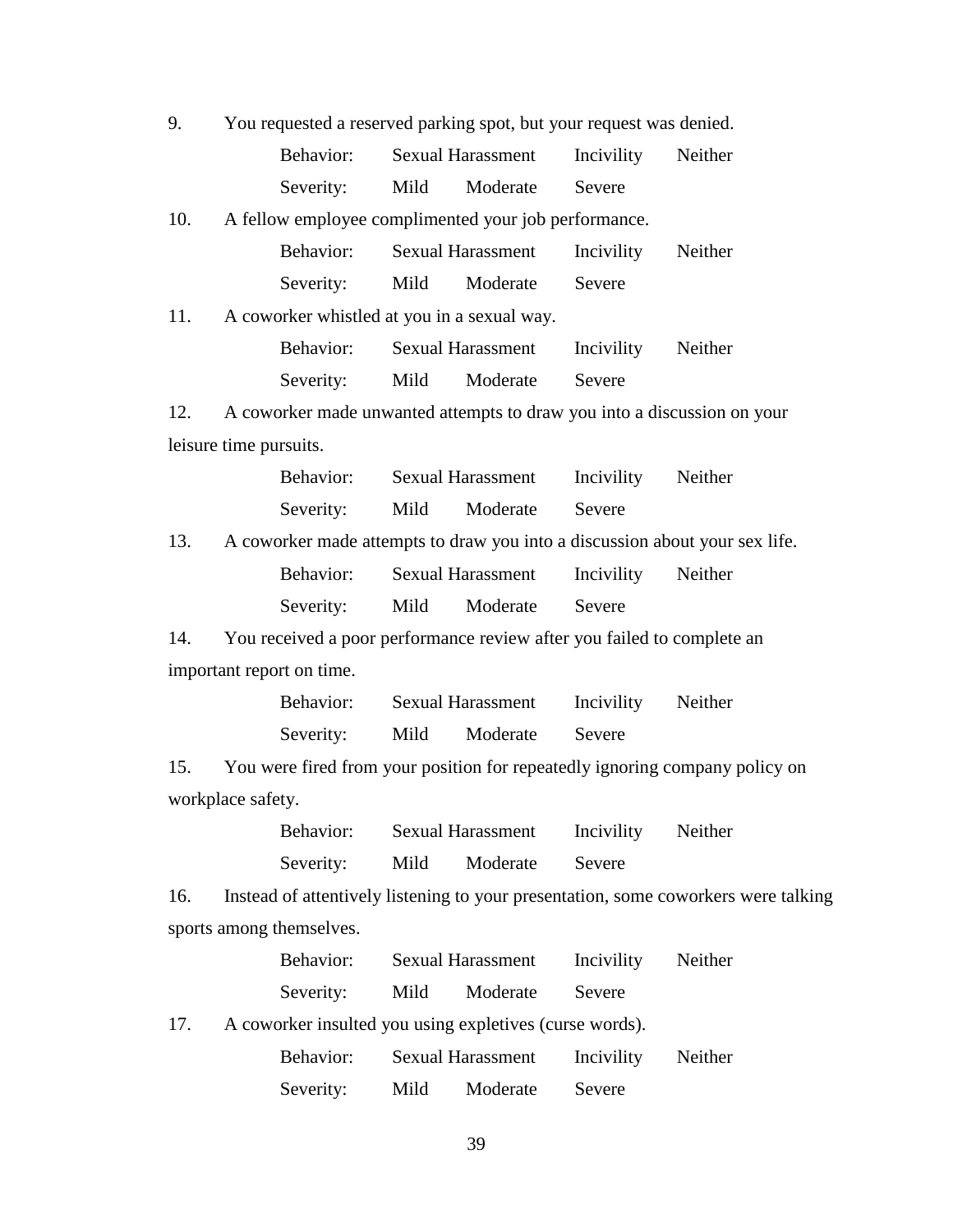18. A coworker made crude and offensive sexual remarks in your common work area. Behavior: Sexual Harassment Incivility Neither Severity: Mild Moderate Severe

19. A coworker thought it was funny when he mooned you while you were sitting at your desk.

|     |               | Behavior:                                                               |      | <b>Sexual Harassment</b> | Incivility | Neither                                                                   |
|-----|---------------|-------------------------------------------------------------------------|------|--------------------------|------------|---------------------------------------------------------------------------|
|     |               | Severity:                                                               | Mild | Moderate                 | Severe     |                                                                           |
| 20. |               | A coworker made offensive remarks about your sexual activities to other |      |                          |            |                                                                           |
|     | coworkers.    |                                                                         |      |                          |            |                                                                           |
|     |               | Behavior: Sexual Harassment                                             |      |                          | Incivility | Neither                                                                   |
|     |               | Severity:                                                               | Mild | Moderate                 | Severe     |                                                                           |
| 21. |               | An angry coworker invaded your workstation on your break and left it    |      |                          |            |                                                                           |
|     | disorganized. |                                                                         |      |                          |            |                                                                           |
|     |               | Behavior: Sexual Harassment                                             |      |                          | Incivility | Neither                                                                   |
|     |               | Severity:                                                               | Mild | Moderate                 | Severe     |                                                                           |
| 22. |               | A coworker who is upset with you threatened to physically harm you.     |      |                          |            |                                                                           |
|     |               | Behavior:                                                               |      | <b>Sexual Harassment</b> | Incivility | Neither                                                                   |
|     |               | Severity:                                                               | Mild | Moderate                 | Severe     |                                                                           |
| 23. |               | Your coworkers went to lunch together without inviting you.             |      |                          |            |                                                                           |
|     |               | Behavior:                                                               |      | <b>Sexual Harassment</b> | Incivility | Neither                                                                   |
|     |               | Severity:                                                               | Mild | Moderate                 | Severe     |                                                                           |
| 24. |               |                                                                         |      |                          |            | A coworker attempted to fondle you while the two of you were alone in the |
|     | workroom.     |                                                                         |      |                          |            |                                                                           |
|     |               | Behavior: Sexual Harassment                                             |      |                          | Incivility | Neither                                                                   |
|     |               | Severity:                                                               | Mild | Moderate                 | Severe     |                                                                           |
| 25. |               | Your supervisor insulted your work in front of your coworkers.          |      |                          |            |                                                                           |
|     |               | Behavior:                                                               |      | <b>Sexual Harassment</b> | Incivility | Neither                                                                   |

Severity: Mild Moderate Severe

40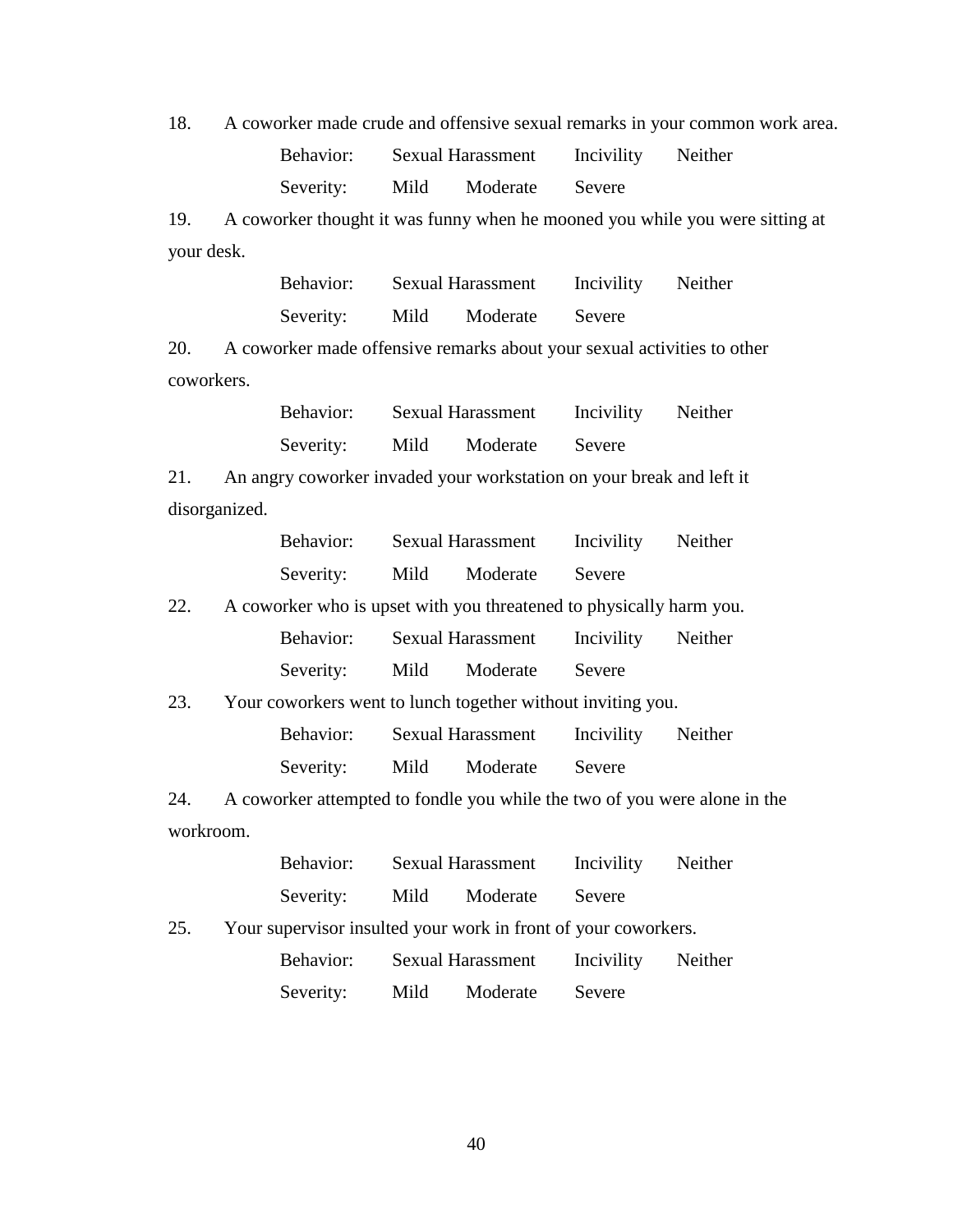26. A coworker made repeated attempted to establish a romantic sexual relationship with you that you declined on several occasions.

|              |                   | Behavior: |      | Sexual Harassment                                                  | Incivility | Neither                                                                         |
|--------------|-------------------|-----------|------|--------------------------------------------------------------------|------------|---------------------------------------------------------------------------------|
|              |                   | Severity: | Mild | Moderate                                                           | Severe     |                                                                                 |
| 27.          |                   |           |      | A coworker made gestures of a sexual nature that embarrassed you.  |            |                                                                                 |
|              |                   | Behavior: |      | <b>Sexual Harassment</b>                                           | Incivility | Neither                                                                         |
|              |                   | Severity: | Mild | Moderate                                                           | Severe     |                                                                                 |
| 28.          |                   |           |      | A coworker took the last cup of coffee without starting a new pot. |            |                                                                                 |
|              |                   | Behavior: |      | <b>Sexual Harassment</b>                                           | Incivility | Neither                                                                         |
|              |                   | Severity: | Mild | Moderate                                                           | Severe     |                                                                                 |
| 29.          |                   |           |      |                                                                    |            | A coworker periodically giggled and laughed throughout the sexual harassment    |
|              | training session. |           |      |                                                                    |            |                                                                                 |
|              |                   | Behavior: |      | <b>Sexual Harassment</b>                                           | Incivility | Neither                                                                         |
|              |                   | Severity: | Mild | Moderate                                                           | Severe     |                                                                                 |
| 30.          |                   |           |      |                                                                    |            | Select Neither as your response to this one to demonstrate your attentiveness.  |
|              |                   | Behavior: |      | <b>Sexual Harassment</b>                                           | Incivility | Neither                                                                         |
|              |                   | Severity: | Mild | Moderate                                                           | Severe     |                                                                                 |
| 31.          |                   |           |      |                                                                    |            | A disgruntled employee interrupted a work-team meeting to express their disdain |
| of the boss. |                   |           |      |                                                                    |            |                                                                                 |
|              |                   | Behavior: |      | <b>Sexual Harassment</b>                                           | Incivility | Neither                                                                         |
|              |                   | Severity: | Mild | Moderate                                                           | Severe     |                                                                                 |
| 32.          |                   |           |      | A supervisor made jokes about your mannerisms that made you feel   |            |                                                                                 |
|              | uncomfortable.    |           |      |                                                                    |            |                                                                                 |
|              |                   | Behavior: |      | <b>Sexual Harassment</b>                                           | Incivility | Neither                                                                         |
|              |                   | Severity: | Mild | Moderate                                                           | Severe     |                                                                                 |
| 33.          |                   |           |      | A coworker told sexual stories and jokes that you found offensive. |            |                                                                                 |
|              |                   | Behavior: |      | <b>Sexual Harassment</b>                                           | Incivility | Neither                                                                         |
|              |                   | Severity: | Mild | Moderate                                                           | Severe     |                                                                                 |
|              |                   |           |      |                                                                    |            |                                                                                 |

| 34. During a team meeting, a coworker began eating a snack and chewing loudly. |  |          |                    |  |  |  |
|--------------------------------------------------------------------------------|--|----------|--------------------|--|--|--|
| Behavior: Sexual Harassment                                                    |  |          | Incivility Neither |  |  |  |
| Severity: Mild                                                                 |  | Moderate | Severe             |  |  |  |

41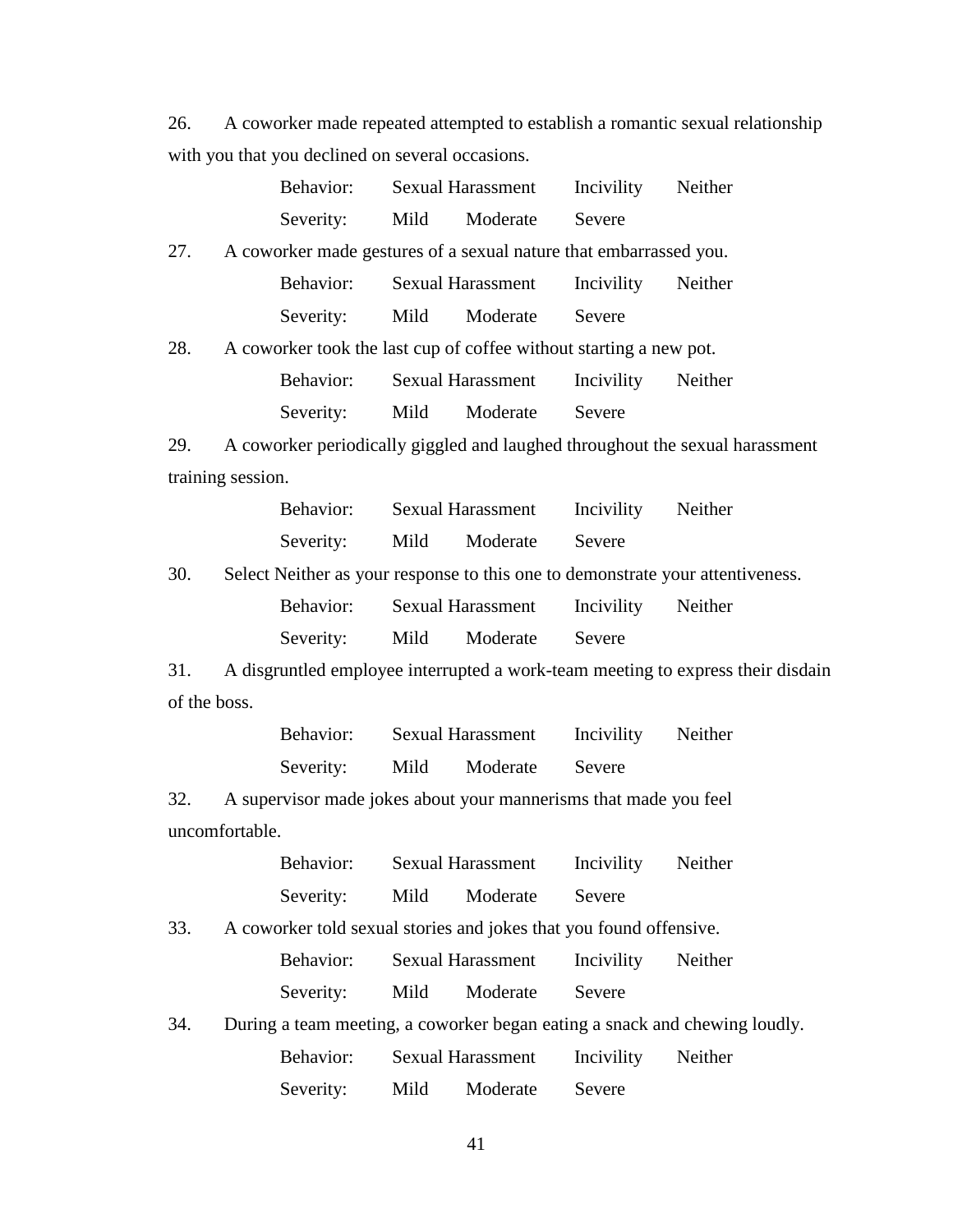35. A coworker made you afraid you would be treated poorly if you didn't cooperate sexually.

|        | Behavior:                      | <b>Sexual Harassment</b>                                                           | Incivility | Neither |
|--------|--------------------------------|------------------------------------------------------------------------------------|------------|---------|
|        | Severity:                      | Moderate<br>Mild                                                                   | Severe     |         |
| 36.    |                                | Your boss offered you a raise in exchange for sexual favors.                       |            |         |
|        | Behavior:                      | <b>Sexual Harassment</b>                                                           | Incivility | Neither |
|        | Severity:                      | Mild<br>Moderate                                                                   | Severe     |         |
| 37.    |                                | A coworker wearing revealing clothing frequently entered your workspace            |            |         |
|        | making you feel uncomfortable. |                                                                                    |            |         |
|        | Behavior:                      | <b>Sexual Harassment</b>                                                           | Incivility | Neither |
|        | Severity:                      | Moderate<br>Mild                                                                   | Severe     |         |
| 38.    |                                | Your boss threatened to fire you for not being sexually cooperative.               |            |         |
|        | Behavior:                      | <b>Sexual Harassment</b>                                                           | Incivility | Neither |
|        | Severity:                      | Mild<br>Moderate                                                                   | Severe     |         |
| 39.    |                                | Coworkers talked negatively about you in the breakroom.                            |            |         |
|        | Behavior:                      | <b>Sexual Harassment</b>                                                           | Incivility | Neither |
|        | Severity:                      | Mild<br>Moderate                                                                   | Severe     |         |
| 40.    |                                | You overheard two coworkers debating politics at the watercooler.                  |            |         |
|        | Behavior:                      | <b>Sexual Harassment</b>                                                           | Incivility | Neither |
|        | Severity:                      | Mild<br>Moderate                                                                   | Severe     |         |
| 41.    |                                | A coworker used the last of the paper in the printer without replacing it with new |            |         |
| paper. |                                |                                                                                    |            |         |
|        | Behavior:                      | <b>Sexual Harassment</b>                                                           | Incivility | Neither |
|        | Severity:                      | Mild<br>Moderate                                                                   | Severe     |         |
| 42.    |                                | Your boss did not give you the holiday bonus you were hoping for.                  |            |         |
|        | Behavior:                      | <b>Sexual Harassment</b>                                                           | Incivility | Neither |
|        | Severity:                      | Mild<br>Moderate                                                                   | Severe     |         |
| 43.    |                                | Your boss was condescending to you because of your lack of hard work.              |            |         |
|        | Behavior:                      | <b>Sexual Harassment</b>                                                           | Incivility | Neither |
|        | Severity:                      | Mild<br>Moderate                                                                   | Severe     |         |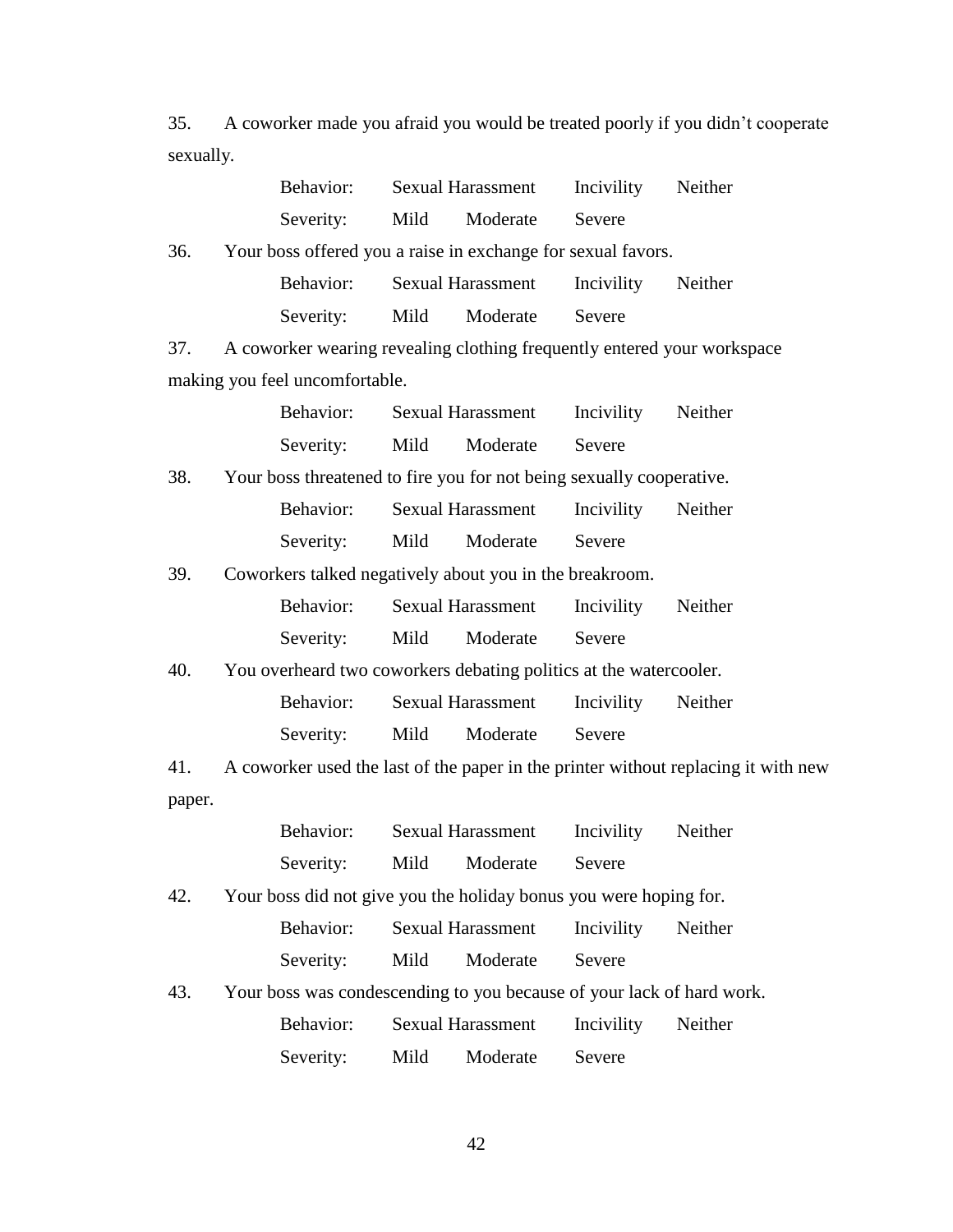44. Your boss implied you would receive better treatment if you were sexually cooperative.

|     | Behavior:           | <b>Sexual Harassment</b>                                                           | Incivility | Neither |
|-----|---------------------|------------------------------------------------------------------------------------|------------|---------|
|     | Severity:           | Moderate<br>Mild                                                                   | Severe     |         |
| 45. |                     | An employee arrived late to a work meeting.                                        |            |         |
|     | Behavior:           | Sexual Harassment                                                                  | Incivility | Neither |
|     | Severity:           | Mild<br>Moderate                                                                   | Severe     |         |
| 46. |                     | A coworker sent you an email containing threats of extortion.                      |            |         |
|     | Behavior:           | <b>Sexual Harassment</b>                                                           | Incivility | Neither |
|     | Severity:           | Mild<br>Moderate                                                                   | Severe     |         |
| 47. |                     | For this one, select both "neither" and "mild" as your response to demonstrate you |            |         |
|     |                     | are carefully reading through these workplace situations.                          |            |         |
|     | Behavior:           | <b>Sexual Harassment</b>                                                           | Incivility | Neither |
|     | Severity:           | Moderate<br>Mild                                                                   | Severe     |         |
| 48. |                     | Your boss told you that you looked very professional today.                        |            |         |
|     | Behavior:           | <b>Sexual Harassment</b>                                                           | Incivility | Neither |
|     | Severity:           | Mild<br>Moderate                                                                   | Severe     |         |
| 49. |                     | Another employee told you he was quitting because of dissatisfaction with          |            |         |
|     | working conditions. |                                                                                    |            |         |
|     | Behavior:           | <b>Sexual Harassment</b>                                                           | Incivility | Neither |
|     | Severity:           | Mild<br>Moderate                                                                   | Severe     |         |
| 50. |                     | A coworker yelled at you for not completing a task.                                |            |         |
|     | Behavior:           | <b>Sexual Harassment</b>                                                           | Incivility | Neither |
|     | Severity:           | Mild<br>Moderate                                                                   | Severe     |         |
| 51. |                     | Two coworkers discussed their sexual adventures in your vicinity where you         |            |         |
|     | easily heard them.  |                                                                                    |            |         |
|     | Behavior:           | Sexual Harassment                                                                  | Incivility | Neither |
|     | Severity:           | Moderate<br>Mild                                                                   | Severe     |         |
| 52. |                     | You are comfortable with another employee discussing their sex life.               |            |         |

| Behavior: |      | <b>Sexual Harassment</b> | Incivility | Neither |
|-----------|------|--------------------------|------------|---------|
| Severity: | Mild | Moderate                 | Severe     |         |

43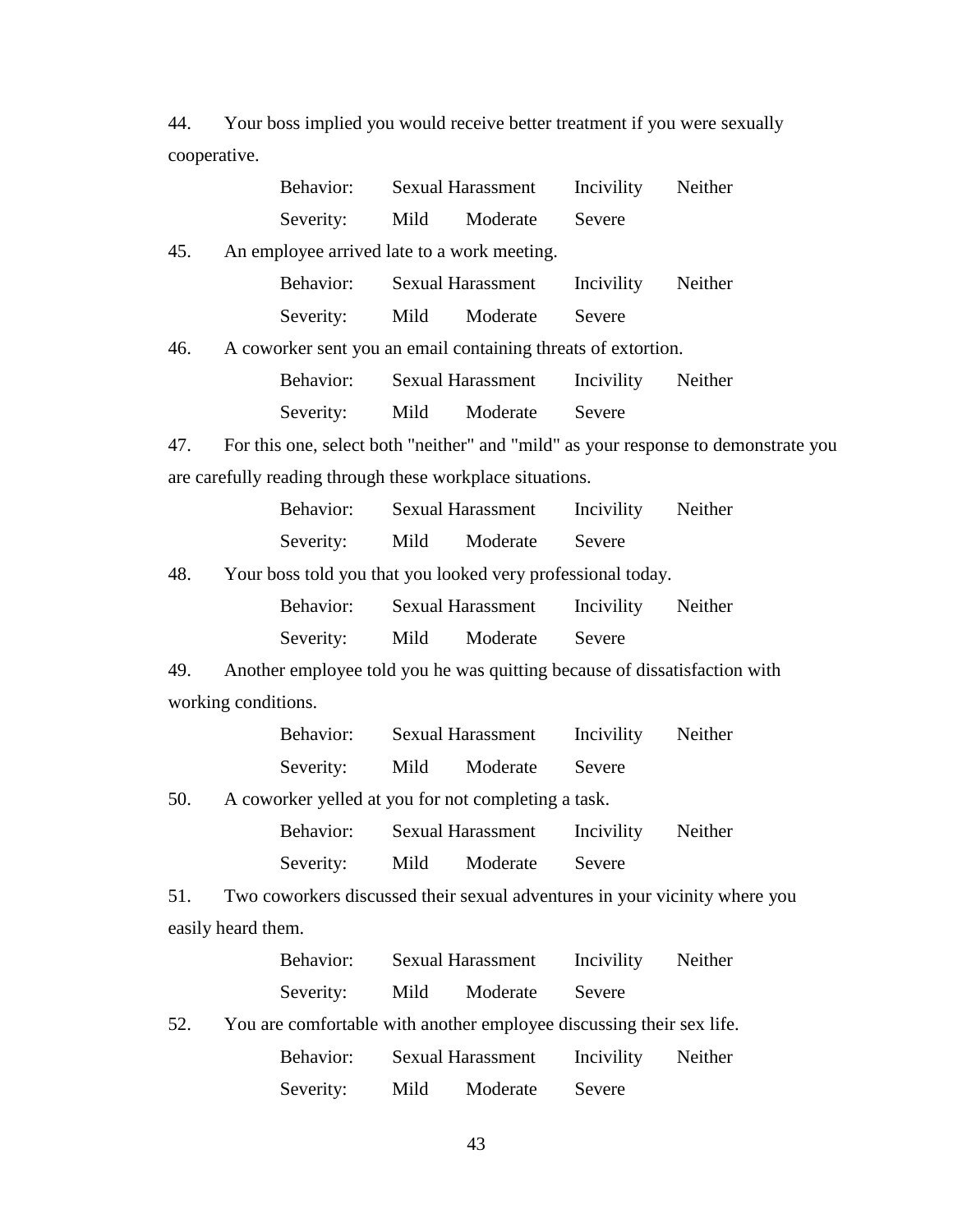53. A coworker insulted you in private.

| Behavior: | <b>Sexual Harassment</b> |          | Incivility | Neither |
|-----------|--------------------------|----------|------------|---------|
| Severity: | Mild                     | Moderate | Severe     |         |

54. A coworker displayed a sexually explicit calendar near a high traffic area.

| <b>Sexual Harassment</b><br>Behavior: | Incivility | Neither |
|---------------------------------------|------------|---------|
|---------------------------------------|------------|---------|

| Severity: | Mild | Moderate | Severe |  |
|-----------|------|----------|--------|--|
|-----------|------|----------|--------|--|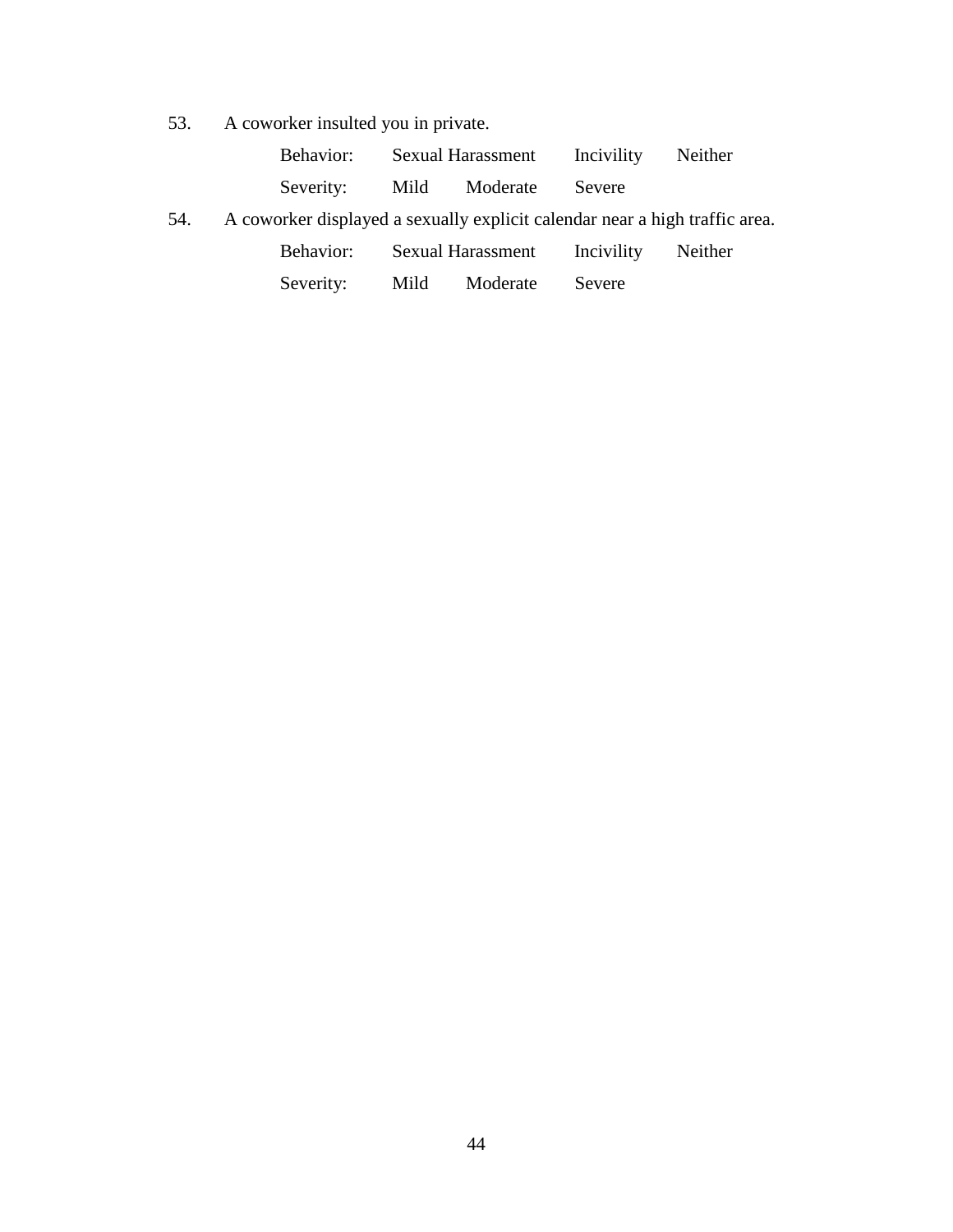#### APPENDIX B

#### Likelihood to Sexually Harass Scale

# **Instructions**

On the sheets that follow you will find 10 brief scenarios that describe 10 different interactions between males and females. In each case you will be asked to imagine that you are the main male character in the scenario. Then you will be asked to rate how likely it is that you would perform each of several different behaviors in the described social context. Assume in each scenario that no matter what you choose to do, nothing bad would be likely to happen to you as result of your action. Try to answer each question as honestly as you can. Your answers will be completely anonymous. No one will ever try to discover your identity, no matter what you say on the questionnaire.

#### Scenario #1

Imagine that you are an executive in a large corporation. You are 42 years old. Your income is above average for people at your job level. You have had numerous job offers from other companies. You feel very secure in your job. One day your personal secretary decides to quit her job and you have the task of replacing her. The personnel department sends several applicants over for you to interview. All seem to be equally qualified for the job. One of the applicants, Michelle S., explains during her interview that she desperately needs the job. She is 23 years old, single and has been job hunting for about a month. You find yourself very attracted to her. She looks at you in a way that possibly conveys she is also attracted to you. How likely are you to do the following things in this situation?

a. Would you give her the job over the other applicants? (Circle a number to indicate your response.)

| Not at all |  | Very   |
|------------|--|--------|
| likely     |  | likely |

b. Assuming that you are secure enough in your job that no possible reprisals could happen to you, would you offer her the job in exchange for sexual favors? (Circle a number to indicate your response.)

| Not at all |  | Very   |
|------------|--|--------|
| likely     |  | likely |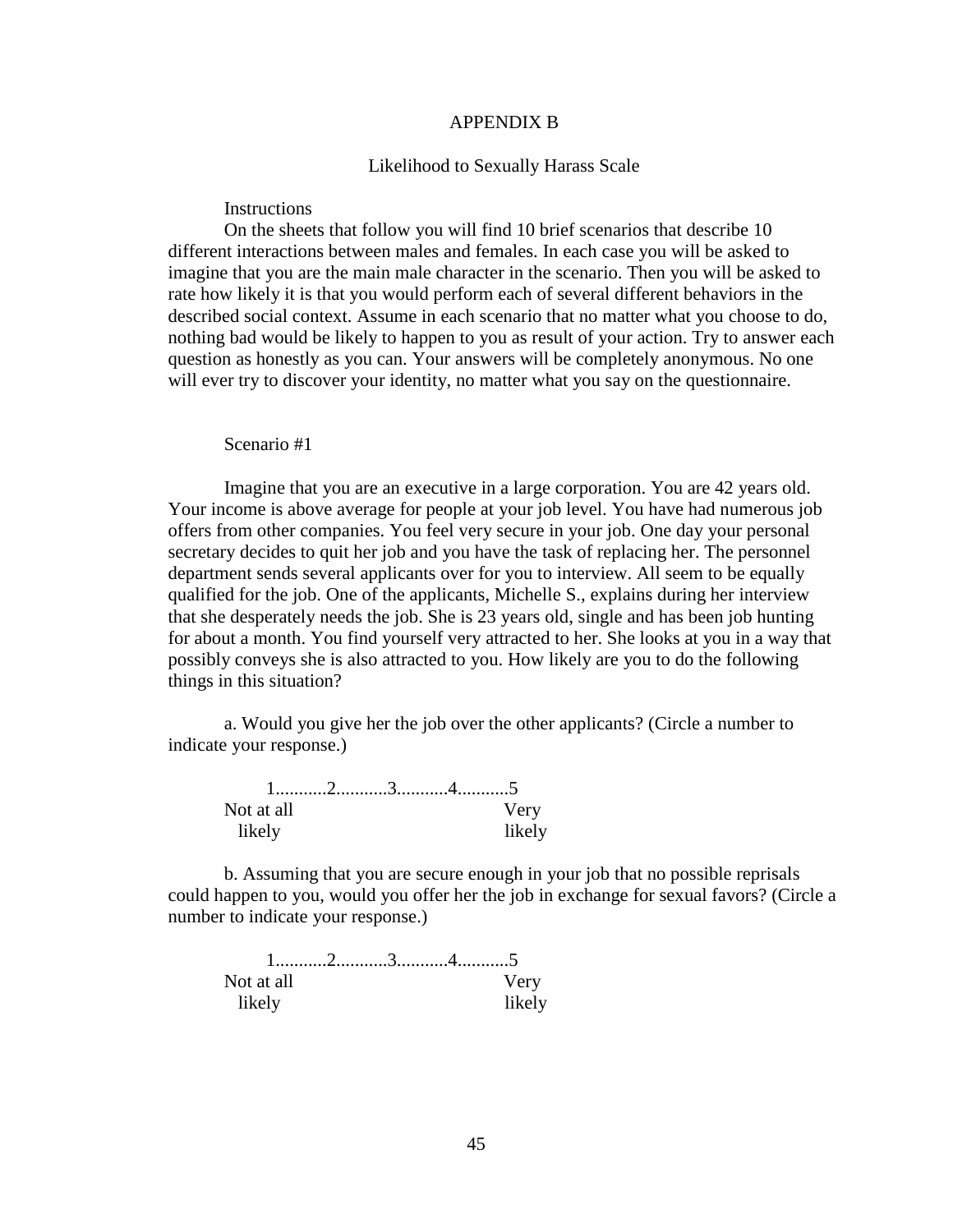c. Assuming that you fear no reprisals on your job, would you ask her to meet you later for dinner to discuss her possible employment?

| Not at all |  | Very   |
|------------|--|--------|
| likely     |  | likely |

Scenario #2

Imagine that you are the owner and manager of an expensive restaurant. One day, while going over the receipts, you discover that one of the waitresses has made some errors in her checks. She has undercharged several customers. The mistake costs you \$100. In talking to some of the other employees, you find that the particular customers involved were friends of the waitress. You call her into your office and ask her to explain her behavior. The waitress confesses to having intentionally undercharged her friends. She promises that she will never repeat this dishonest act and tells you that she will do anything to keep her job. The waitress is someone you have always found particularly attractive. She is a divorcee and about 25 years old. How likely are you to do the following things in this situation?

a. Would you let her keep her job?

| Not at all |  | Verv   |
|------------|--|--------|
| likely     |  | likely |

b. Would you let her keep her job in exchange for sexual favors?

| Not at all |  | Very   |
|------------|--|--------|
| likely     |  | likely |

c. Would you ask her to meet you for dinner after work to discuss the problem?

| Not at all |  | Very   |
|------------|--|--------|
| likely     |  | likely |

#### Scenario #3

Imagine that you are the manager of a shipping company. One day your supervisor asks you to study the possibility of buying several computers for the office. You call up several competing companies that sell computers. Each company sends a sales representative over to your office who describes the company's products. A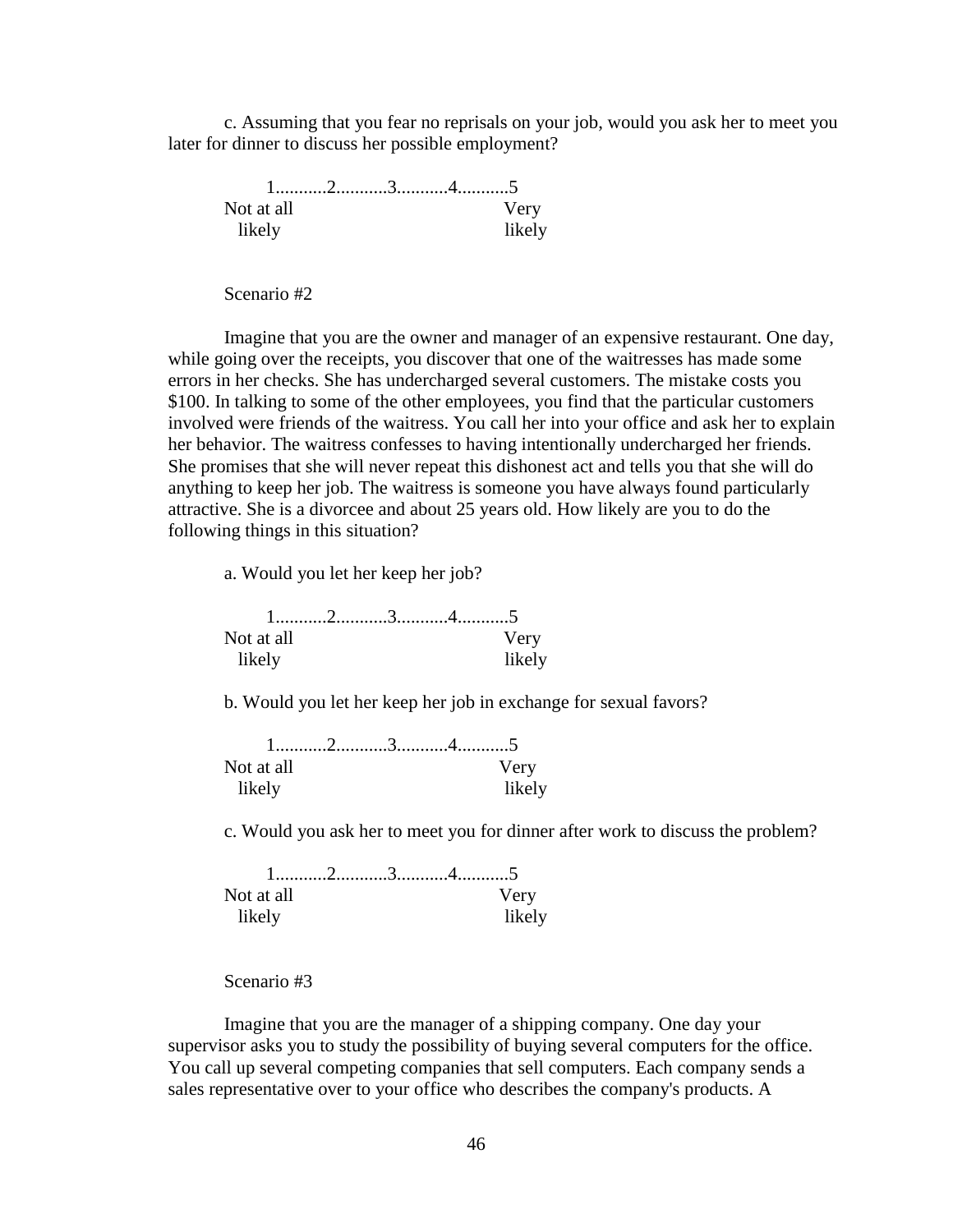salesperson from company "A" calls you and asks to come to your office. You agree and the next day a very attractive woman shows up. She can offer no real reason for buying her company's products over those of the other companies. However, she seems very sexy. How likely are you to do the following things in this situation?

a. Would you recommend her line of computers?

| Not at all |  | Very   |
|------------|--|--------|
| likely     |  | likely |

b. Assuming that you are secure enough in your job that no possible reprisals could happen to you, would you agree to recommend her line of computers in exchange for sexual favors?

| Not at all |  | Very   |
|------------|--|--------|
| likely     |  | likely |

c. Given the same assumptions as the last question above, would you ask her to meet you later for dinner to discuss the choice of computers?

| Not at all |  | Very   |
|------------|--|--------|
| likely     |  | likely |

Scenario #4

Imagine that you are a Hollywood film director. You are casting for a minor role in a film you are planning. The role calls for a particularly stunning actress, one with a lot of sex appeal. How likely are you to do the following things in this situation?

a. Would you give the role to the actress whom you personally found sexiest?

| Not at all |  | Verv   |
|------------|--|--------|
| likely     |  | likely |

b. Would give the role to an actress who agreed to have sex with you?

| Not at all |  | Very   |
|------------|--|--------|
| likely     |  | likely |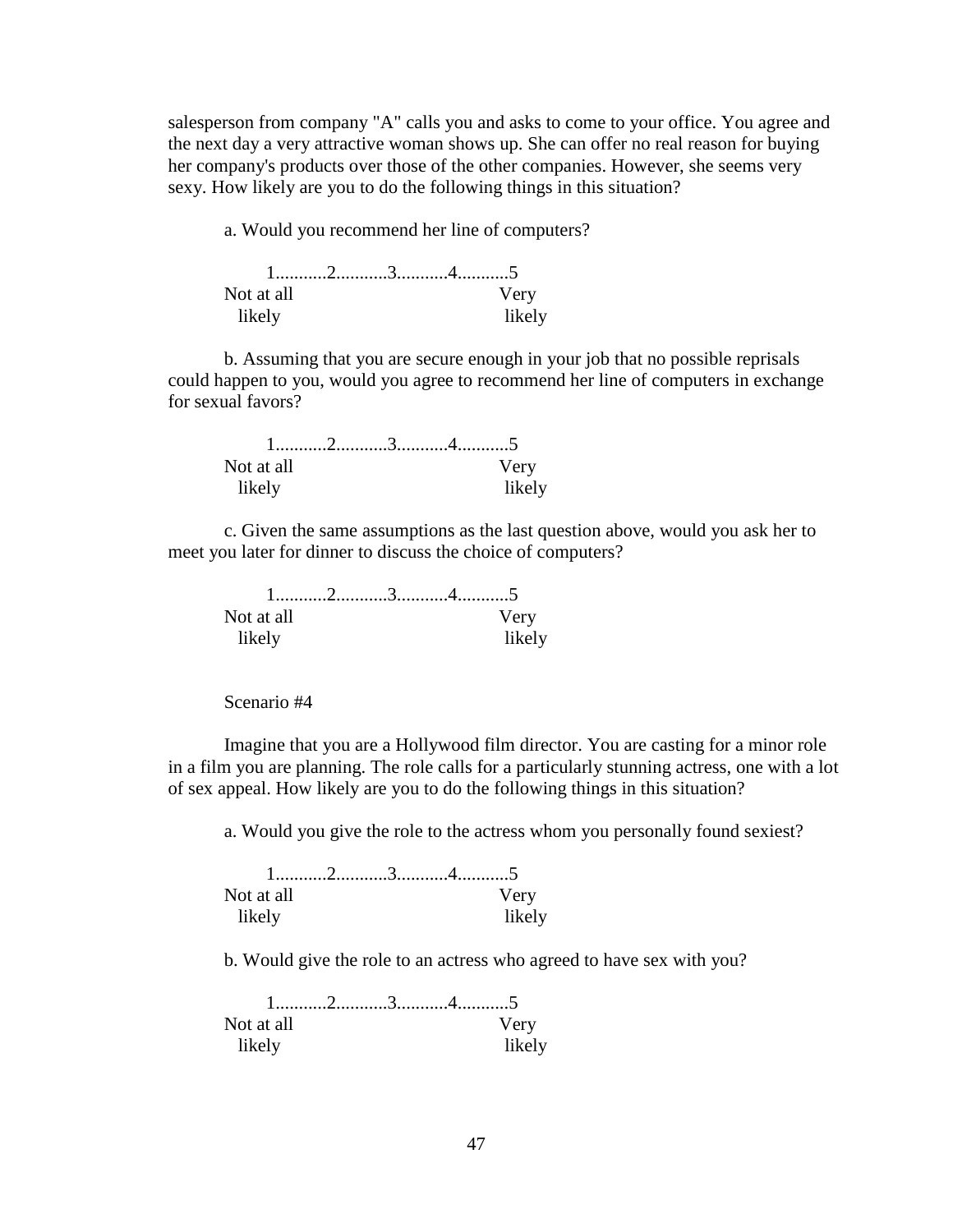c. Would ask the actress to whom you were most personally attracted to talk with you about the role over dinner?

 1...........2...........3...........4...........5 Not at all Very likely likely

Scenario #5

Imagine that you are the owner of a modeling agency. Your agency specializes in sexy female models used in television commercials. One of your models, Amy T., is a particularly ravishing brunette. You stop her after work one day and ask her to have dinner with you. She coldly declines your offer and tells you that she would like to keep your relationship with her "strictly business." A few months later you find that business is slack and you have to lay off some of your employees. You can choose to lay off Amy or one of four other women. All are good models, but someone has to go. How likely are you to do the following things in this situation?

a. Would you fire Amy?

| Not at all |  | Very   |
|------------|--|--------|
| likely     |  | likely |

b. Assuming that you are unafraid of possible reprisals, would you offer to let Amy keep her job in return for sexual favors?

| Not at all |  | Very   |
|------------|--|--------|
| likely     |  | likely |

c. Would you ask Amy to dinner so that you could talk over her future employment?

| Not at all |  | Very   |
|------------|--|--------|
| likely     |  | likely |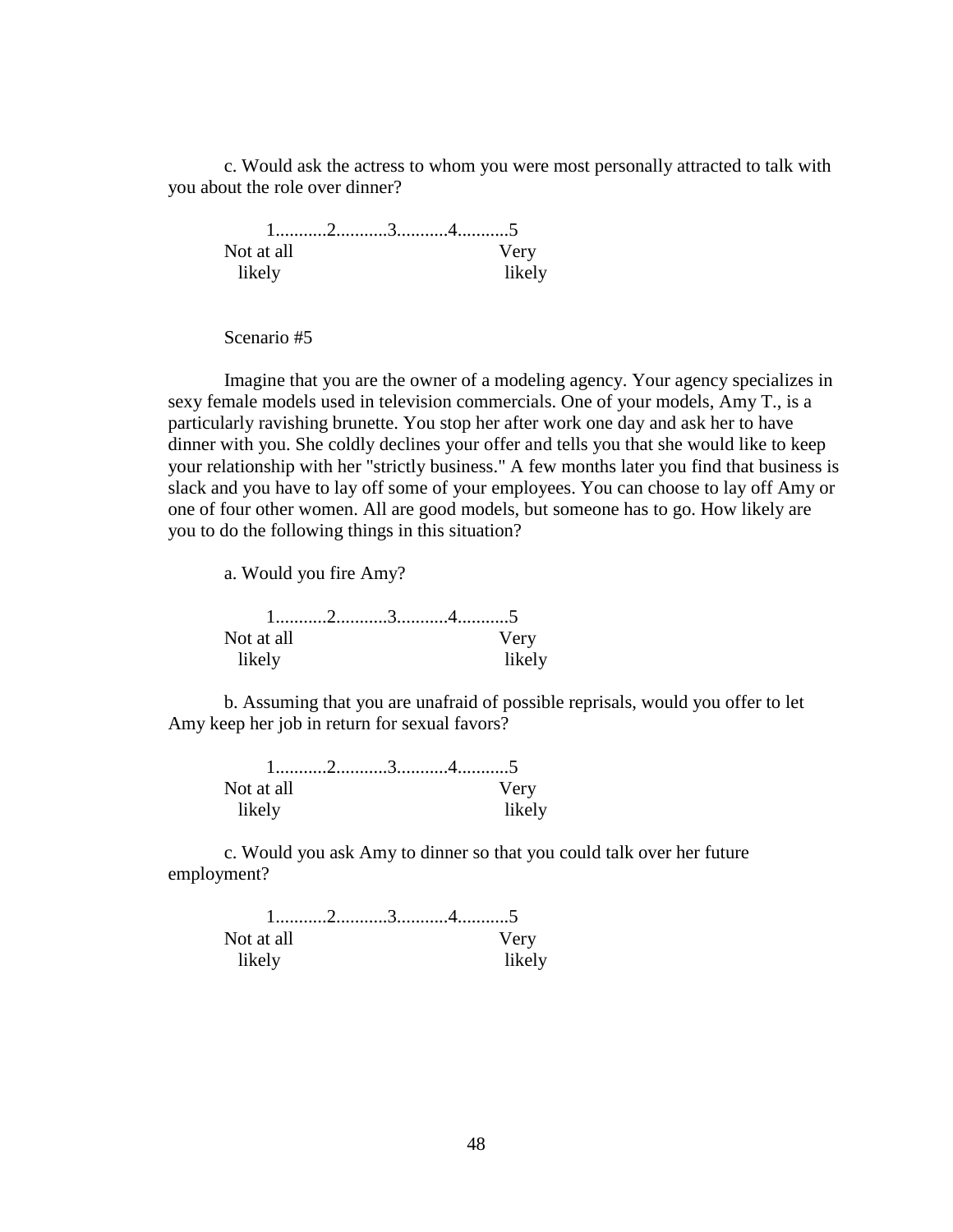Scenario #6

Imagine that you are a college professor. You are 38 years old. You teach in a large midwestern university. You are a full professor with tenure. You are renowned in your field (Abnormal Psychology) and have numerous offers for other jobs. One day following the return of an examination to a class, a female student stops in your office. She tells you that her score is one point away from an "A" and asks you if she can do some extra credit project to raise her score. She tells you that she may not have a sufficient grade to get into graduate school without the "A." Several other students have asked you to do extra credit assignments and you have declined to let them. This particular woman is a stunning blonde. She sits in the front row of the class every day and always wears short skirts. You find her extremely sexy. How likely are you to do the following things in this situation?

a. Would you let her carry out a project for extra credit (e.g. write a paper)?

| Not at all |  | Very   |
|------------|--|--------|
| likely     |  | likely |

b. Assuming that you are very secure in your job and the university has always tolerated professors who make passes at students, would you offer the student a chance to earn extra credit in return for sexual favors?

| Not at all |  | Very   |
|------------|--|--------|
| likely     |  | likely |

c. Given the same assumptions as in the question above, would you ask her to join you for dinner to discuss the possible extra credit assignments?

| Not at all |  | Very   |
|------------|--|--------|
| likely     |  | likely |

## Scenario #7

Imagine that you are a college student at a large Midwestern university. You are a junior who just transferred from another school on the East coast. One night at a bar you meet an attractive female student named Rhonda. Rhonda laments to you that she is failing a course in English Poetry. She tells you that she has a paper due next week on the poet, Shelley, and fears that she will fail since she has not begun to write it. You remark that you wrote a paper last year on Shelley at your former school. Your paper was given an A+. She asks you if you will let her use your paper in her course. She wants to just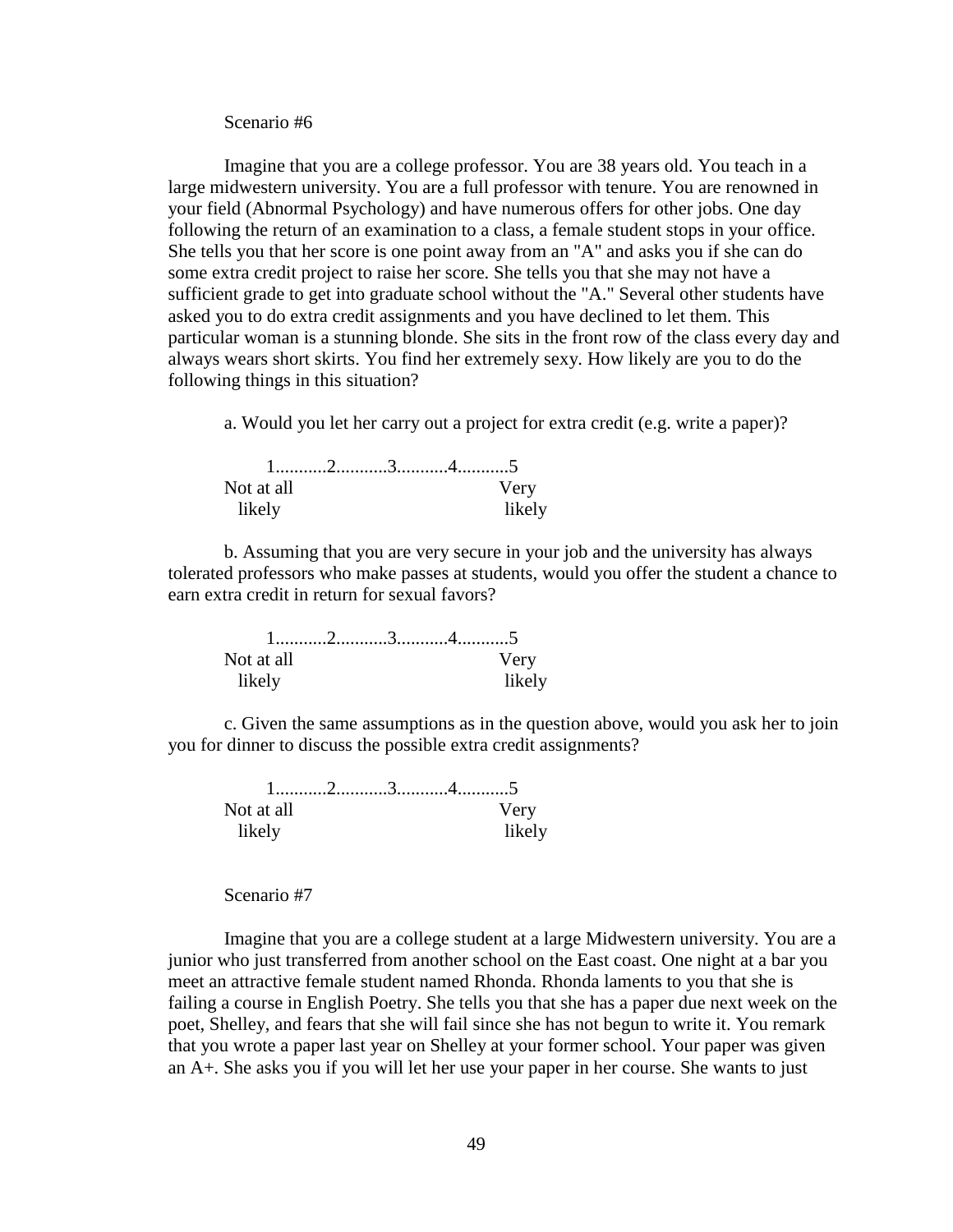retype it and put her name on it. How likely are you to do the following things in this situation?

a. Would you let Rhonda use your paper?

| Not at all |  | Very   |
|------------|--|--------|
| likelv     |  | likely |

b. Would you let Rhonda use your paper in exchange for sexual favors?

| Not at all |  | Very   |
|------------|--|--------|
| likely     |  | likely |

c. Would you ask Rhonda to come to your apartment to discuss the matter?

| Not at all |  | Very   |
|------------|--|--------|
| likely     |  | likely |

Scenario #8

Imagine that you are the editor for a major publishing company. It is your job to read new manuscripts of novels and decide whether they are worthy of publication. You receive literally hundreds of manuscripts per week from aspiring novelists. Most of them are screened by your subordinates and thrown in the trash. You end up accepting about one in a thousand for publication. One night you go to a party. There you meet a very attractive woman named Betsy. Betsy tells you that she has written a novel and would like to check into getting it published. This is her first novel. She is a dental assistant. She asks you to read her novel. How likely are you to do the following things in this situation?

a. Would you agree to read Betsy's novel?

| Not at all |  | Very   |
|------------|--|--------|
| likely     |  | likely |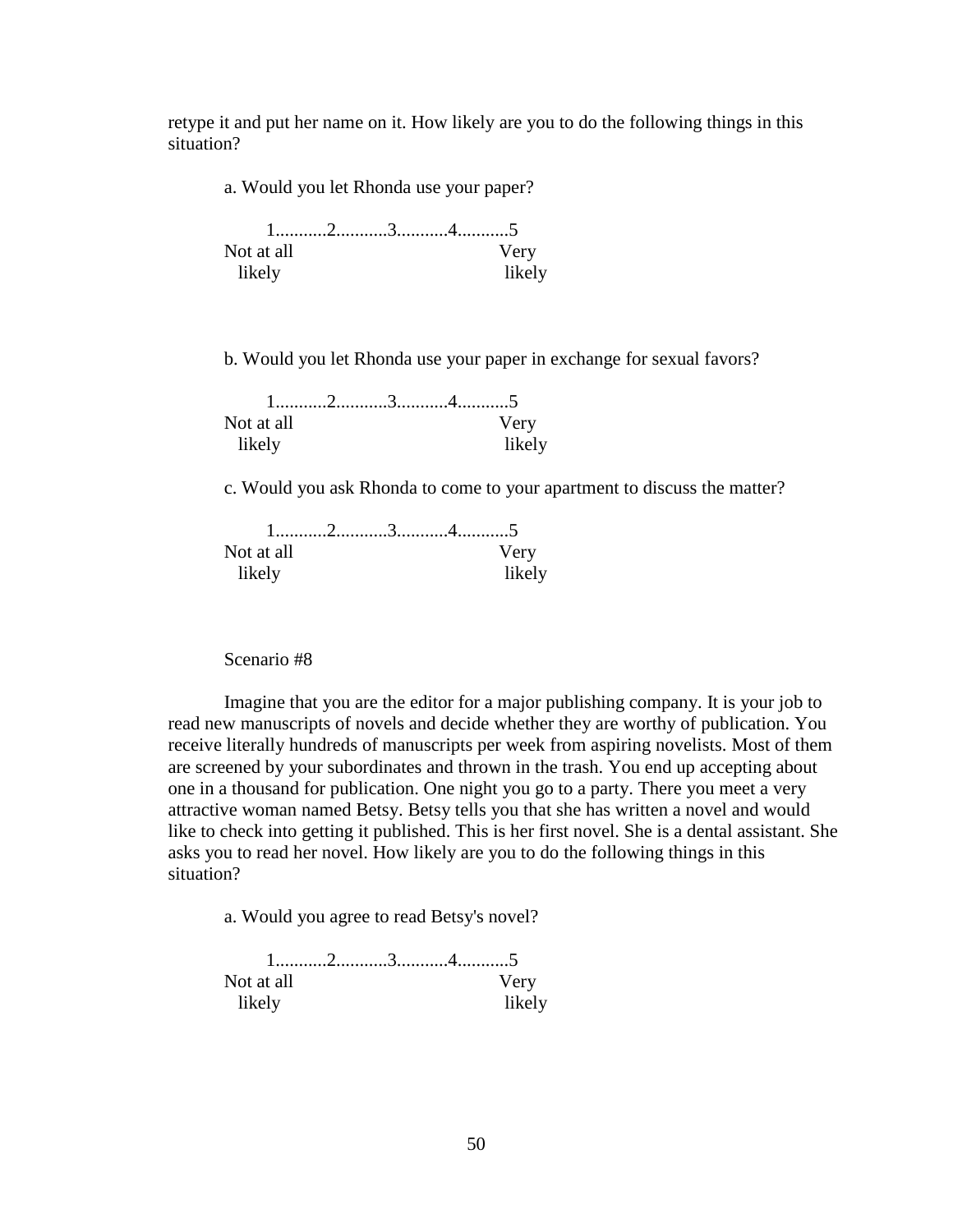b. Would you agree to reading Betsy's novel in exchange for sexual favors?

| Not at all |  | Very   |
|------------|--|--------|
| likely     |  | likely |

c. Would you ask Betsy to have dinner with you the next night to discuss your reading her novel?

| Not at all |  | Very   |
|------------|--|--------|
| likely     |  | likely |

Scenario #9

Imagine that you are a physician. You go over to the hospital one day to make your rounds visiting your patients. In looking over the records of one of your patients, you discover that one of the attending nurses on the previous night shift made an error in administering drugs to your patient. She gave the wrong dosage of a drug. You examine the patient and discover that no harm was actually done. The patient seems fine. However, you realize that the ramifications of the error could have been catastrophic under other circumstances. You pull the files and find out who made the error. It turns out that a new young nurse named Wendy H. was responsible. You have noticed Wendy in some of your visits to the hospital and have thought of asking her out to dinner. You realize that she could lose her job if you report this incident. How likely are you to do each of the following things?

a. Would you report Wendy to the hospital administration?

| Not at all |  | Very   |
|------------|--|--------|
| likely     |  | likely |

b. Assuming that you fear no reprisals, would you tell Wendy in private that you will not report her if she will have sex with you?

| Not at all |  | Verv   |
|------------|--|--------|
| likely     |  | likely |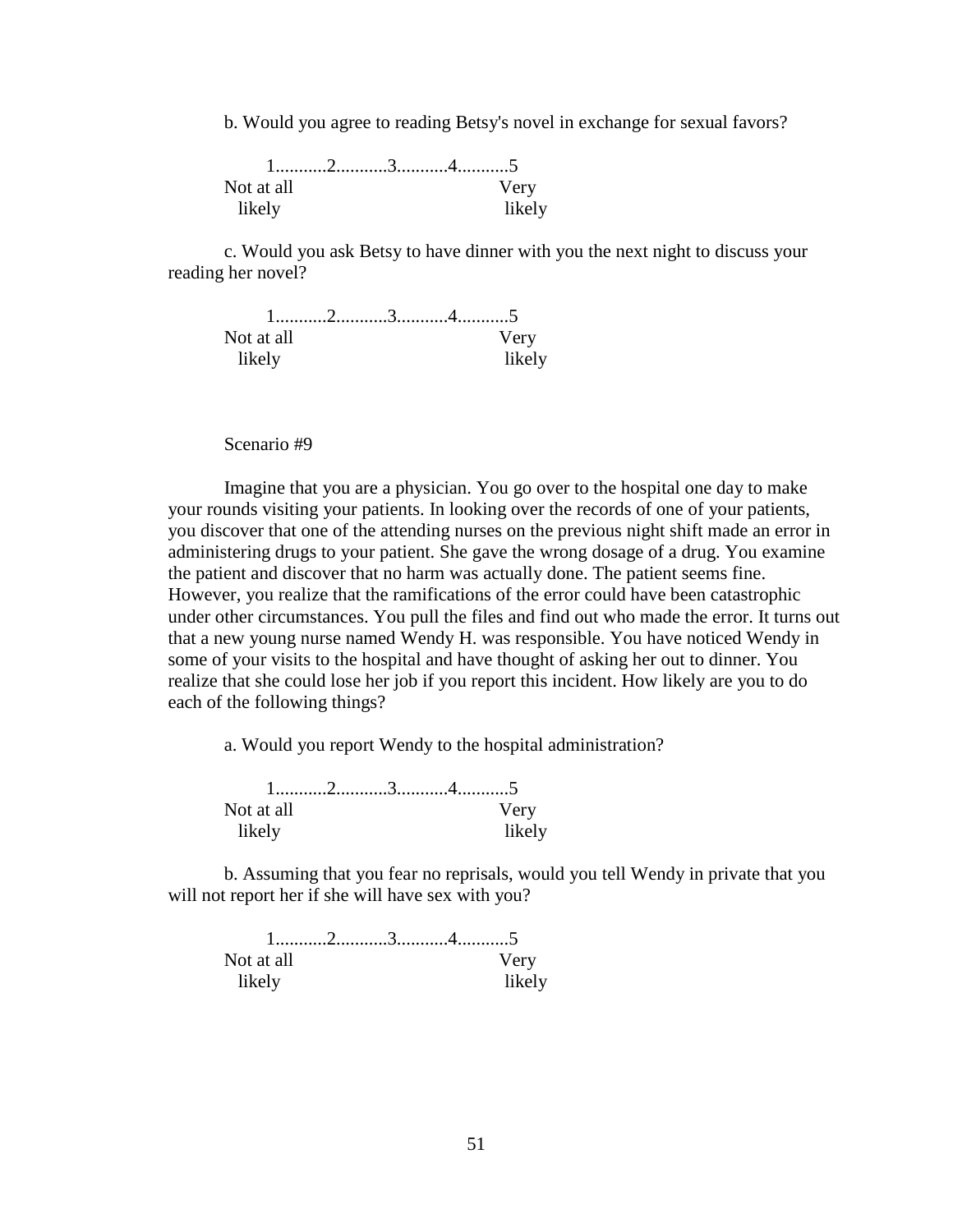c. Assuming that you fear no reprisals, would you ask Wendy to join you for dinner to discuss the incident?

 1...........2...........3...........4...........5 Not at all **Very** likely likely

Scenario #10

Imagine that you are the news director for a local television station. Due to some personnel changes you have to replace the anchor woman for the evening news. Your policy has always been to promote reporters from within your organization when an anchor woman vacancy occurs. There are several female reporters from which to choose. All are young, attractive, and apparently qualified for the job. One reporter, Loretta W., is someone whom you personally find very sexy. You initially hired her, giving her a first break in the TV news business. How likely are you to do the following things in this situation?

a. Would give Loretta the job?

| Not at all |  | Very   |
|------------|--|--------|
| likely     |  | likely |

b. Assuming that you fear no reprisals in your job, would you offer Loretta the job in exchange for sexual favors?

| Not at all |  | Verv   |
|------------|--|--------|
| likely     |  | likely |

c. Assuming that you fear no reprisals in your job, would you ask her to meet you after work for dinner to discuss the job?

| Not at all |  | Verv   |
|------------|--|--------|
| likely     |  | likely |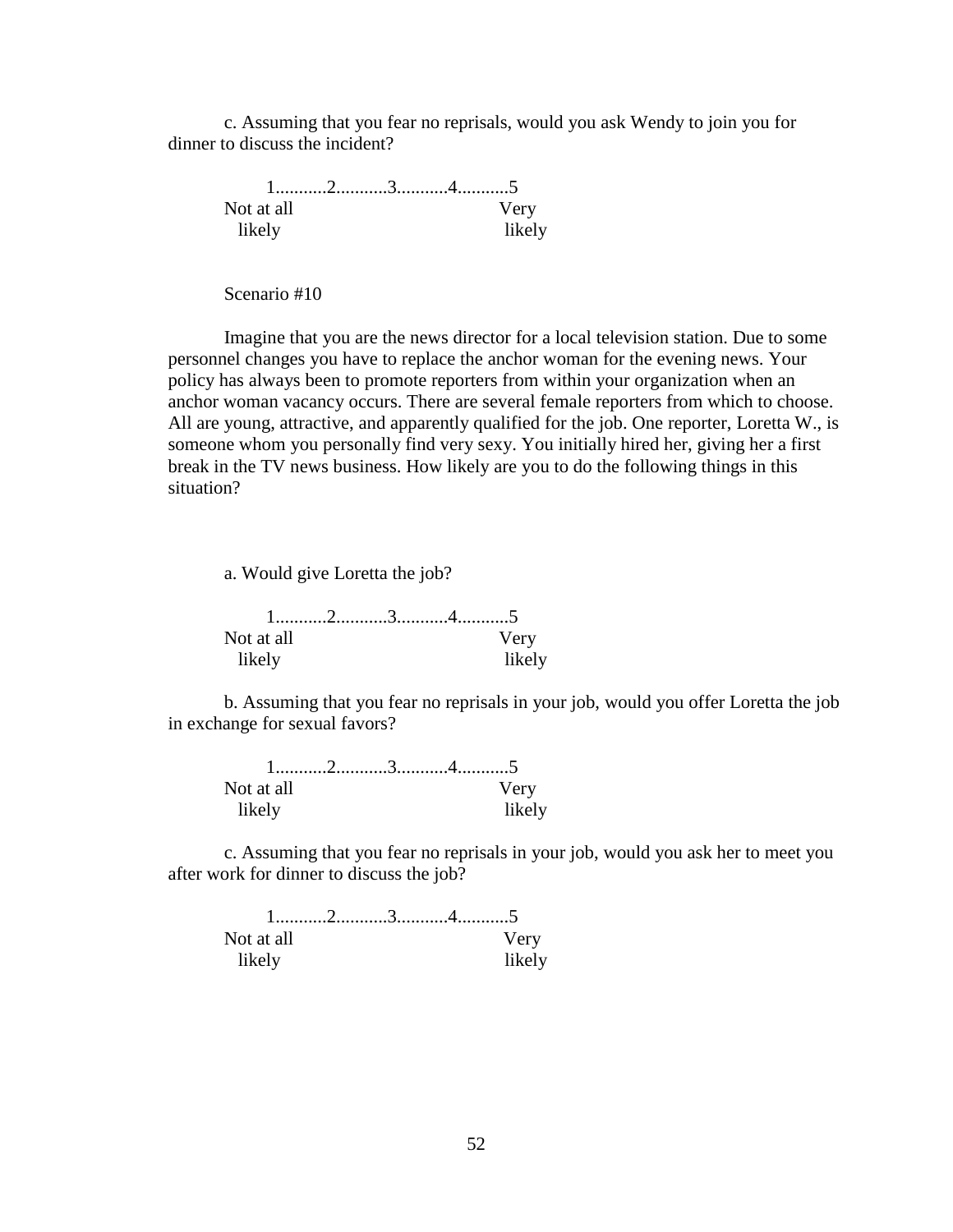# APPENDIX C

Likelihood to Sexually Harass Scale (Reversed Gender Version)

### **Instructions**

On the sheets that follow you will find 10 brief scenarios that describe 10 different interactions between males and females. In each case you will be asked to imagine that you are the main male character in the scenario. Then you will be asked to rate how likely it is that you would perform each of several different behaviors in the described social context. Assume in each scenario that no matter what you choose to do, nothing bad would be likely to happen to you as result of your action. Try to answer each question as honestly as you can. Your answers will be completely anonymous. No one will ever try to discover your identity, no matter what you say on the questionnaire.

#### Scenario #1

Imagine that you are an executive in a large corporation. You are 42 years old. Your income is above average for people at your job level. You have had numerous job offers from other companies. You feel very secure in your job. One day your personal secretary decides to quit his job and you have the task of replacing him. The personnel department sends several applicants over for you to interview. All seem to be equally qualified for the job. One of the applicants, Michael, explains during his interview that he desperately needs the job. He is 23 years old, single and has been job hunting for about a month. You find yourself very attracted to him. He looks at you in a way that possibly conveys he is also attracted to you. How likely are you to do the following things in this situation?

a. Would you give him the job over the other applicants? (Circle a number to indicate your response.)

| Not at all |  | Very   |
|------------|--|--------|
| likely     |  | likely |

b. Assuming that you are secure enough in your job that no possible reprisals could happen to you, would you offer him the job in exchange for sexual favors? (Circle a number to indicate your response.)

| Not at all |  | Very   |
|------------|--|--------|
| likely     |  | likely |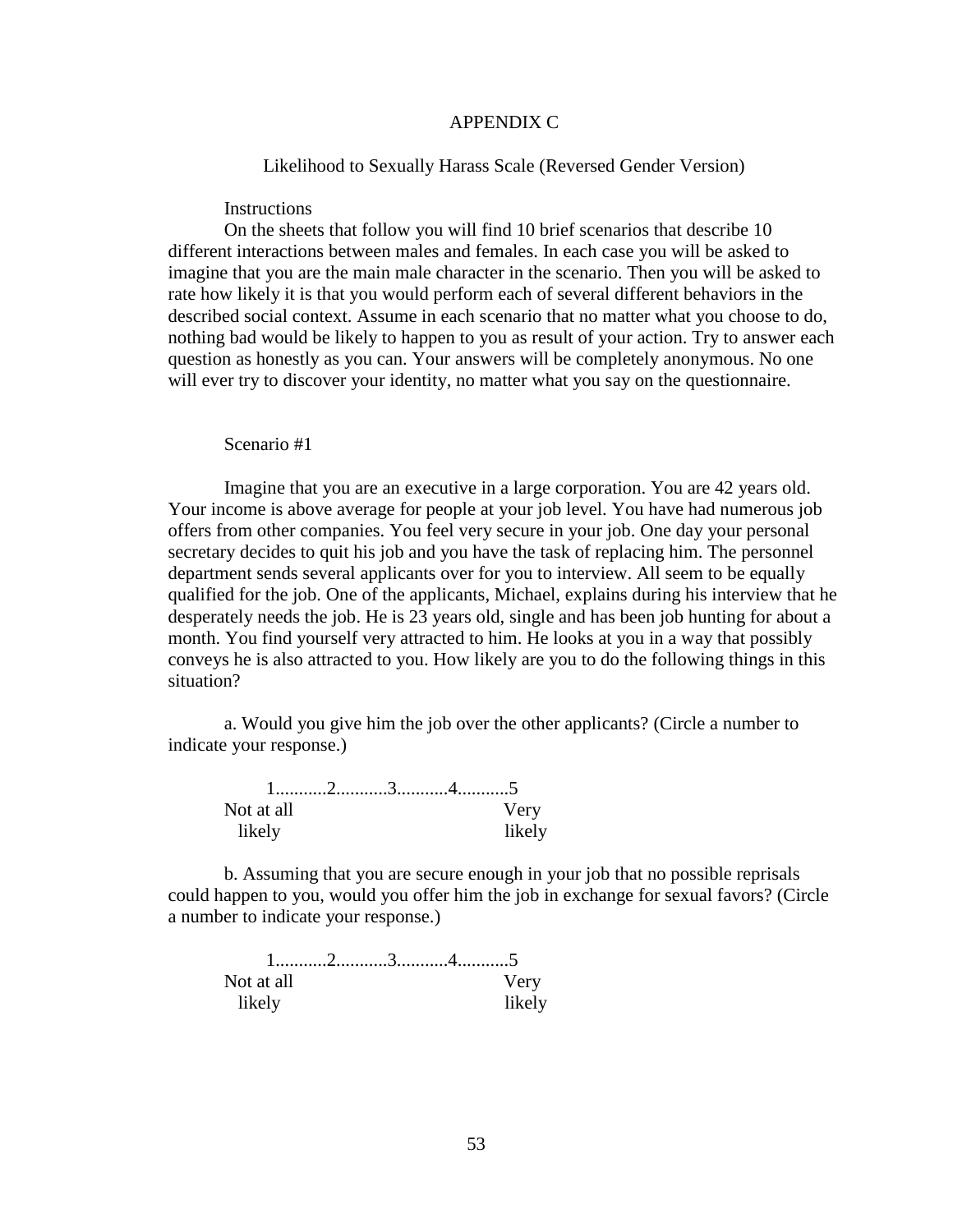c. Assuming that you fear no reprisals on your job, would you ask him to meet you later for dinner to discuss his possible employment?

 1...........2...........3...........4...........5 Not at all Very likely likely

Scenario #2

Imagine that you are the owner and manager of an expensive restaurant. One day, while going over the receipts, you discover that one of the waiters has made some errors in his checks. He has undercharged several customers. The mistake costs you \$100. In talking to some of the other employees, you find that the particular customers involved were friends of the waiter. You call him into your office and ask him to explain his behavior. The waiter confesses to having intentionally undercharged his friends. He promises that he will never repeat this dishonest act and tells you that he will do anything to keep his job. The waiter is someone you have always found particularly attractive. He is a divorcee and about 25 years old. How likely are you to do the following things in this situation?

a. Would you let him keep his job?

| Not at all |  | Very   |
|------------|--|--------|
| likely     |  | likely |

b. Would you let him keep his job in exchange for sexual favors?

| Not at all |  |  | Very   |
|------------|--|--|--------|
| likely     |  |  | likely |

c. Would you ask him to meet you for dinner after work to discuss the problem?

| Not at all |  | Verv   |
|------------|--|--------|
| likelv     |  | likely |

Scenario #3

Imagine that you are the manager of a shipping company. One day your supervisor asks you to study the possibility of buying several computers for the office. You call up several competing companies that sell computers. Each company sends a sales representative over to your office who describes the company's products. A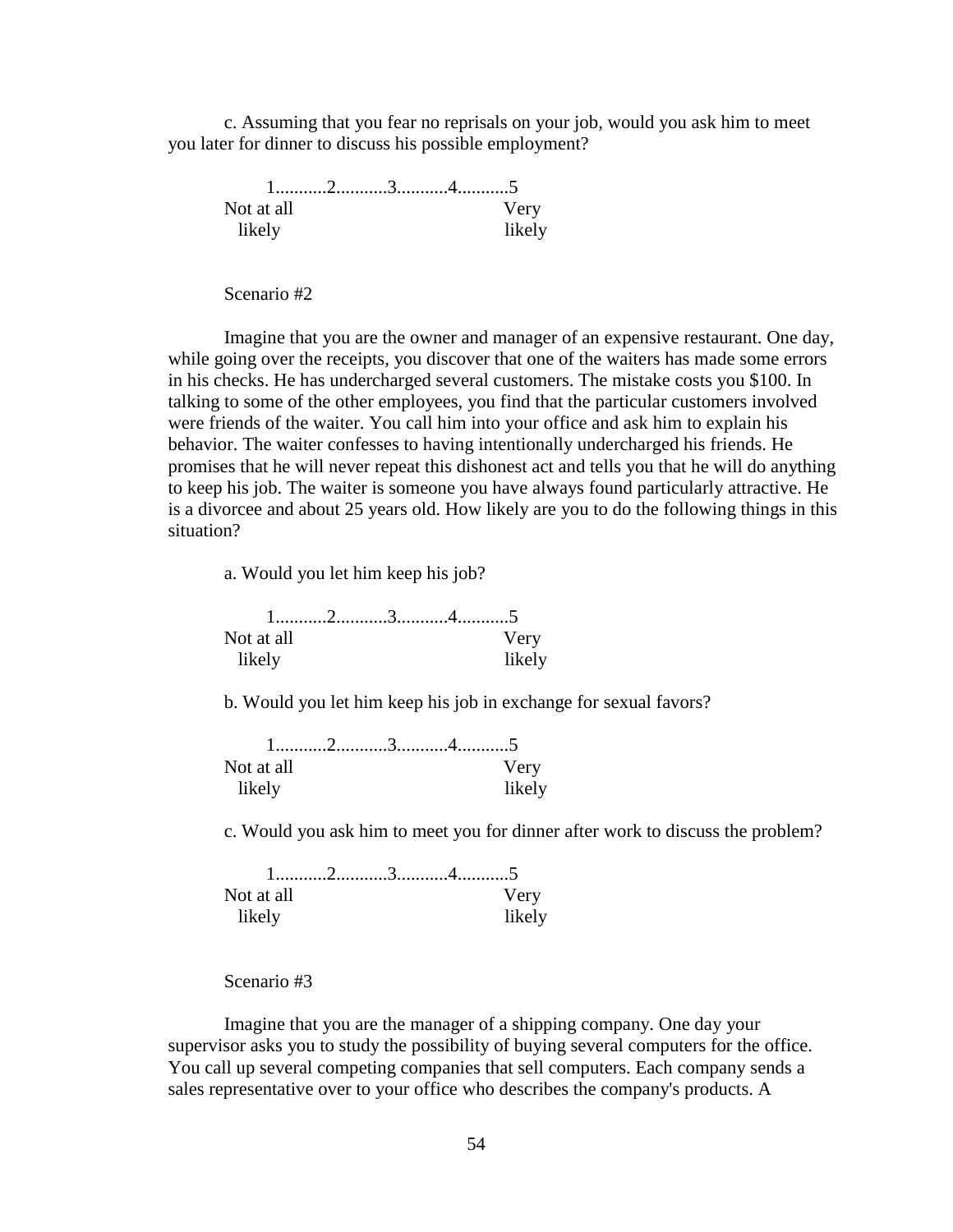salesperson from company "A" calls you and asks to come to your office. You agree and the next day a very handsome man shows up. He can offer no real reason for buying his company's products over those of the other companies. However, he is very charming. How likely are you to do the following things in this situation?

a. Would you recommend his line of computers?

| Not at all |  | Verv   |
|------------|--|--------|
| likelv     |  | likely |

b. Assuming that you are secure enough in your job that no possible reprisals could happen to you, would you agree to recommend his line of computers in exchange for sexual favors?

| Not at all |  | Verv   |
|------------|--|--------|
| likelv     |  | likely |

c. Given the same assumptions as the last question above, would you ask him to meet you later for dinner to discuss the choice of computers?

| Not at all |  | Very   |
|------------|--|--------|
| likely     |  | likely |

# Scenario #4

Imagine that you are a Hollywood film director. You are casting for a minor role in a film you are planning. The role calls for a particularly handsome actor, one with a lot of sex appeal. How likely are you to do the following things in this situation?

a. Would you give the role to the actor whom you personally found attractive?

| Not at all |  | Verv   |
|------------|--|--------|
| likelv     |  | likely |

b. Would you give the role to an actor who agreed to have sex with you?

| Not at all |  | Very   |
|------------|--|--------|
| likely     |  | likely |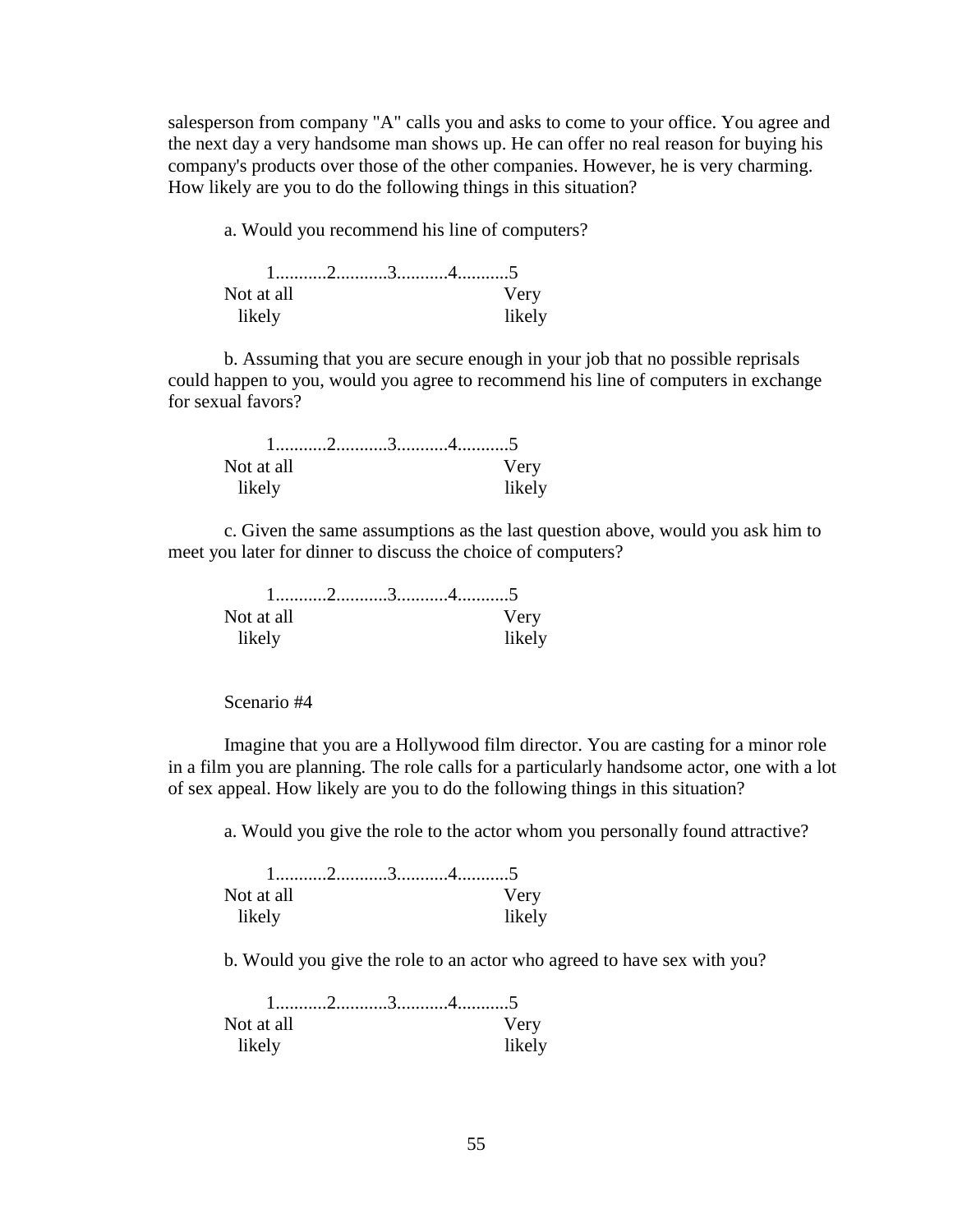c. Would you ask the actor to whom you were most personally attracted to talk with you about the role over dinner?

 1...........2...........3...........4...........5 Not at all Very likely likely

Scenario #5

Imagine that you are the owner of a modeling agency. Your agency specializes in athletic male models used in television commercials. One of your models, Andrew, is a particularly muscular man. You stop him after work one day and ask him to have dinner with you. He coldly declines your offer and tells you that he would like to keep your relationship with him "strictly business." A few months later you find that business is slack and you have to lay off some of your employees. You can choose to lay off Andrew or one of four other men. All are good models, but someone has to go. How likely are you to do the following things in this situation?

a. Would you fire Andrew?

| Not at all |  |  | Very   |
|------------|--|--|--------|
| likely     |  |  | likely |

b. Assuming that you are unafraid of possible reprisals, would you offer to let Andrew keep his job in return for sexual favors?

| Not at all |  | Very   |
|------------|--|--------|
| likelv     |  | likely |

c. Would you ask Andrew to dinner so that you could talk over his future employment?

| Not at all |  | Verv   |
|------------|--|--------|
| likelv     |  | likely |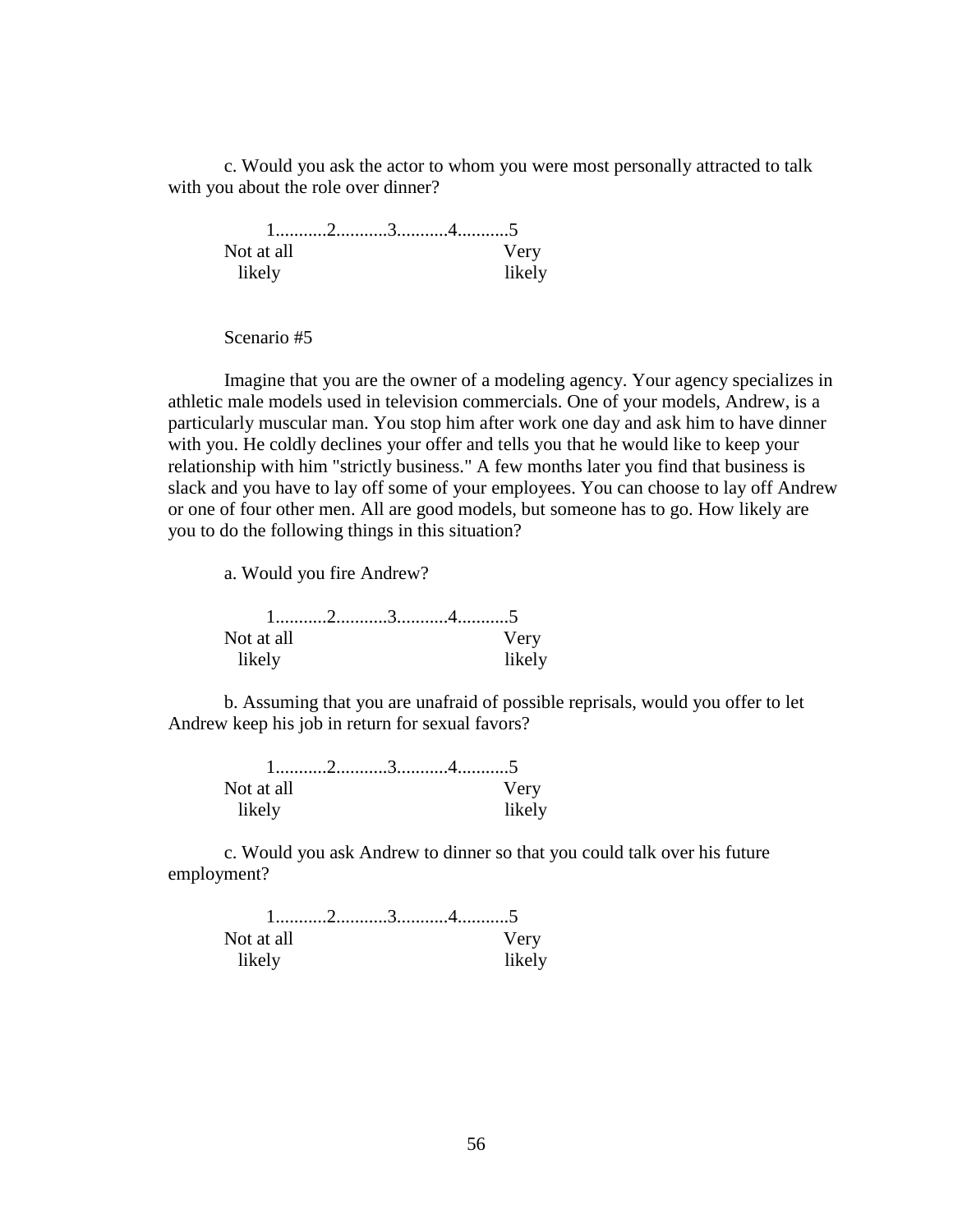Scenario #6

Imagine that you are a college professor. You are 38 years old. You teach in a large midwestern university. You are a full professor with tenure. You are renowned in your field (Abnormal Psychology) and have numerous offers for other jobs. One day following the return of an examination to a class, a male student stops in your office. He tells you that his score is one point away from an "A" and asks you if he can do some extra credit project to raise his score. He tells you that he may not have a sufficient grade to get into graduate school without the "A." Several other students have asked you to do extra credit assignments and you have declined to let them. This student is very wellbuilt. He sits in the front row of the class every day and always wears tight shirts. You find him extremely good looking. How likely are you to do the following things in this situation?

a. Would you let him carry out a project for extra credit (e.g. write a paper)?

| Not at all |  | Very   |
|------------|--|--------|
| likely     |  | likely |

b. Assuming that you are very secure in your job and the university has always tolerated professors who make passes at students, would you offer the student a chance to earn extra credit in return for sexual favors?

| Not at all |  | Very   |
|------------|--|--------|
| likely     |  | likely |

c. Given the same assumptions as in the question above, would you ask him to join you for dinner to discuss the possible extra credit assignments?

| Not at all |  | Very   |
|------------|--|--------|
| likely     |  | likely |

## Scenario #7

Imagine that you are a college student at a large Midwestern university. You are a junior who just transferred from another school on the East coast. One night at a bar you meet an attractive male student named Robert. Robert laments to you that he is failing a course in English Poetry. He tells you that he has a paper due next week on the poet, Shelley, and fears that he will fail since he has not begun to write it. You remark that you wrote a paper last year on Shelley at your former school. Your paper was given an A+. He asks you if you will let him use your paper in his course. He wants to just retype it and put his name on it. How likely are you to do the following things in this situation?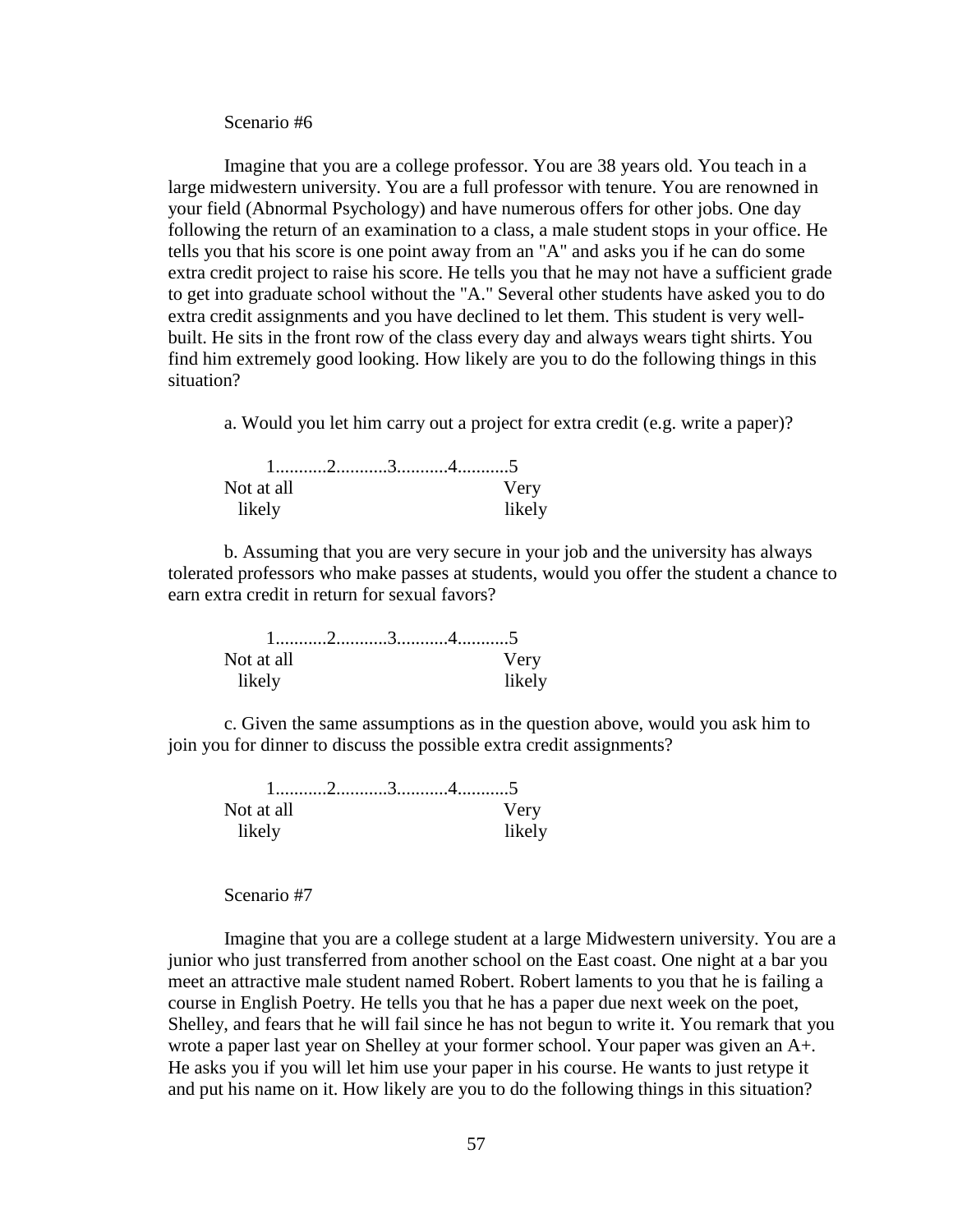a. Would you let Robert use your paper?

| Not at all |  | Very   |
|------------|--|--------|
| likely     |  | likely |

b. Would you let Robert use your paper in exchange for sexual favors?

| Not at all |  | Very   |
|------------|--|--------|
| likely     |  | likely |

c. Would you ask Robert to come to your apartment to discuss the matter?

| Not at all |  | Verv   |
|------------|--|--------|
| likely     |  | likely |

Scenario #8

Imagine that you are the editor for a major publishing company. It is your job to read new manuscripts of novels and decide whether they are worthy of publication. You receive literally hundreds of manuscripts per week from aspiring novelists. Most of them are screened by your subordinates and thrown in the trash. You end up accepting about one in a thousand for publication. One night you go to a party. There you meet a very attractive man named Brandon. Brandon tells you that he has written a novel and would like to check into getting it published. This is his first novel. He is a dental assistant. He asks you to read his novel. How likely are you to do the following things in this situation?

a. Would you agree to read Brandon's novel?

| Not at all |  | Very   |
|------------|--|--------|
| likelv     |  | likely |

b. Would you agree to reading Brandon's novel in exchange for sexual favors?

| Not at all |  | Very   |
|------------|--|--------|
| likely     |  | likely |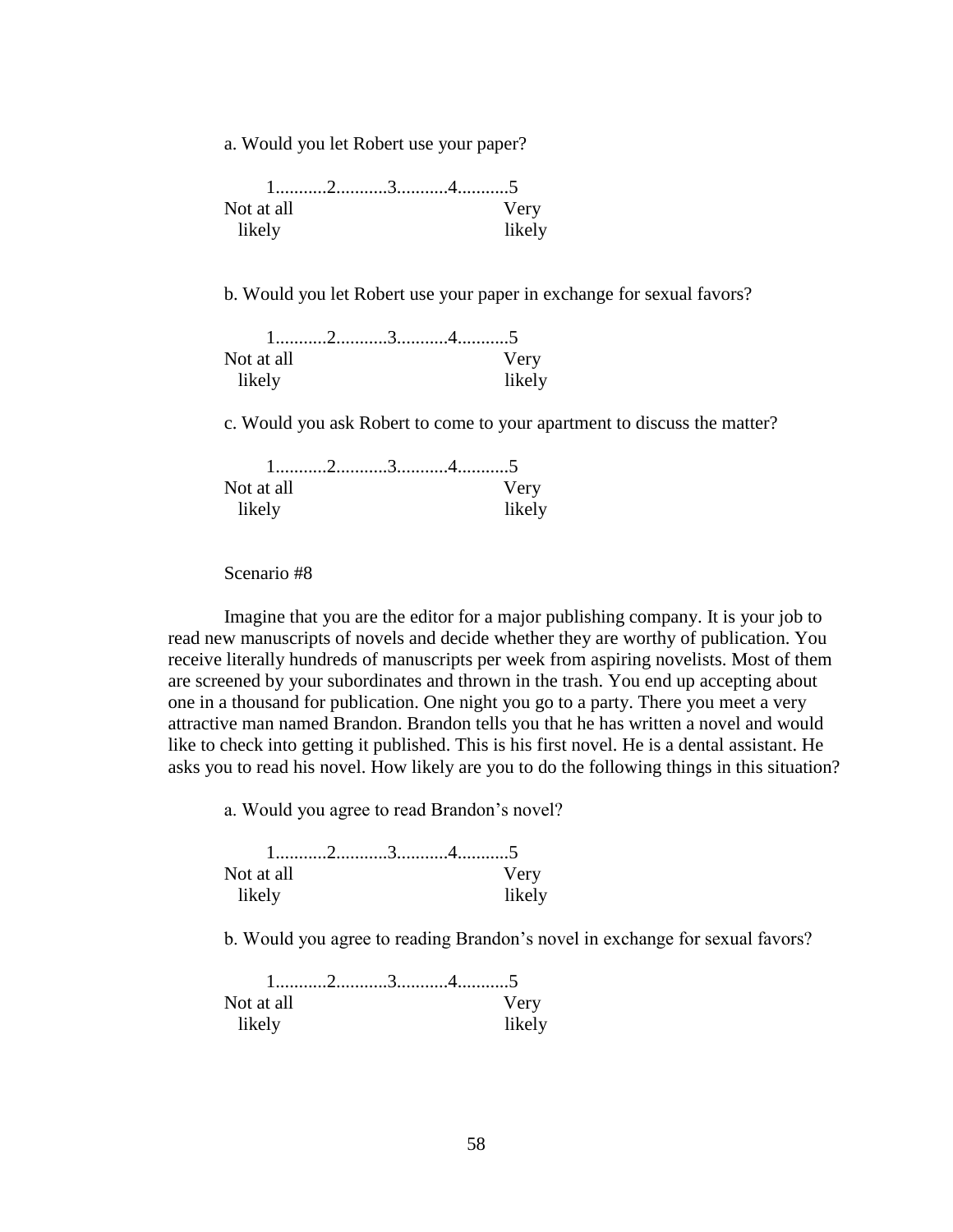c. Would you ask Brandon to have dinner with you the next night to discuss your reading his novel?

 1...........2...........3...........4...........5 Not at all Very likely likely Scenario #9

Imagine that you are a physician. You go over to the hospital one day to make your rounds visiting your patients. In looking over the records of one of your patients, you discover that one of the attending nurses on the previous night shift made an error in administering drugs to your patient. He gave the wrong dosage of a drug. You examine the patient and discover that no harm was actually done. The patient seems fine. However, you realize that the ramifications of the error could have been catastrophic under other circumstances. You pull the files and find out who made the error. It turns out that a new young nurse named William was responsible. You have noticed William in some of your visits to the hospital and have thought of asking him out to dinner. You realize that he could lose his job if you report this incident. How likely are you to do each of the following things?

a. Would you report William to the hospital administration?

| Not at all |  | Very   |
|------------|--|--------|
| likely     |  | likely |

b. Assuming that you fear no reprisals, would you tell William in private that you will not report him if he will have sex with you?

| Not at all |  | Very   |
|------------|--|--------|
| likelv     |  | likely |

c. Assuming that you fear no reprisals, would you ask William to join you for dinner to discuss the incident?

| Not at all |  | Very   |
|------------|--|--------|
| likely     |  | likely |

Scenario #10

Imagine that you are the news director for a local television station. Due to some personnel changes you have to replace the anchorman for the evening news. Your policy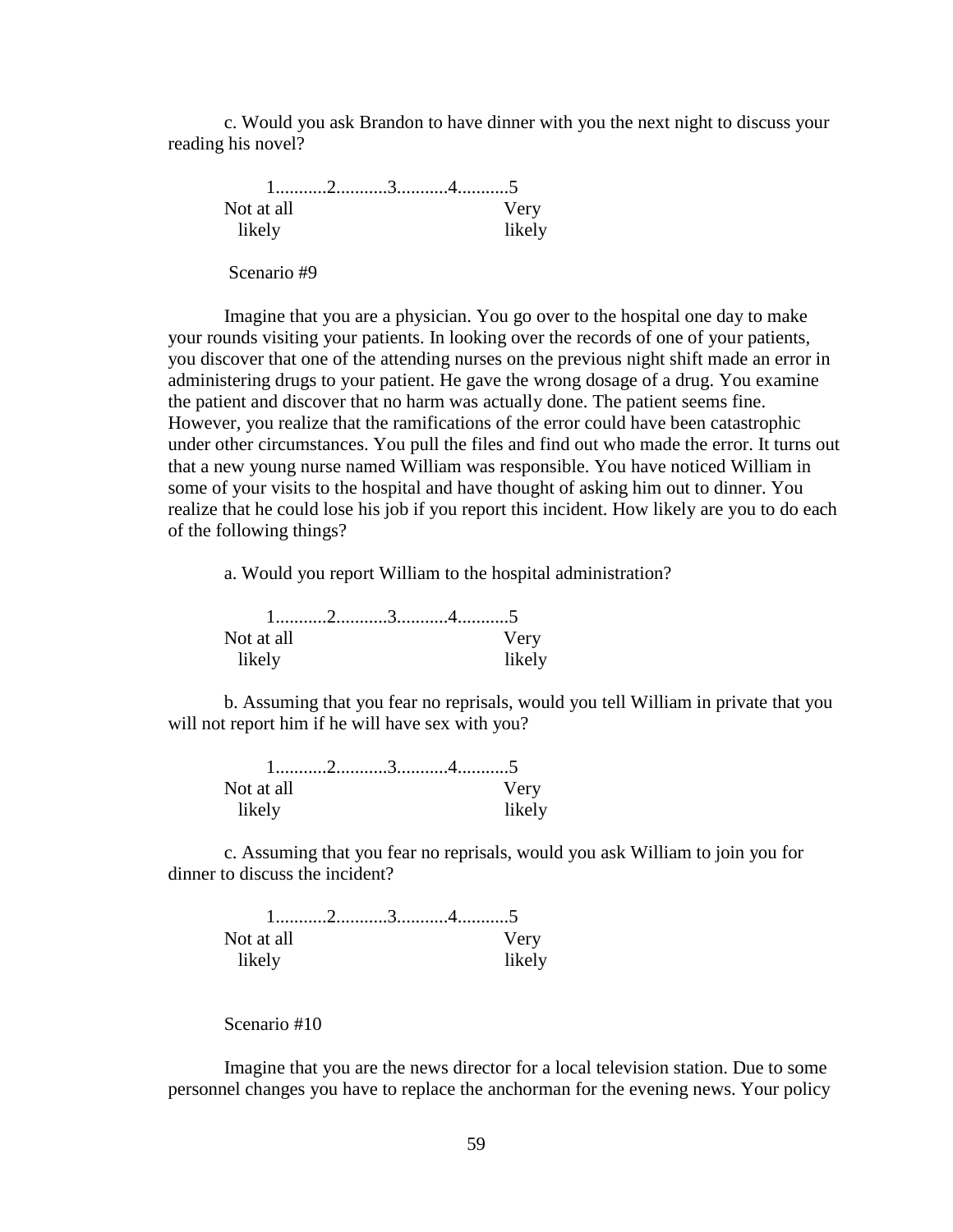has always been to promote reporters from within your organization when an anchorman vacancy occurs. There are several male reporters from which to choose. All are young, attractive, and apparently qualified for the job. One reporter, Liam, is someone whom you personally find very sexy. You initially hired him, giving him a first break in the TV news business. How likely are you to do the following things in this situation?

a. Would give Liam the job?

| Not at all |  | Very   |
|------------|--|--------|
| likely     |  | likely |

b. Assuming that you fear no reprisals in your job, would you offer Liam the job in exchange for sexual favors?

| Not at all |  | Very   |
|------------|--|--------|
| likely     |  | likely |

c. Assuming that you fear no reprisals in your job, would you ask Liam to meet you after work for dinner to discuss the job?

| Not at all |  | Verv   |
|------------|--|--------|
| likelv     |  | likely |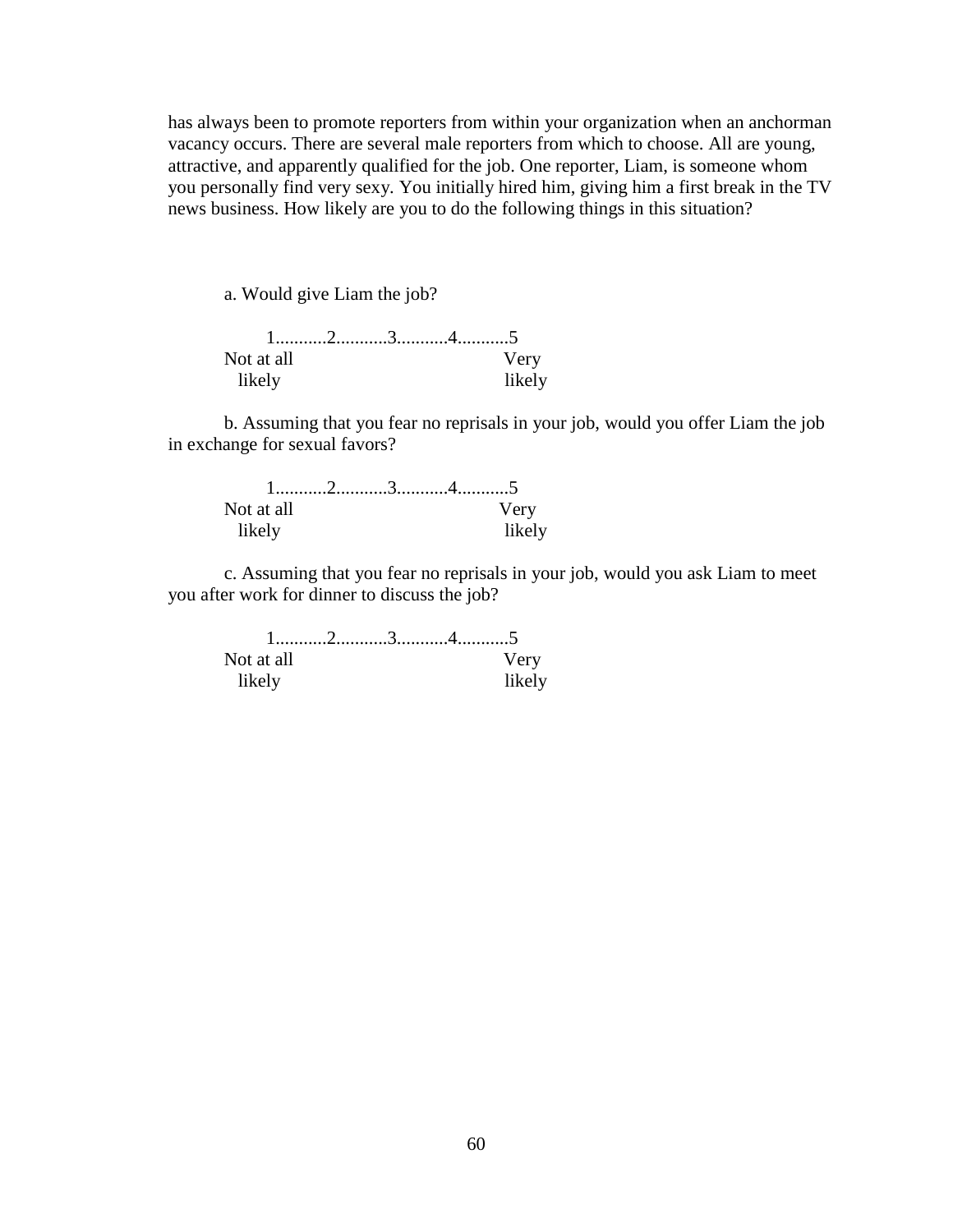#### APPENDIX D

#### Likelihood to Sexually Harass Scale (Gender-Neutral Version)

## **Instructions**

On the sheets that follow you will find 10 brief scenarios that describe 10 different interactions between males and females. In each case you will be asked to imagine that you are the main male character in the scenario. Then you will be asked to rate how likely it is that you would perform each of several different behaviors in the described social context. Assume in each scenario that no matter what you choose to do, nothing bad would be likely to happen to you as result of your action. Try to answer each question as honestly as you can. Your answers will be completely anonymous. No one will ever try to discover your identity, no matter what you say on the questionnaire.

#### Scenario #1

Imagine that you are an executive in a large corporation. You are 42 years old. Your income is above average for people at your job level. You have had numerous job offers from other companies. You feel very secure in your job. One day your personal secretary decides to quit his/her job and you have the task of replacing him/her. The personnel department sends several applicants over for you to interview. All seem to be equally qualified for the job. One of the applicants, Jordan, explains during his/her interview that s/he desperately needs the job. Jordan is 23 years old, single and has been job hunting for about a month. You find yourself very attracted to Jordan. Jordan looks at you in a way that possibly conveys s/he is also attracted to you. How likely are you to do the following things in this situation?

a. Would you give Jordan the job over the other applicants? (Circle a number to indicate your response.)

| Not at all |  | Very   |
|------------|--|--------|
| likely     |  | likely |

b. Assuming that you are secure enough in your job that no possible reprisals could happen to you, would you offer Jordan the job in exchange for sexual favors? (Circle a number to indicate your response.)

| Not at all |  | Very   |
|------------|--|--------|
| likely     |  | likely |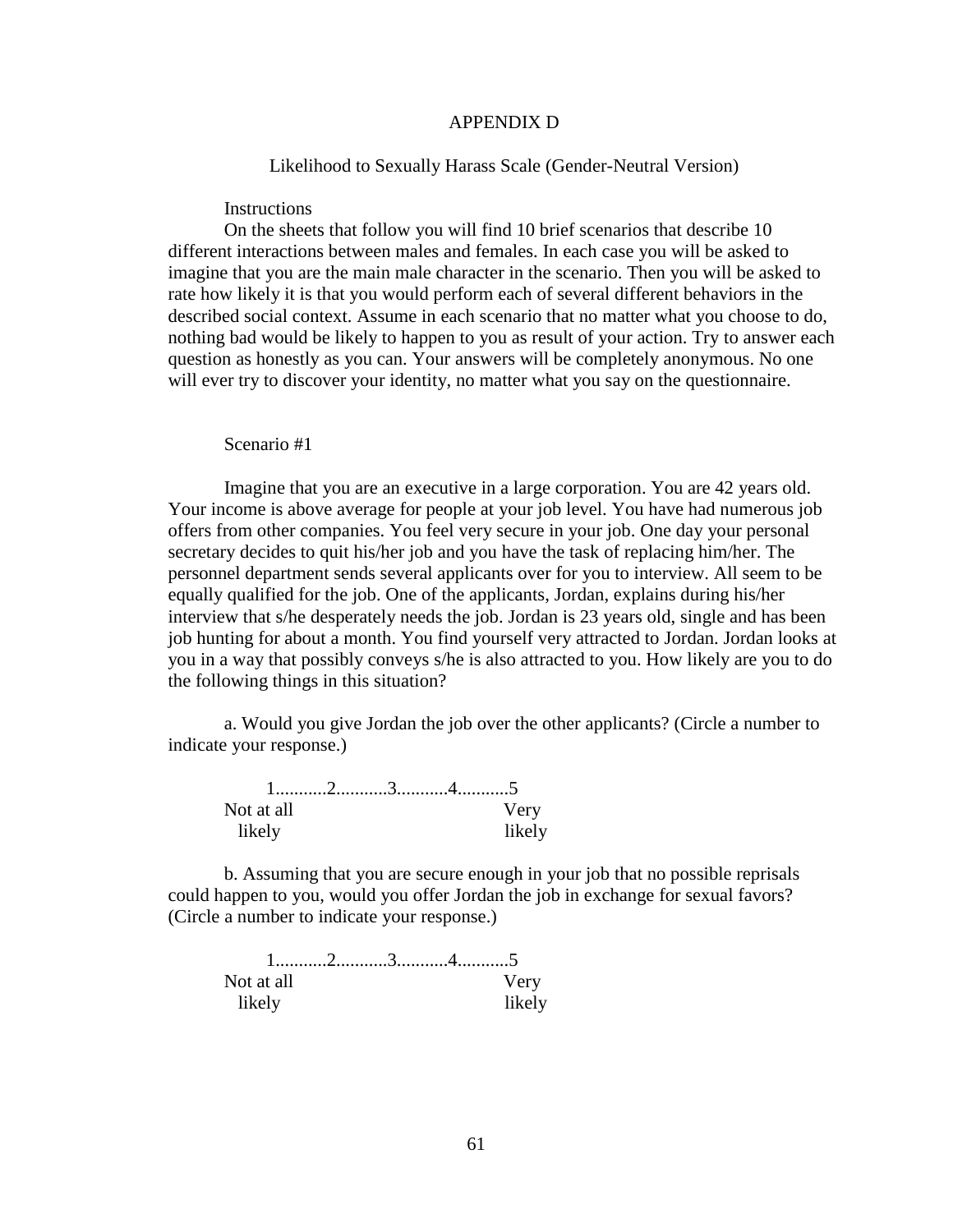c. Assuming that you fear no reprisals on your job, would you ask Jordan to meet you later for dinner to discuss his/her possible employment?

 1...........2...........3...........4...........5 Not at all **Very** likely likely

Scenario #2

Imagine that you are the owner and manager of an expensive restaurant. One day, while going over the receipts, you discover that one of the waiters/waitresses, Skyler, has made some errors in his/her checks. Skyler has undercharged several customers. The mistake costs you \$100. In talking to some of the other employees, you find that the particular customers involved were friends of Skyler. You call Sklyer into your office and ask him/her to explain his/her behavior. Skyler confesses to having intentionally undercharged his/her friends. Skyler promises that s/he will never repeat this dishonest act and tells you that s/he will do anything to keep his/her job. Skyler is someone you have always found particularly attractive. Skyler is a divorcee and about 25 years old. How likely are you to do the following things in this situation?

a. Would you let Skyler keep his/her job?

| Not at all |  | Very   |
|------------|--|--------|
| likely     |  | likely |

b. Would you let Skyler keep his/her job in exchange for sexual favors?

| Not at all |  |  | Very   |
|------------|--|--|--------|
| likely     |  |  | likely |

c. Would you ask Skyler to meet you for dinner after work to discuss the problem?

| Not at all |  | Verv   |
|------------|--|--------|
| likely     |  | likely |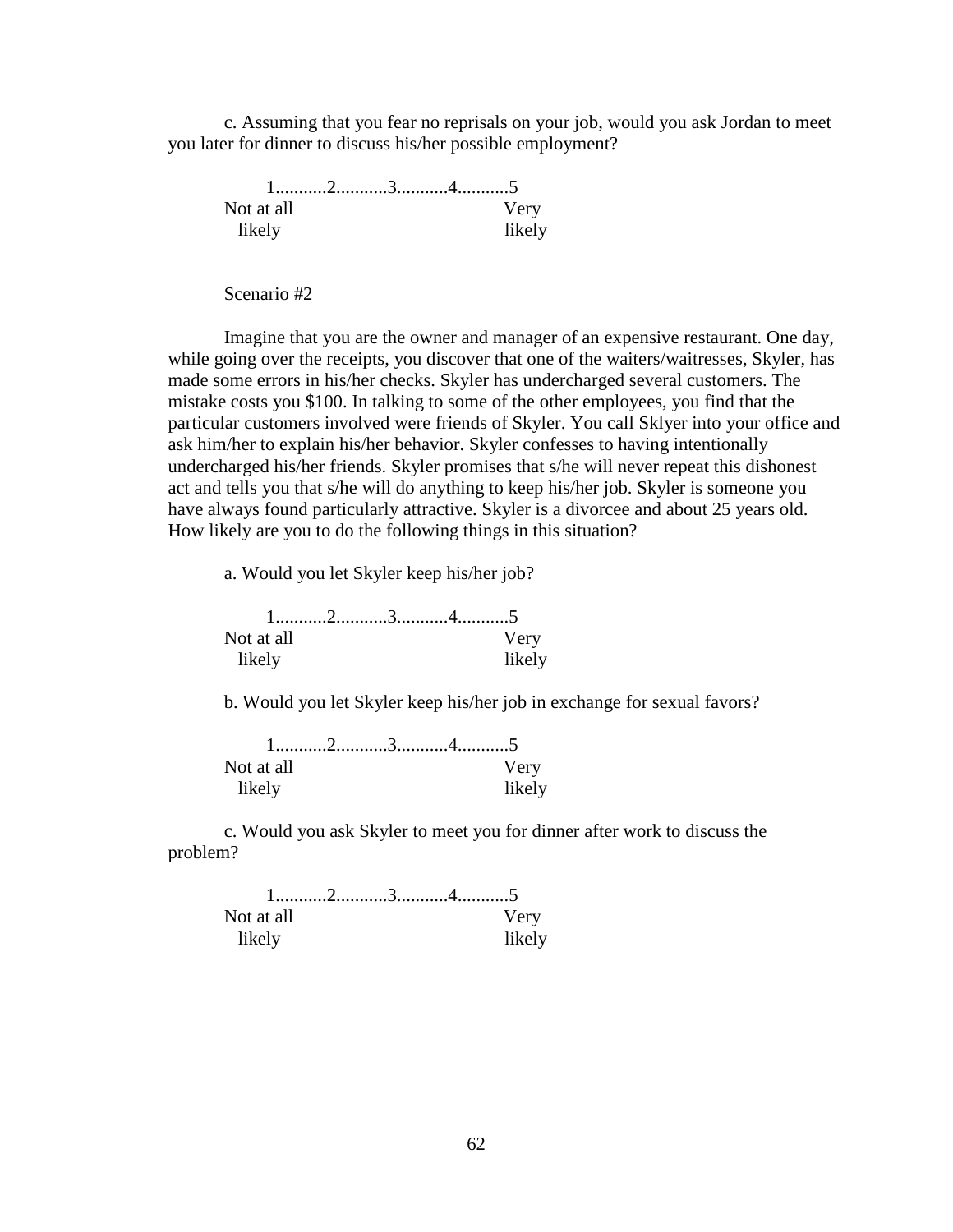Scenario #3

Imagine that you are the manager of a shipping company. One day your supervisor asks you to study the possibility of buying several computers for the office. You call up several competing companies that sell computers. Each company sends a sales representative over to your office who describes the company's products. A salesperson from company "A" calls you and asks to come to your office. You agree and the next day, Devin, who is very attractive, shows up. Devin can offer no real reason for buying his/her company's products over those of the other companies. However, Devin is very charming. How likely are you to do the following things in this situation?

a. Would you recommend Devin's line of computers?

| Not at all |  | Very   |
|------------|--|--------|
| likely     |  | likely |

b. Assuming that you are secure enough in your job that no possible reprisals could happen to you, would you agree to recommend Devin's line of computers in exchange for sexual favors?

| Not at all |  | Very   |
|------------|--|--------|
| likely     |  | likely |

c. Given the same assumptions as the last question above, would you ask Devin to meet you later for dinner to discuss the choice of computers?

| Not at all |  | Verv   |
|------------|--|--------|
| likelv     |  | likely |

Scenario #4

Imagine that you are a Hollywood film director. You are casting for a minor role in a film you are planning. The role calls for a particularly attractive actor or actress, one with a lot of sex appeal. How likely are you to do the following things in this situation?

a. Would you give the role to the actor or actress whom you personally found attractive?

| Not at all |  | Very   |
|------------|--|--------|
| likely     |  | likely |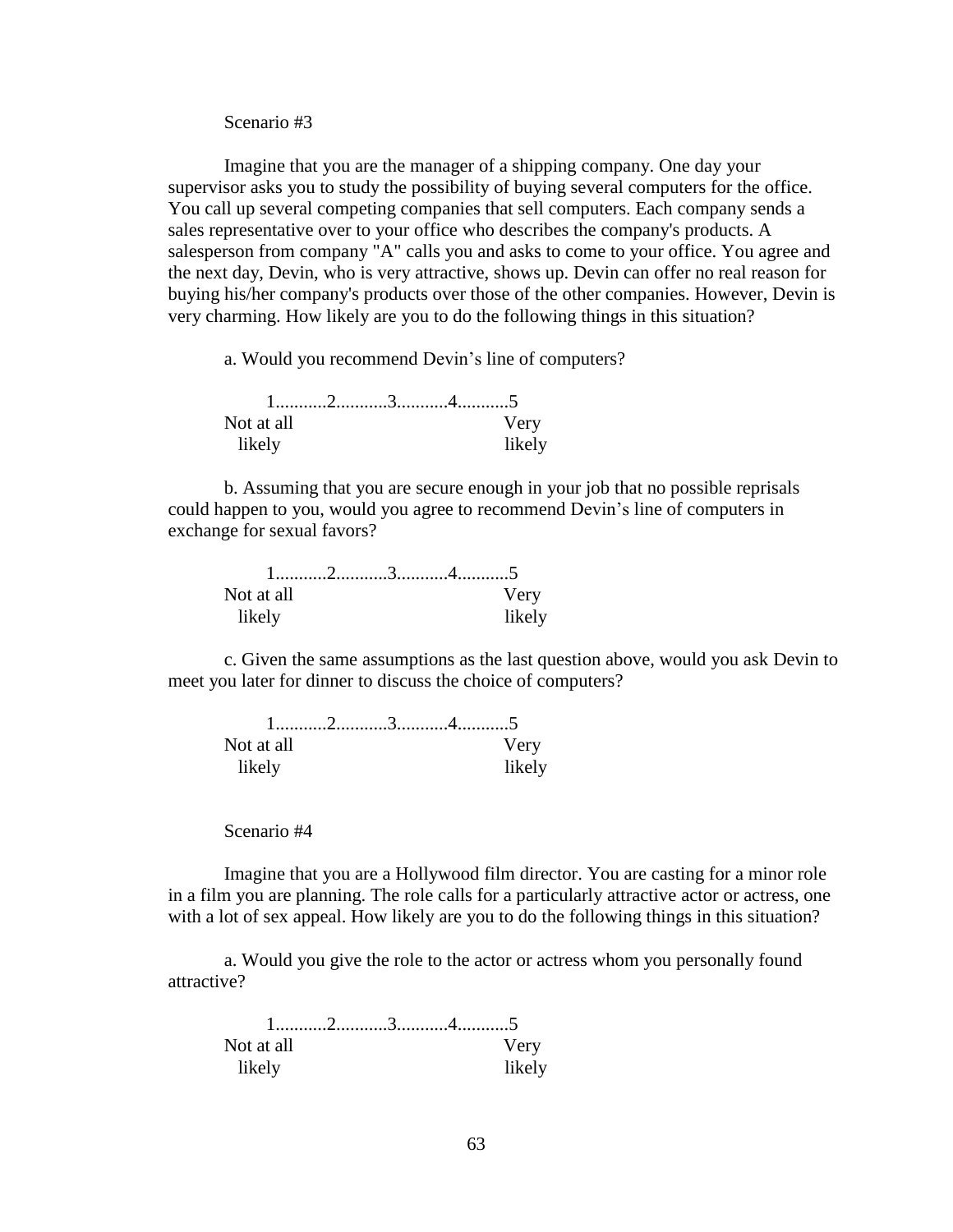b. Would you give the role to an actor or actress who agreed to have sex with you?

| Not at all |  | Very   |
|------------|--|--------|
| likely     |  | likely |

c. Would you ask the actor or actress to whom you were most personally attracted to talk with you about the role over dinner?

| Not at all |  | Verv   |
|------------|--|--------|
| likely     |  | likely |

Scenario #5

Imagine that you are the owner of a modeling agency. Your agency specializes in models used in television commercials. One of your models, Alex, is a particularly fit and attractive. You stop Alex after work one day and ask him/her to have dinner with you. Alex coldly declines your offer and tells you that s/he would like to keep your relationship with him/her "strictly business." A few months later you find that business is slack and you have to lay off some of your employees. You can choose to lay off Alex or one of four other models. All are good models, but someone has to go. How likely are you to do the following things in this situation?

a. Would you fire Alex?

| Not at all |  |  | Very   |
|------------|--|--|--------|
| likely     |  |  | likely |

b. Assuming that you are unafraid of possible reprisals, would you offer to let Alex keep his/her job in return for sexual favors?

| Not at all |  | Verv   |
|------------|--|--------|
| likely     |  | likely |

c. Would you ask Alex to dinner so that you could talk over his/her future employment?

| Not at all |  | Very   |
|------------|--|--------|
| likely     |  | likely |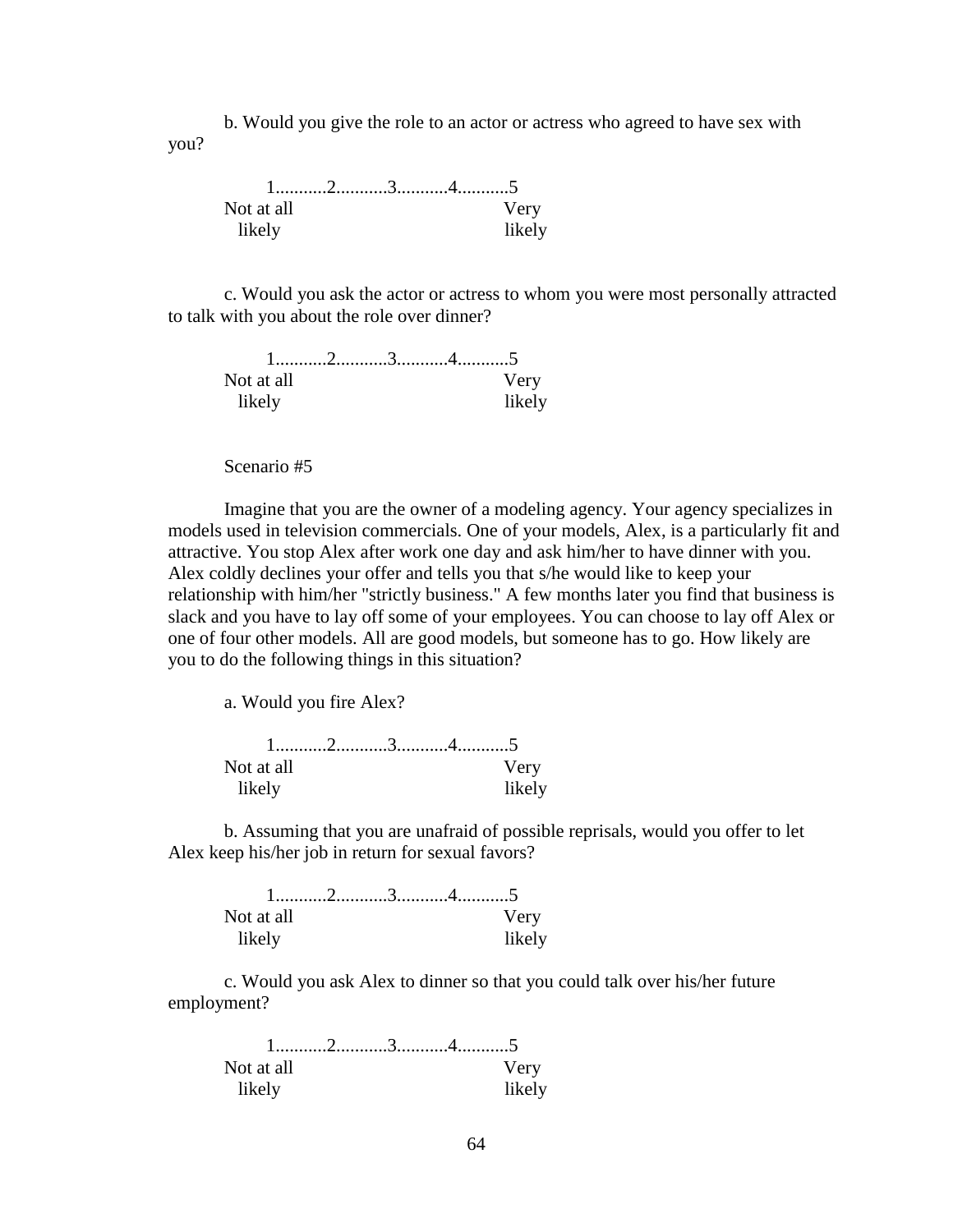#### Scenario #6

Imagine that you are a college professor. You are 38 years old. You teach in a large midwestern university. You are a full professor with tenure. You are renowned in your field (Abnormal Psychology) and have numerous offers for other jobs. One day following the return of an examination to a class, a student, Morgan, stops in your office. Morgan tells you that his/her score is one point away from an "A" and asks you if s/he can do some extra credit project to raise his/her score. Morgan tells you that s/he may not have a sufficient grade to get into graduate school without the "A." Several other students have asked you to do extra credit assignments and you have declined to let them. This student is very attractive. Morgan sits in the front row of the class every day and always wears tight clothing. You find Morgan extremely good looking. How likely are you to do the following things in this situation?

a. Would you let Morgan carry out a project for extra credit (e.g. write a paper)?

| Not at all |  | Very   |
|------------|--|--------|
| likely     |  | likely |

b. Assuming that you are very secure in your job and the university has always tolerated professors who make passes at students, would you offer Morgan a chance to earn extra credit in return for sexual favors?

| Not at all |  | Very   |
|------------|--|--------|
| likely     |  | likely |

c. Given the same assumptions as in the question above, would you ask Morgan to join you for dinner to discuss the possible extra credit assignments?

| Not at all |  | Very   |
|------------|--|--------|
| likely     |  | likely |

## Scenario #7

Imagine that you are a college student at a large Midwestern university. You are a junior who just transferred from another school on the East coast. One night at a bar you meet an attractive student named Riley. Riley laments to you that s/he is failing a course in English Poetry. Riley tells you that s/he has a paper due next week on the poet, Shelley, and fears that s/he will fail since Riley has not begun to write it. You remark that you wrote a paper last year on Shelley at your former school. Your paper was given an A+. Riley asks you if you will let him/her use your paper in his/her course. Riley wants to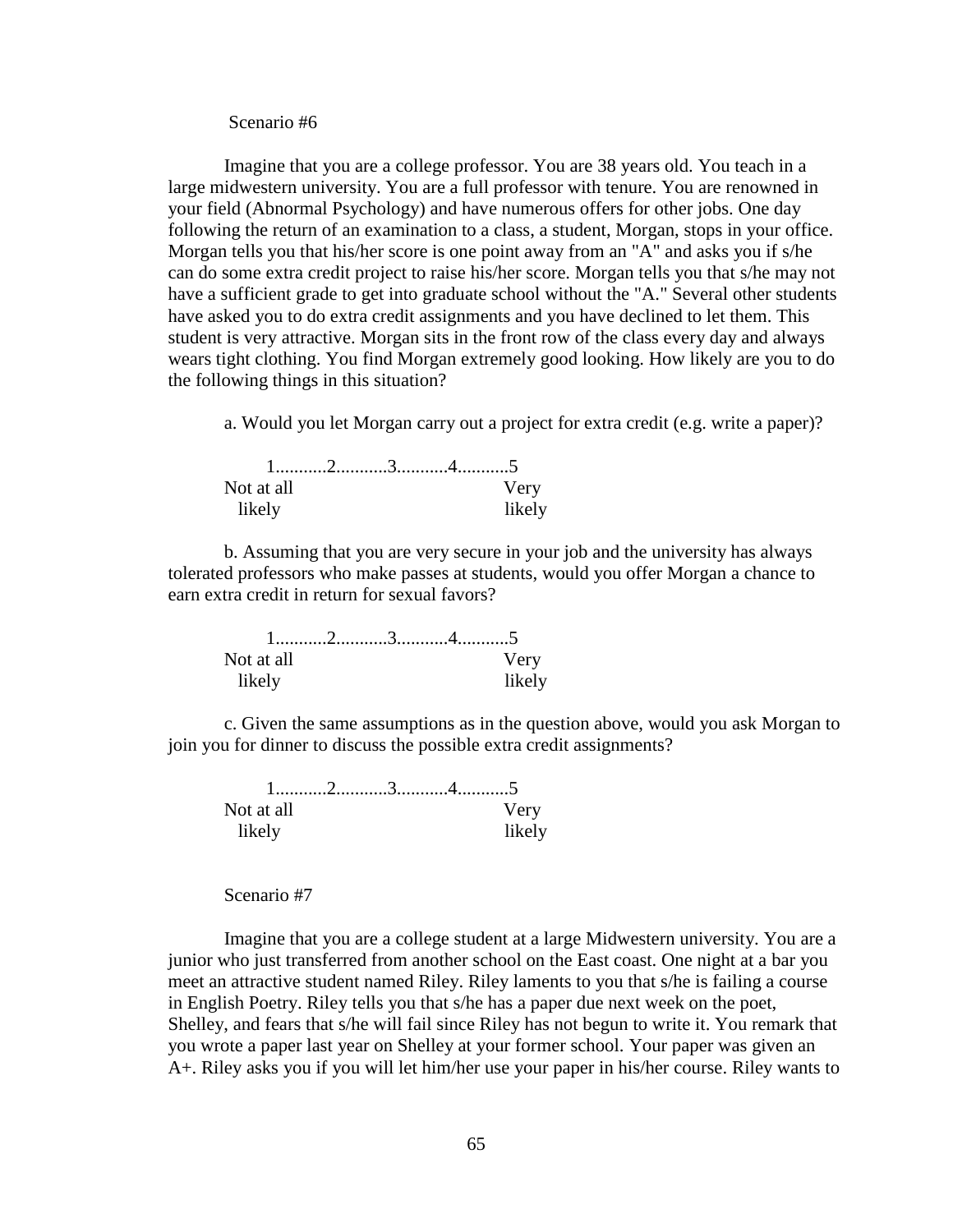just retype it and put his/her name on it. How likely are you to do the following things in this situation?

a. Would you let Riley use your paper?

| Not at all |  | Very   |
|------------|--|--------|
| likely     |  | likely |

b. Would you let Riley use your paper in exchange for sexual favors?

| Not at all |  | Very   |
|------------|--|--------|
| likely     |  | likely |

c. Would you ask Riley to come to your apartment to discuss the matter?

| Not at all |  | Very   |
|------------|--|--------|
| likely     |  | likely |

Scenario #8

Imagine that you are the editor for a major publishing company. It is your job to read new manuscripts of novels and decide whether they are worthy of publication. You receive literally hundreds of manuscripts per week from aspiring novelists. Most of them are screened by your subordinates and thrown in the trash. You end up accepting about one in a thousand for publication. One night you go to a party. There you meet a very attractive person named Sydney. Sydney tells you that s/he has written a novel and would like to check into getting it published. This is Sydney's first novel. Sydney is a dental assistant. Sydney asks you to read his/her novel. How likely are you to do the following things in this situation?

a. Would you agree to read Sydney's novel?

| Not at all |  | Verv   |
|------------|--|--------|
| likelv     |  | likely |

b. Would you agree to reading Sydney's novel in exchange for sexual favors?

| Not at all |  | Very   |
|------------|--|--------|
| likely     |  | likely |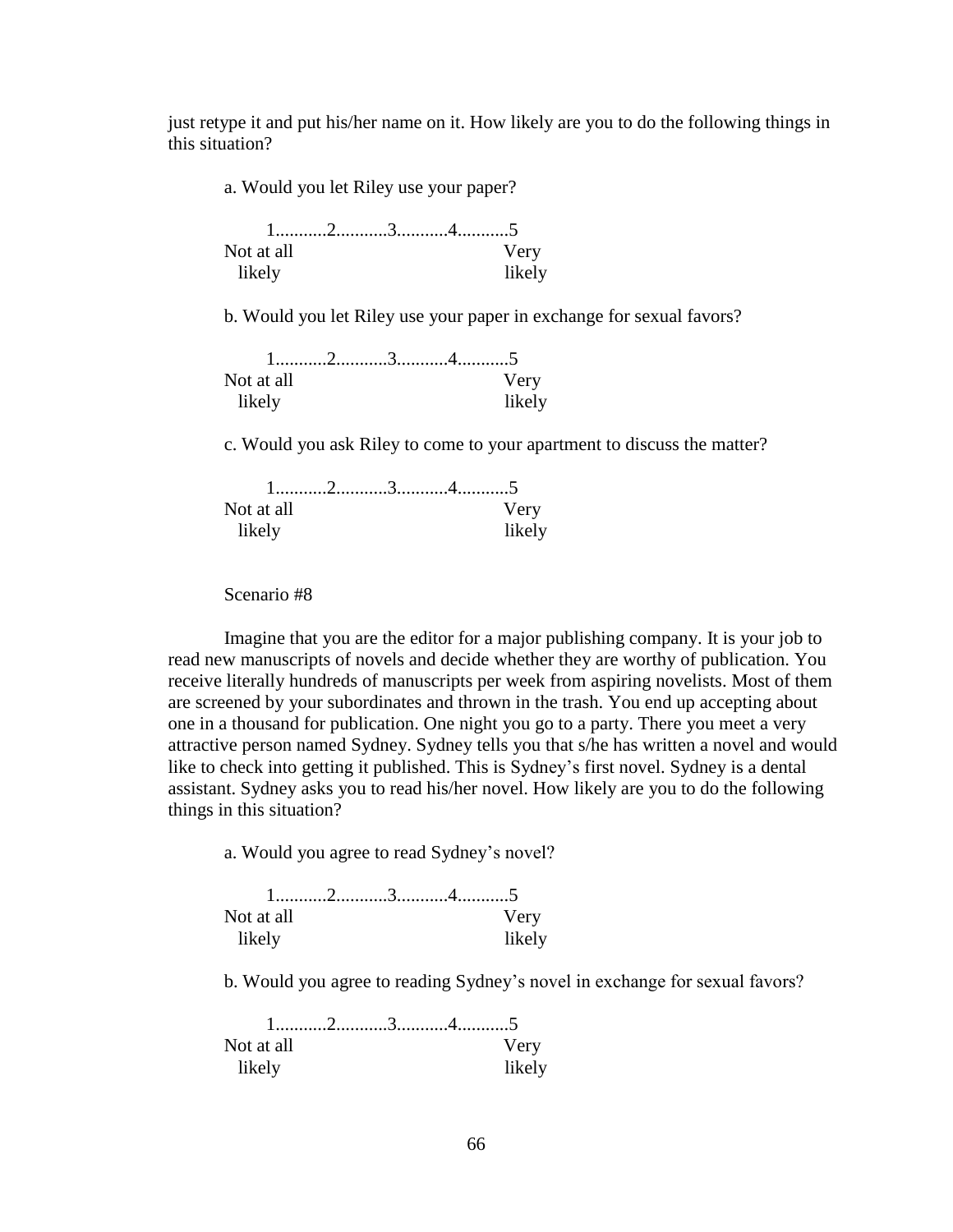c. Would you ask Sydney to have dinner with you the next night to discuss your reading his/her novel?

 1...........2...........3...........4...........5 Not at all Very likely likely

Scenario #9

Imagine that you are a physician. You go over to the hospital one day to make your rounds visiting your patients. In looking over the records of one of your patients, you discover that one of the attending nurses on the previous night shift made an error in administering drugs to your patient. S/he gave the wrong dosage of a drug. You examine the patient and discover that no harm was actually done. The patient seems fine. However, you realize that the ramifications of the error could have been catastrophic under other circumstances. You pull the files and find out who made the error. It turns out that a new young nurse was responsible. You have noticed this nurse in some of your visits to the hospital and have thought of asking him/her out to dinner. You realize that s/he could lose his/her job if you report this incident. How likely are you to do each of the following things?

a. Would you report the nurse to the hospital administration?

| Not at all |  | Verv   |
|------------|--|--------|
| likely     |  | likely |

b. Assuming that you fear no reprisals, would you tell the nurse in private that you will not report him/her if s/he will have sex with you?

| Not at all |  | Very   |
|------------|--|--------|
| likely     |  | likely |

c. Assuming that you fear no reprisals, would you ask the nurse to join you for dinner to discuss the incident?

| Not at all |  | Verv   |
|------------|--|--------|
| likelv     |  | likely |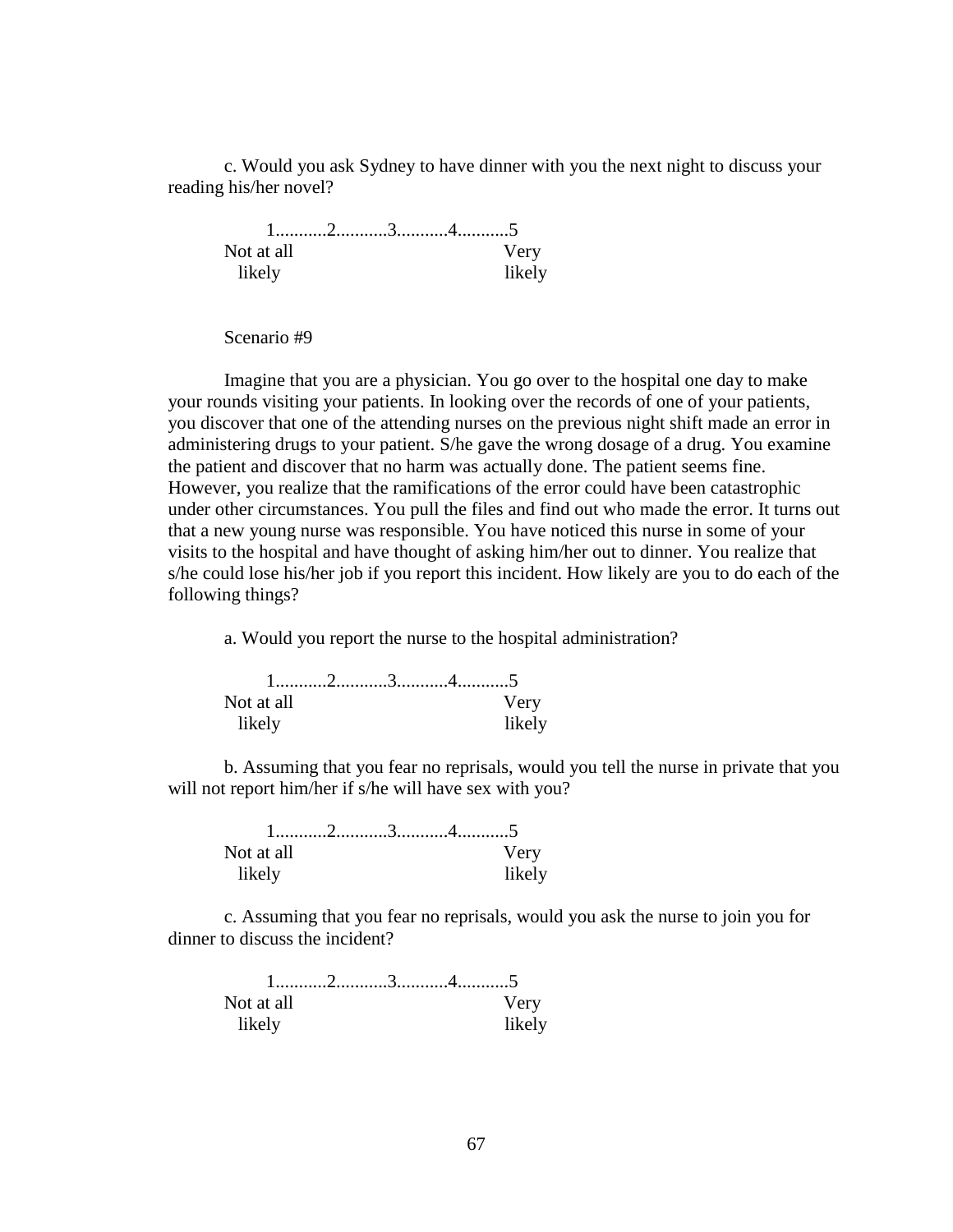Scenario #10

Imagine that you are the news director for a local television station. Due to some personnel changes you have to replace the news anchor for the evening news. Your policy has always been to promote reporters from within your organization when an anchor vacancy occurs. There are several male and female reporters from which to choose. All are young, attractive, and apparently qualified for the job. One reporter, Kerry, is someone whom you personally find very sexy. You initially hired Kerry, giving him/her a first break in the TV news business. How likely are you to do the following things in this situation?

a. Would give Kerry the job?

| Not at all |  | Verv   |
|------------|--|--------|
| likely     |  | likely |

b. Assuming that you fear no reprisals in your job, would you offer Kerry the job in exchange for sexual favors?

| Not at all |  | Very   |
|------------|--|--------|
| likely     |  | likely |

c. Assuming that you fear no reprisals in your job, would you ask Kerry to meet you after work for dinner to discuss the job?

| Not at all |  |  | Very   |
|------------|--|--|--------|
| likely     |  |  | likely |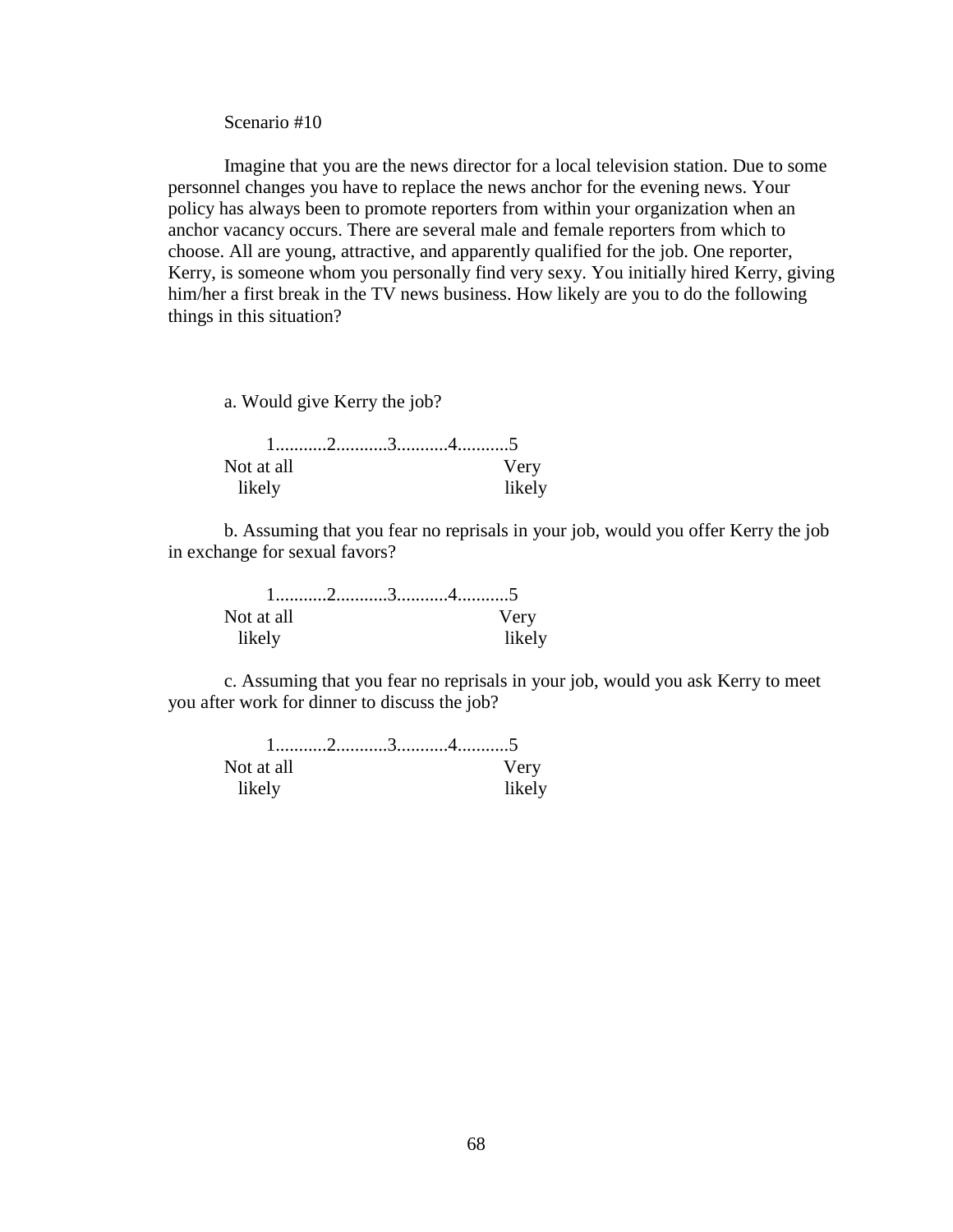#### APPENDIX E

### Demographic Questions for All Participants

Select your Gender:

- o Male
- o Female
- o Transgender
- o Not sure
- o Decline to state

Select your Race:

- o American Indian/Alaskan Native
- o Asian
- o Black/African-American
- o Hispanic
- o Native Hawaiian/Pacific Islander
- o White
- o Two-or-more races
- o Other please specify: \_\_\_\_\_\_\_\_\_\_\_\_\_\_\_\_\_

State your age: \_\_\_\_\_\_ years

Who do you prefer more in a sexual partner?

- o Men
- o Women
- o Both men and women
- o Neither men nor women
- o Prefer not to say

Are you:

- o Married
- o Not married but in a relationship
- o Divorced and not in a relationship
- o Divorced but in a relationship
- o Single
- $\circ$  Other:

Have you ever had formal sexual harassment training as part of your job or through other means?

- o Yes
- o No

Have you personally experienced sexual harassment at work?

- o Yes
- o No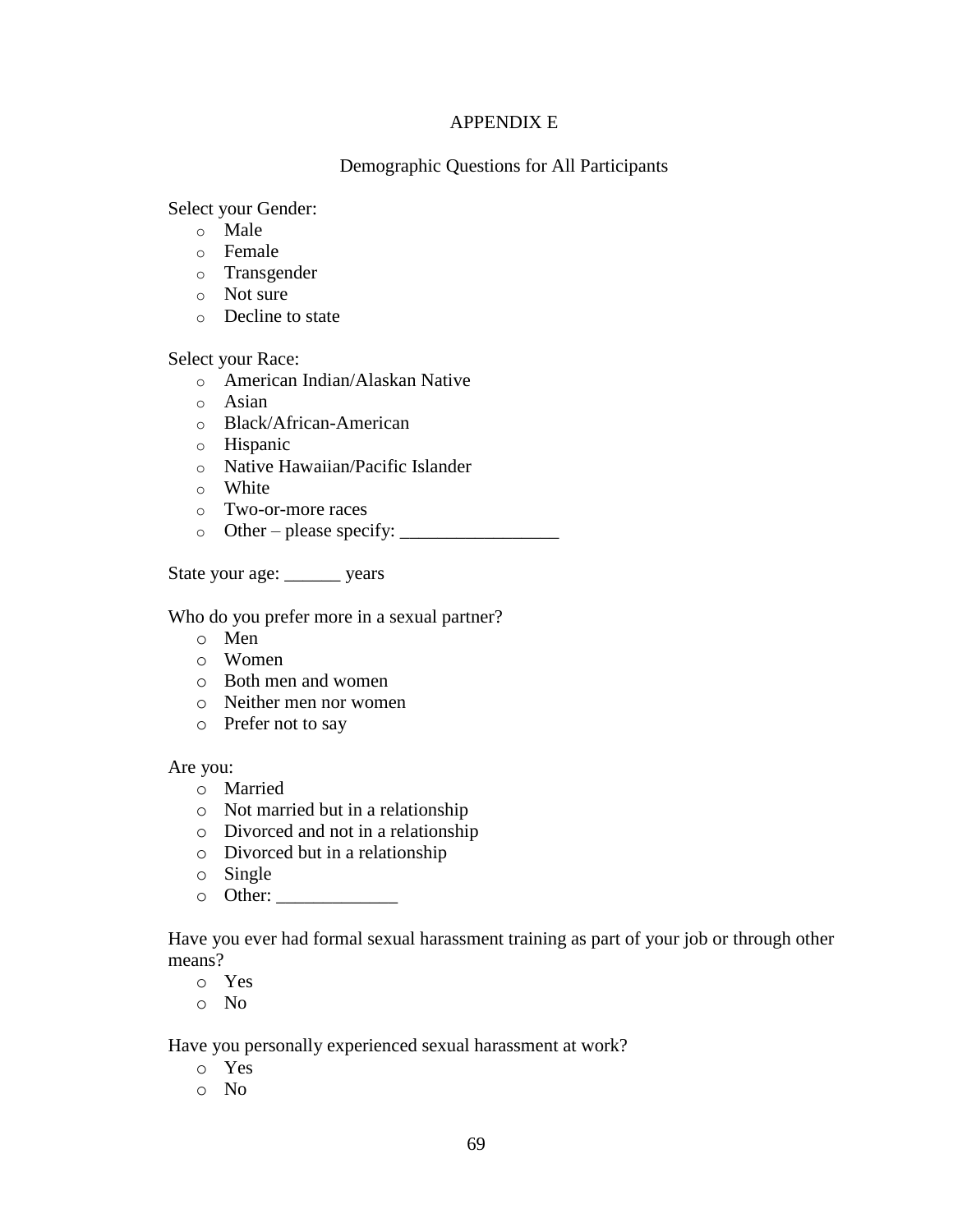## APPENDIX F

Additional Questions for Student Participants

Please provide your major or intended major: \_\_\_\_\_\_\_\_\_\_\_\_\_\_\_\_\_\_

Are you a full-time or part-time student?

- $\circ$  Full-time student (enrolled in 12+ credit hours)
- o Part-time student (enrolled in less than 12 credit hours)

Are you a…

- o Freshman
- o Sophomore
- o Junior
- o Senior
- o Graduate Student
- $\circ$  Other  $\Box$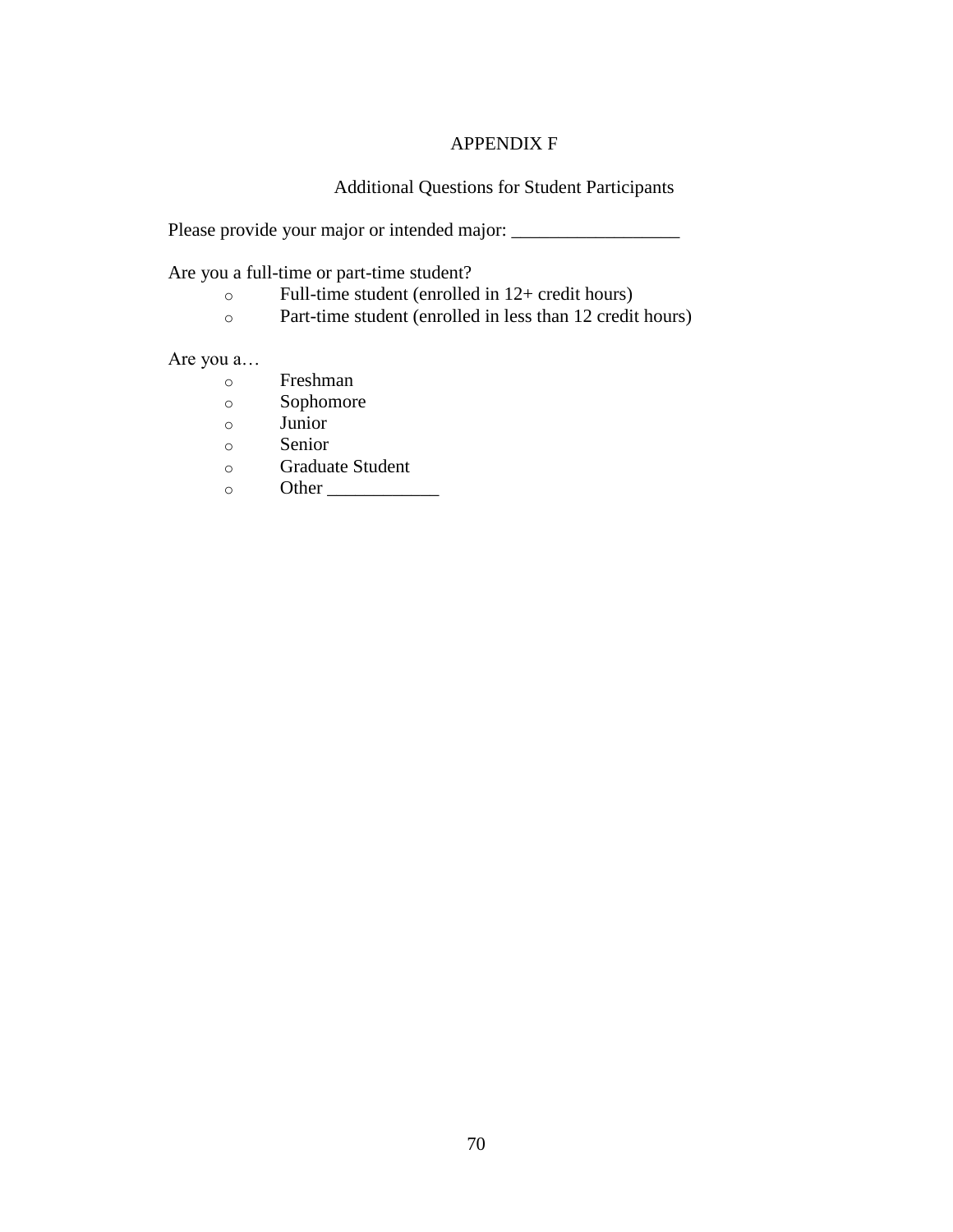## APPENDIX G

#### Additional Questions for Full-Time Worker Participants

Select your employment industry:

- o Banking & Financial Services
- o Education
- o Food & Beverage
- o Government
- o Non-Profit
- o Healthcare
- o Manufacturing
- o Media & Entertainment
- o Retail, Wholesale & Distribution
- o Software & IT Services
- o Other please specify: \_\_\_\_\_\_\_\_\_\_\_\_\_\_\_\_\_\_\_\_\_\_\_\_\_\_\_\_

What is your occupation? \_\_\_\_\_\_\_\_\_\_\_\_\_\_\_\_\_\_\_\_\_\_\_\_\_\_\_\_\_\_\_\_\_\_\_

Are you self-employed in your primary occupation? Yes No

If yes, as a self-employed worker, how many other employees do you work with?

Select one for the following statement:

\_\_\_\_\_\_\_

The gender composition of your occupation…

- o is predominately male
- o is predominately female
- o has similar or equal number of males and females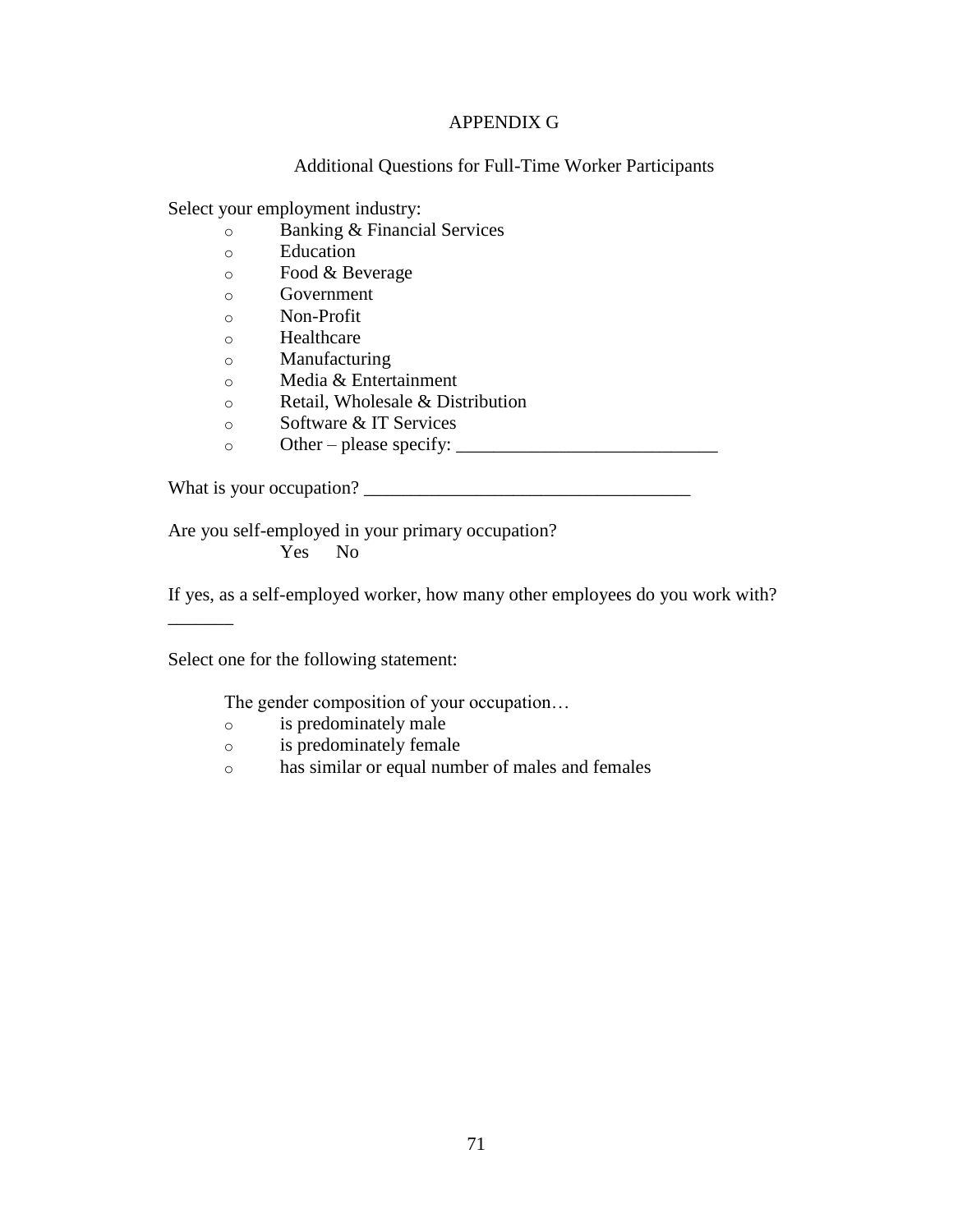### APPENDIX H

Means and Standard Deviations of Identification of Sexual Harassment and Incivility

## Behaviors

|                   | SH correct |           |              | IC correct |             |
|-------------------|------------|-----------|--------------|------------|-------------|
|                   | M          | <b>SD</b> | $\mathbf{M}$ | <b>SD</b>  | $\mathbf n$ |
| Males             | 15.28      | 4.40      | 14.87        | 4.13       | 180         |
| Females           | 16.12      | 3.97      | 14.84        | 3.84       | 193         |
| Full-time workers | 15.69      | 4.52      | 14.70        | 4.18       | 278         |
| <b>PMO</b>        | 15.09      | 4.75      | 14.74        | 4.17       | 117         |
| <b>PFO</b>        | 16.11      | 4.20      | 14.66        | 4.29       | 65          |
| <b>EGD</b>        | 16.15      | 4.40      | 14.68        | 4.16       | 96          |
| <b>Students</b>   | 15.77      | 3.09      | 15.29        | 3.27       | 95          |
| <b>LSH</b>        | 10.64      | 6.00      | 11.36        | 5.03       | 22          |
| <b>NLSH</b>       | 16.03      | 3.86      | 15.07        | 3.81       | 350         |
| Total             | 15.71      | 4.20      | 14.85        | 3.97       | 373         |

*Note*. SH is Sexual Harassment, IC is Incivility, PMO is Predominately Male Occupation, PFO is Predominately Female Occupation, EGD is Equal Gender Distribution, LSH is Likely to Sexually Harass, and NLSH is Not Likely to Sexually Harass. For each variable, scores are number correctly identified out of 20.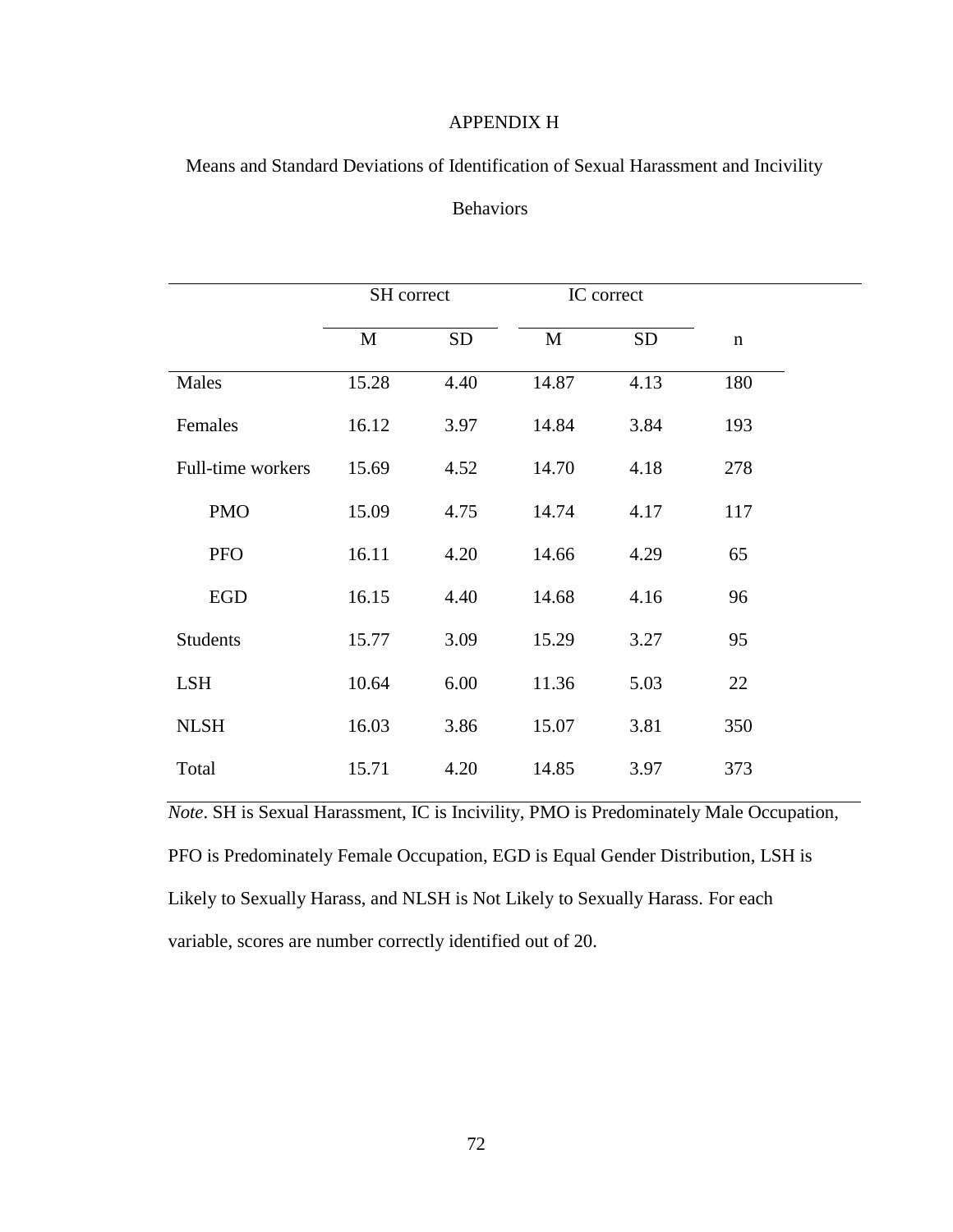### APPENDIX I

Means and Standard Deviations of Severity Ratings of Sexual Harassment and Incivility

## Behaviors

|                   | SH severity |           |                   | IC severity |             |  |
|-------------------|-------------|-----------|-------------------|-------------|-------------|--|
|                   | M           | <b>SD</b> | $\mathbf{M}$      | <b>SD</b>   | $\mathbf n$ |  |
| Males             | 2.18        | .34       | $\overline{1.61}$ | .31         | 180         |  |
| Females           | 2.20        | .36       | 1.59              | .40         | 193         |  |
| Full-time workers | 2.17        | .35       | 1.59              | .37         | 278         |  |
| <b>PMO</b>        | 2.17        | .35       | 1.60              | .36         | 117         |  |
| PFO               | 2.16        | .37       | 1.58              | .37         | 65          |  |
| ${\rm EGD}$       | 2.19        | .34       | 1.59              | .39         | 96          |  |
| <b>Students</b>   | 2.25        | .34       | 1.62              | .33         | 95          |  |
| <b>LSH</b>        | 2.18        | .41       | 1.81              | .40         | 22          |  |
| <b>NLSH</b>       | 2.20        | .34       | 1.59              | .35         | 350         |  |
| SH train          | 2.20        | .35       |                   |             | 205         |  |
| No SH train       | 2.18        | .36       |                   |             | 168         |  |
| SH <sub>xp</sub>  | 2.15        | .34       |                   |             | 114         |  |
| No SH xp          | 2.21        | .35       |                   |             | 259         |  |
| Total             | 2.19        | .35       | 1.60              | .36         | 373         |  |

*Note*. SH is Sexual Harassment, IC is Incivility, PMO is Predominately Male Occupation, PFO is Predominately Female Occupation, EGD is Equal Gender Distribution, LSH is Likely to Sexually Harass, and NLSH is Not Likely to Sexually Harass.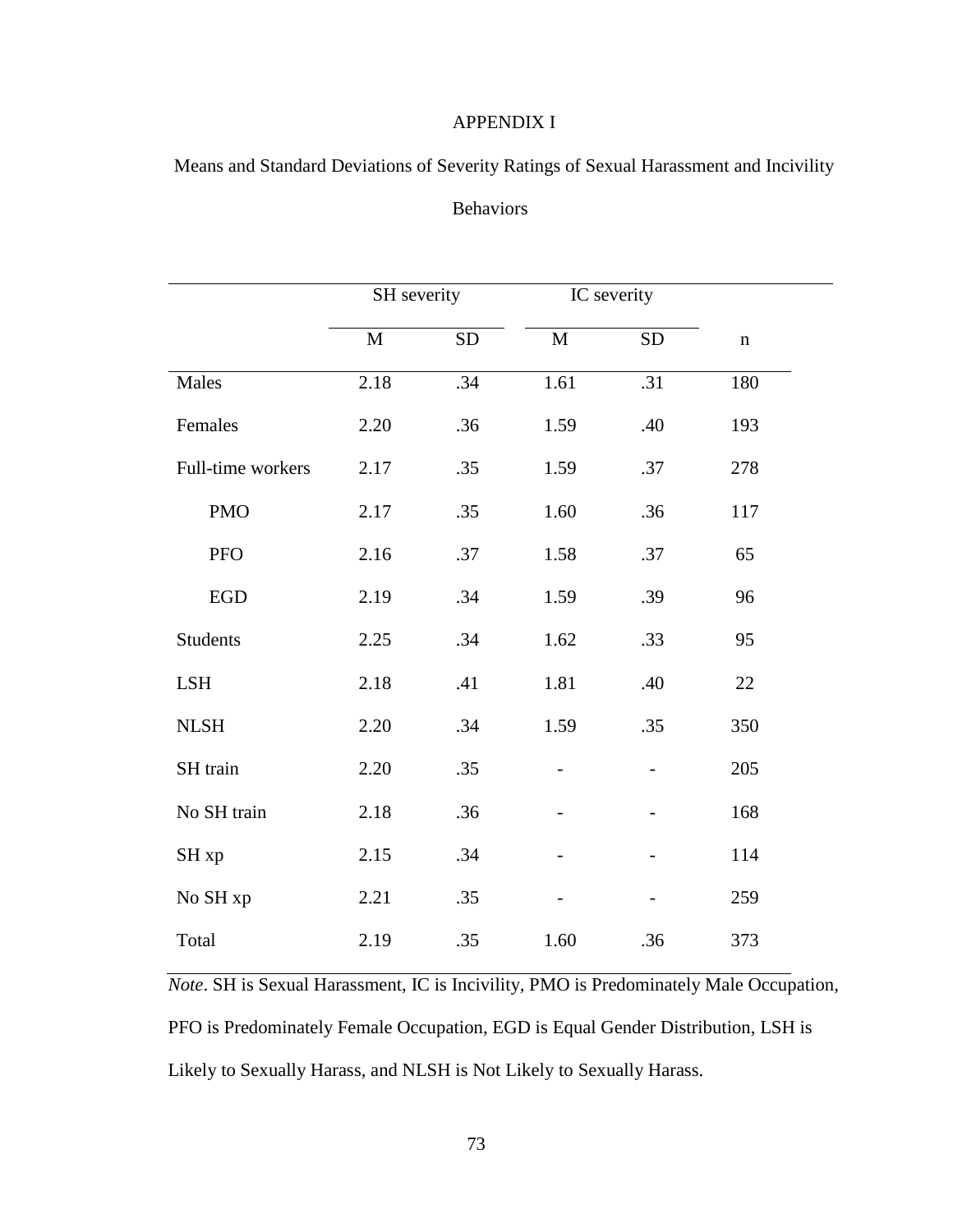## APPENDIX J

## ANOVA for HWE Severity Ratings

|                    | Sum of  |                | Mean   |                    |            |
|--------------------|---------|----------------|--------|--------------------|------------|
|                    | Squares | df             | Square | $\mathbf F$        | $\eta p^2$ |
| Gender             | .006    | $\mathbf{1}$   | .006   | .035 <sup>1</sup>  | .000       |
| <b>OGD</b>         | .375    | 3              | .125   | .738 <sup>1</sup>  | .006       |
| <b>LSH</b>         | .216    | $\mathbf{1}$   | .216   | 1.276 <sup>1</sup> | .004       |
| Gender x OGD       | .207    | 3              | .069   | .408 <sup>1</sup>  | .003       |
| Gender x LSH       | .000    | $\mathbf{1}$   | .000   | .003 <sup>1</sup>  | .000       |
| OGD x LSH          | .400    | 3              | .133   | .787 <sup>1</sup>  | .007       |
| Gender x OGD x LSH | .485    | $\overline{2}$ | .243   | 1.431 <sup>1</sup> | .008       |
| Error              | 60.5    | 357            | .170   |                    |            |
| Total              | 1543    | 372            |        |                    |            |

*Note.* HWE is for Hostile Work Environment sexual harassment, OGD is Occupation

Gender Distribution, and LSH is likelihood to sexually harass.

<sup>1</sup> not statistically significant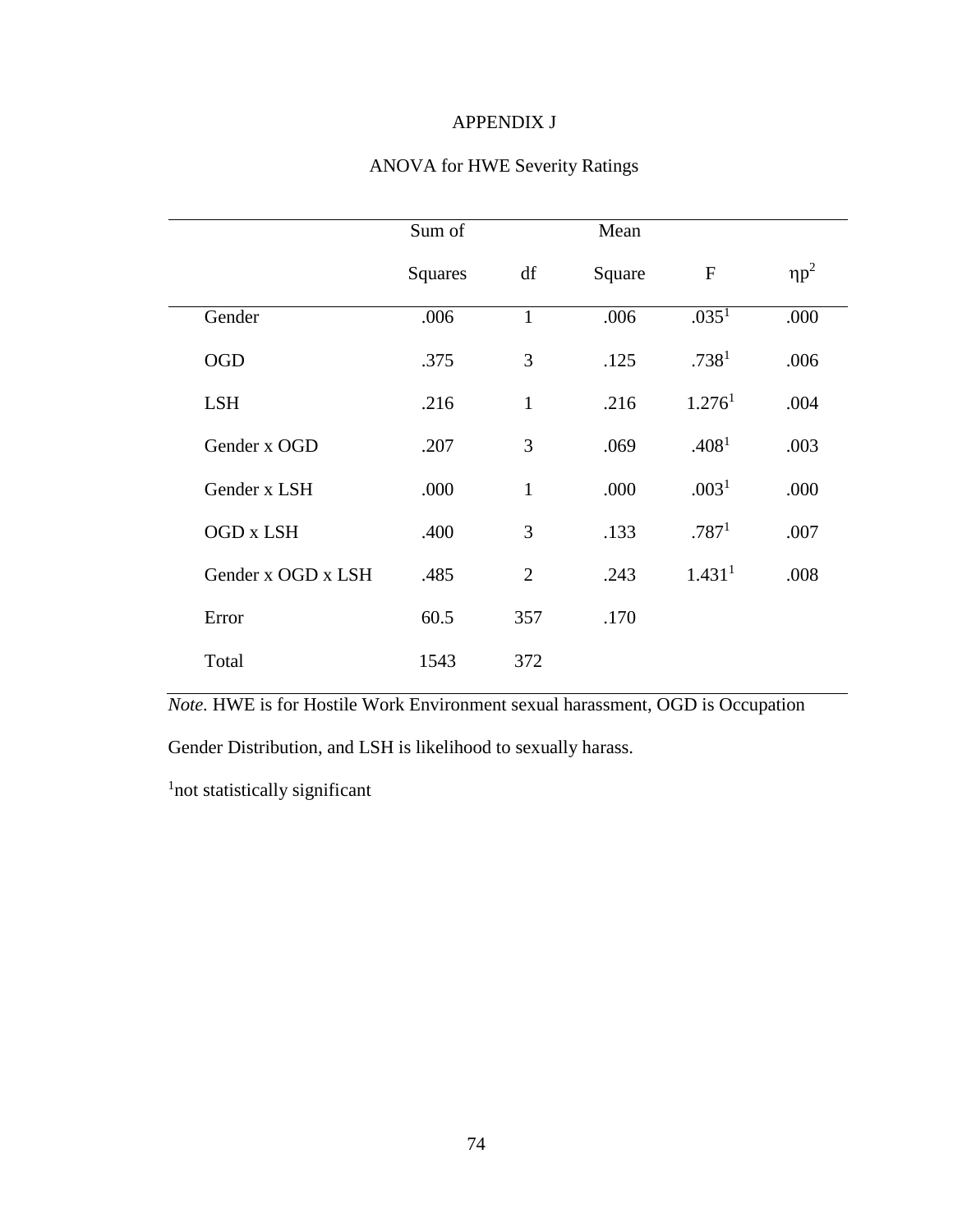## APPENDIX K

## ANOVA for QPQ Severity Ratings

|                    | Sum of  |                | Mean   |                    |            |
|--------------------|---------|----------------|--------|--------------------|------------|
|                    | Squares | df             | Square | $\mathbf F$        | $\eta p^2$ |
| Gender             | .181    | $\mathbf{1}$   | .181   | 1.646 <sup>1</sup> | .005       |
| <b>OGD</b>         | .814    | 3              | .271   | 2.465 <sup>1</sup> | .020       |
| <b>LSH</b>         | .984    | $\mathbf{1}$   | .984   | 8.939*             | .024       |
| Gender x OGD       | 1.54    | 3              | .512   | $4.655*$           | .038       |
| Gender x LSH       | .087    | $\mathbf{1}$   | .087   | .788 <sup>1</sup>  | .002       |
| OGD x LSH          | .379    | 3              | .126   | 1.147 <sup>1</sup> | .010       |
| Gender x OGD x LSH | 2.07    | $\overline{2}$ | 1.034  | 9.398*             | .050       |
| Error              | 39.3    | 357            | .110   |                    |            |
| Total              | 2943    | 372            |        |                    |            |

*Note.* QPQ is for Quid Pro Quo sexual harassment, OGD is Occupation Gender

Distribution, and LSH is likelihood to sexually harass.

 $* p < .01$ 

<sup>1</sup>not statistically significant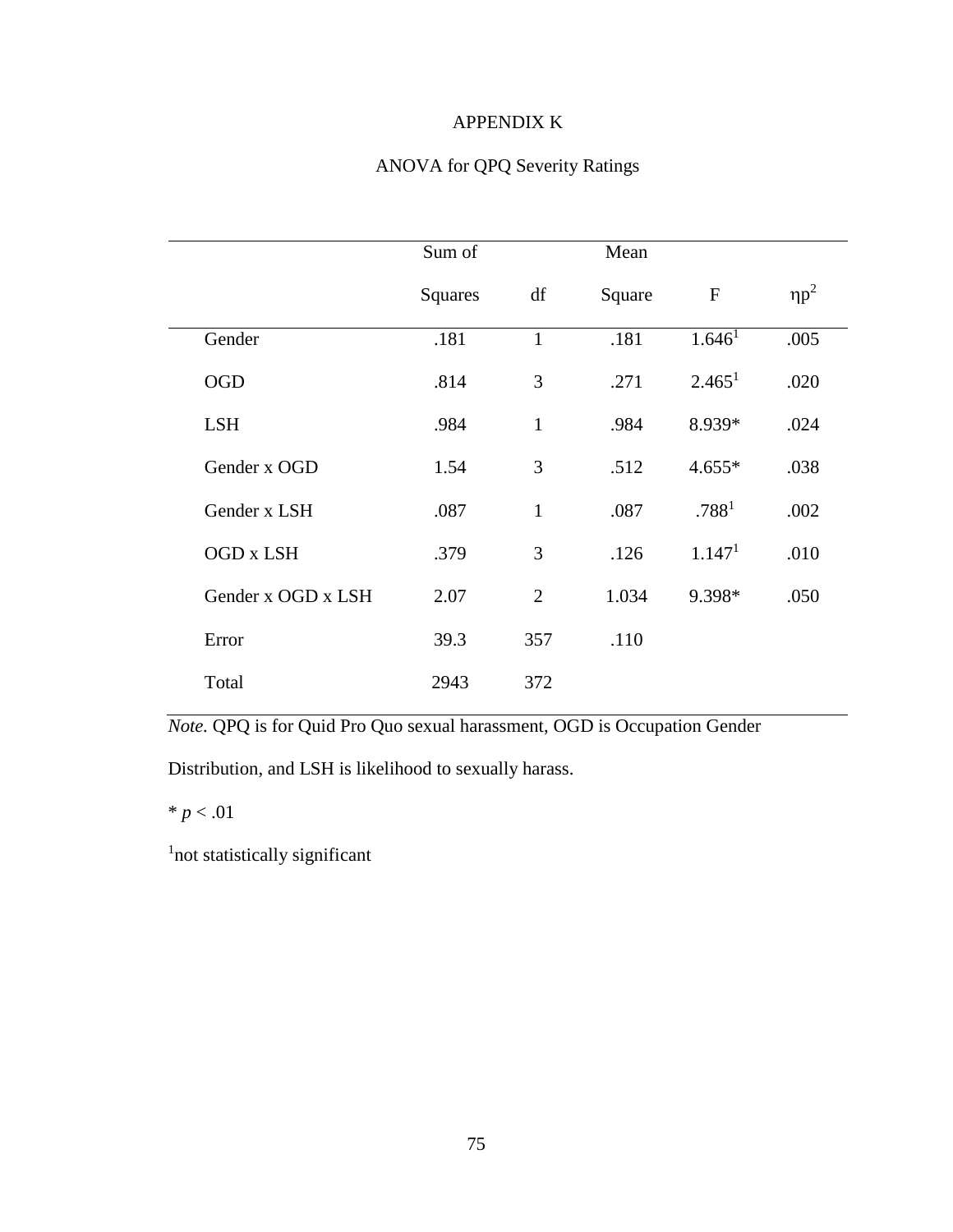## APPENDIX L

# Mean QPQ Severity Rating by OGD

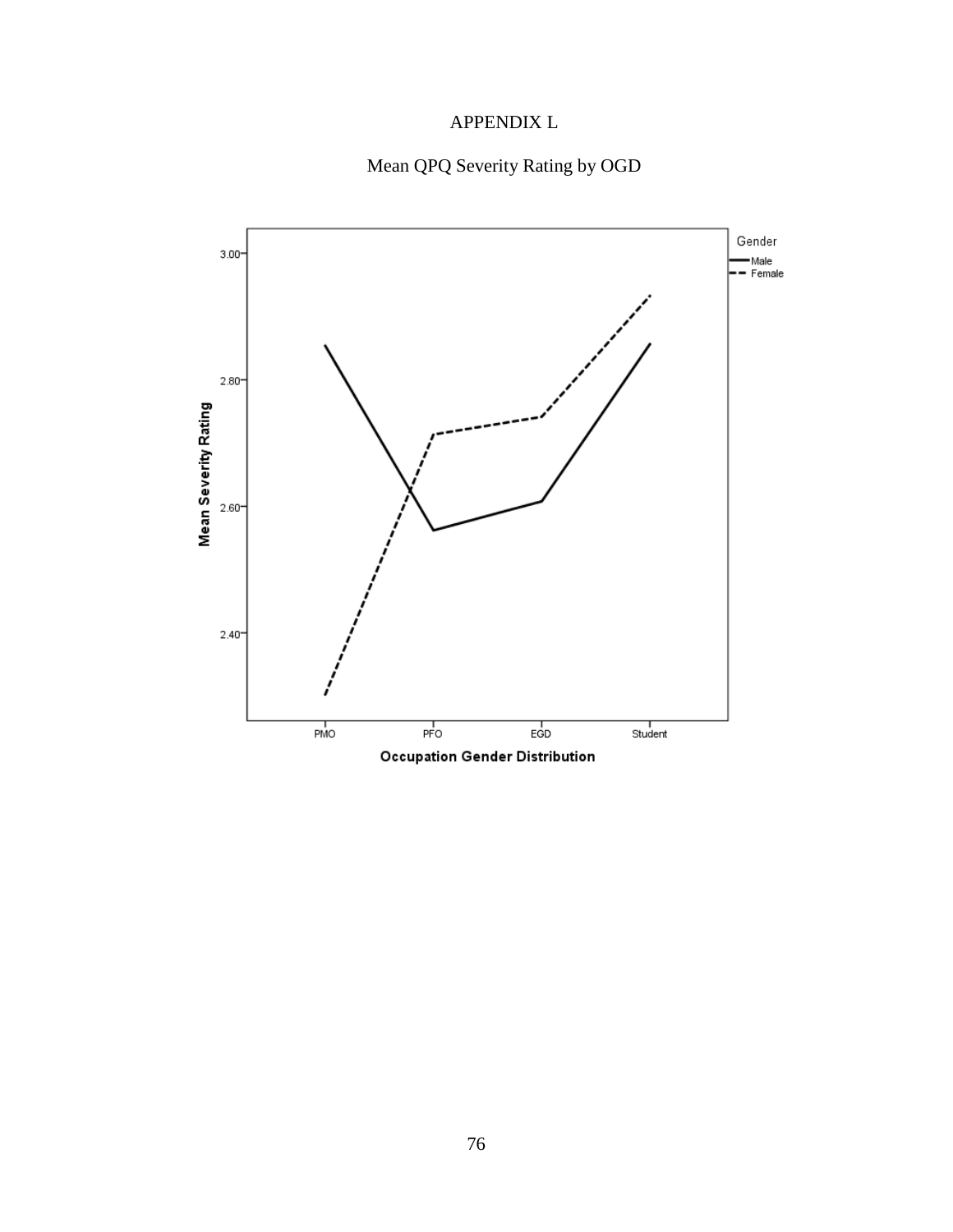#### APPENDIX M

\_\_\_\_\_\_\_\_\_\_\_\_\_\_\_\_\_\_\_\_\_\_\_\_\_\_\_\_\_\_\_\_\_\_\_\_\_\_\_\_\_\_\_\_\_\_\_\_\_

| <b>OGD</b> | Males |      |             | Females |             | Totals |  |
|------------|-------|------|-------------|---------|-------------|--------|--|
|            | n     | %    | $\mathbf n$ | $\%$    | $\mathbf n$ | %      |  |
| <b>PMO</b> | 77    | 65.8 | 40          | 34.2    | 117         | 31.4   |  |
| <b>PFO</b> | 27    | 41.5 | 38          | 58.5    | 65          | 17.4   |  |
| <b>EGO</b> | 59    | 61.5 | 37          | 38.5    | 96          | 25.7   |  |
| Student    | 17    | 17.9 | 78          | 82.1    | 95          | 25.5   |  |

Frequencies of Gender by Occupation Gender Distribution

*Note*. OGD is occupation gender distribution, PMO is predominately male occupation, PFO is predominately female occupation, and EGO is equal gender distribution occupation.